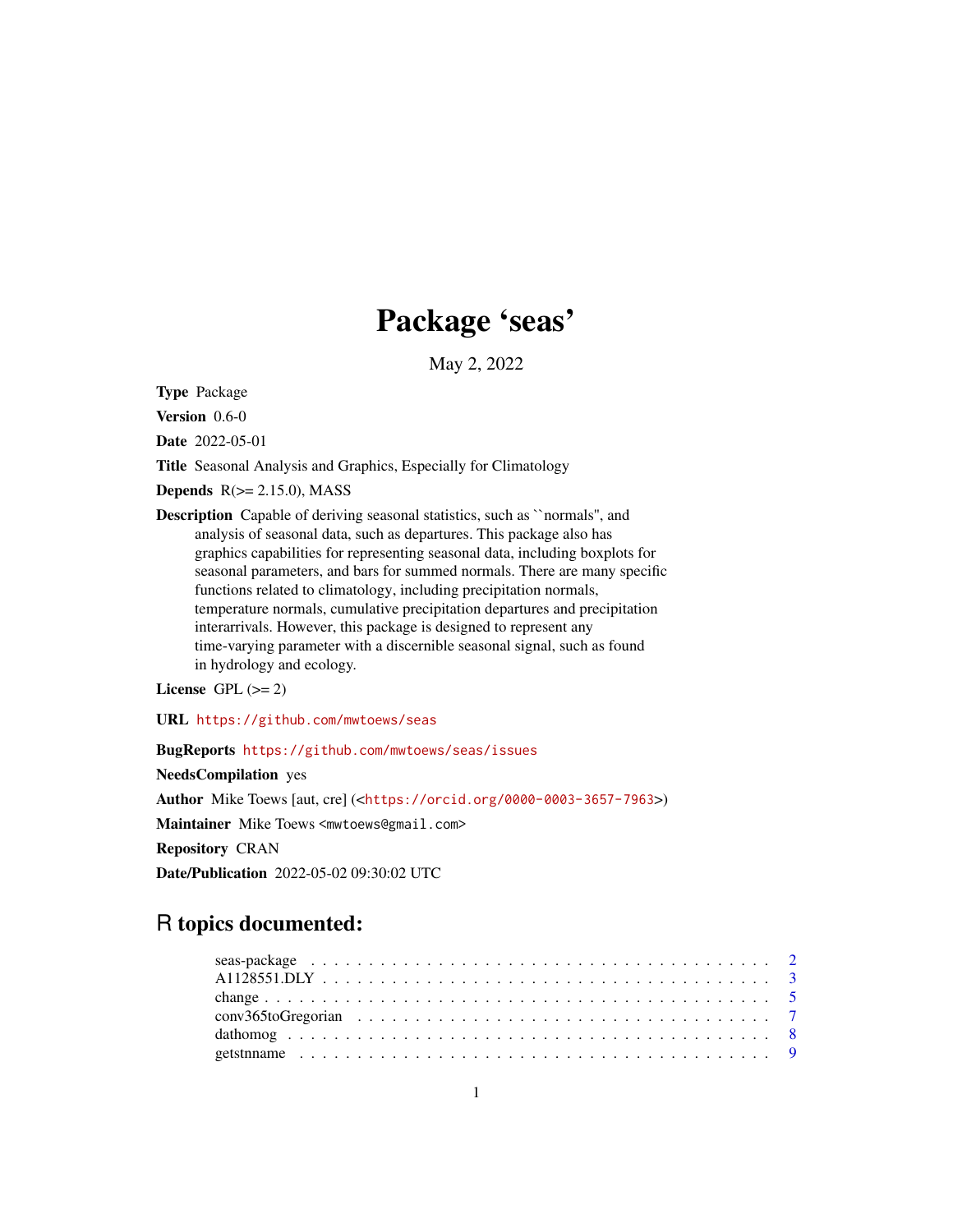<span id="page-1-0"></span>

|       |          | -38 |
|-------|----------|-----|
|       |          | 41  |
|       |          | 44  |
|       |          |     |
|       | SeasOpts |     |
|       |          |     |
|       |          |     |
|       |          |     |
|       |          |     |
| Index |          | 55  |

seas-package *Seasonal statistics: the 'seas' package for R*

# Description

The seas package for the R programming environment is capable of conveying descriptive statistics and graphics for seasonal variables, as found in climatology, hydrology and ecology. Seasonal variables can be continuous (i.e., temperature) or discontinuous (i.e., precipitation). An annum can be partitioned into many arbitrary divisions, or seasonal components, such as *by month* or into other fixed intervals. Boxplots are used to describe the seasonal distributions of continuous variables. Discontinuous variables need to be summed over time to smooth the irregularities before the variable can evaluated and visualized. Statistics, such as precipitation normals, may be derived from the summed variables, using the mean or median methods. Other tools and utilities provided in the package can calculate precipitation interarrivals, cumulative precipitation departures, find changes between two normals, and import data from archive formats.

To get started, try some examples, such as [seas.sum](#page-40-1), [seas.norm](#page-37-1). There will be more help added here someday!

Source code and issues are at <https://github.com/mwtoews/seas>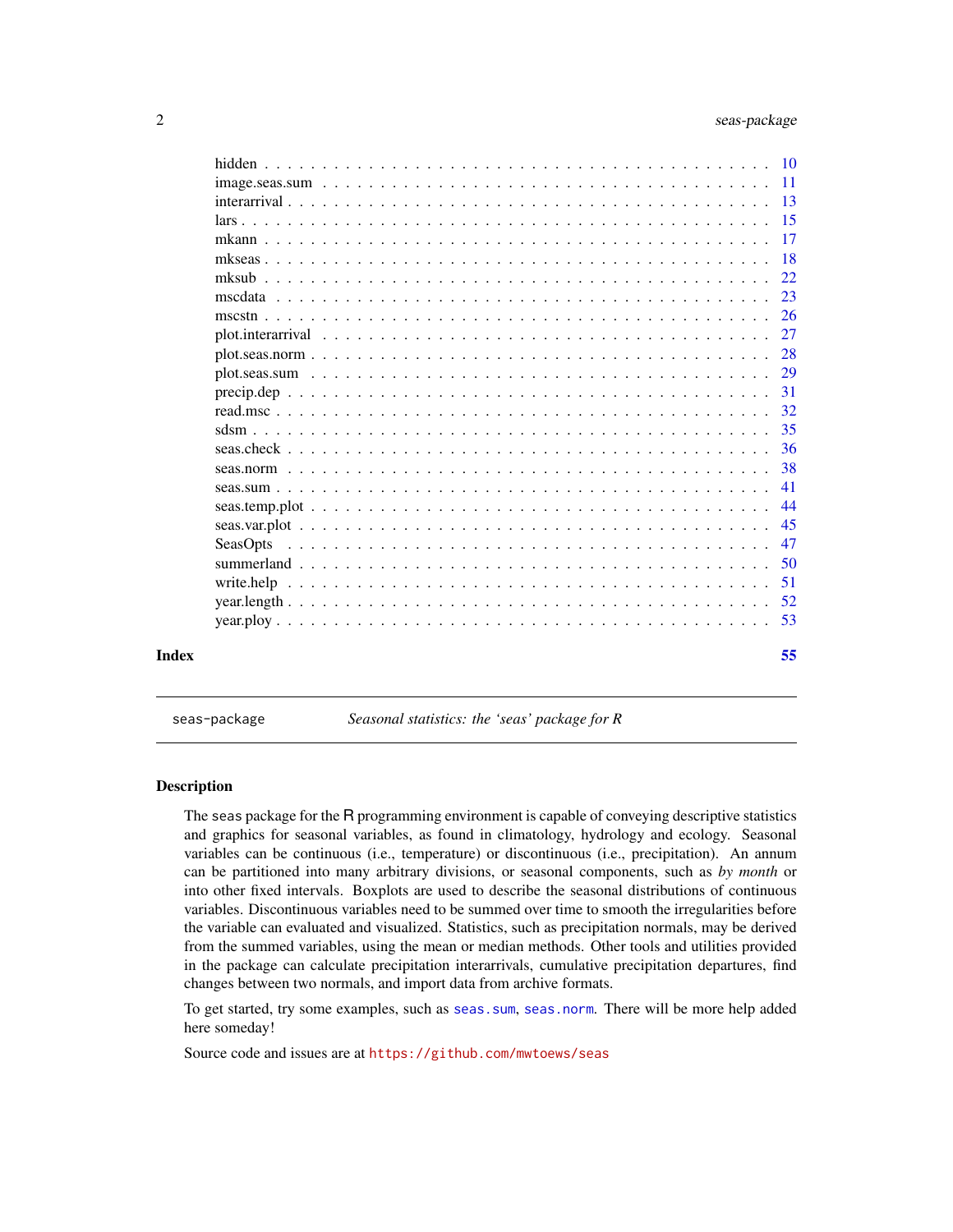# <span id="page-2-0"></span> $A1128551.DLY$  3

#### Author(s)

Mike Toews

#### References

Toews, M.W., Whitfield, P.H., and Allen, D.M. 2007. Seasonal statistics: The 'seas' package for R. *Computers & Geosciences*, 33 (7), 944–951, [doi:10.1016/j.cageo.2006.11.011](https://doi.org/10.1016/j.cageo.2006.11.011)

# Examples

# Show a list of changes to the package: file.show(system.file("ChangeLog", package="seas"))

<span id="page-2-1"></span>

| A1128551.DLY | MSC daily climate data file (DLY archive format) and instructions for |
|--------------|-----------------------------------------------------------------------|
|              | Canadian Daily Climate Data CD-ROMs for analysis                      |

#### Description

Meteorological Service of Canada daily climate data (DLY archive format) from Vernon. This document also describes how to obtain data from the Canadian Daily Climate Data CD-ROMs for analysis in seas.

#### Format

MSC DLY archive format (4-digit year).

#### Details

The sample file name is 'A1128551.DLY', which contains daily climate data from Vernon, British Columbia. Load this file using [read.msc](#page-31-1).

This file was created using the instructions below, with the addition of renaming the file extension from '\*.ALL' to '\*.DLY'.

#### How to obtain Canadian Daily Climate Data

Two CDCD CD-ROMs are currently available for free download, which have data from 11,216 locations throughout Canada.

This procedure shows how to extract the data using 'CDEX.EXE', which requires a DOS environment. There is, however, an alternative Python module, which can batch extract data from the CD-ROMs. If you are using a non-Microsoft platform, you could try 'DOSBox' to emulate the DOS environment (tested on Debian and Mac OS X; hint: mount the CD-ROM drive by using -t cdrom option).

To extract data from the CD-ROM:

1. Insert CD-ROM, and run 'CDEX.EXE' (or double-click it)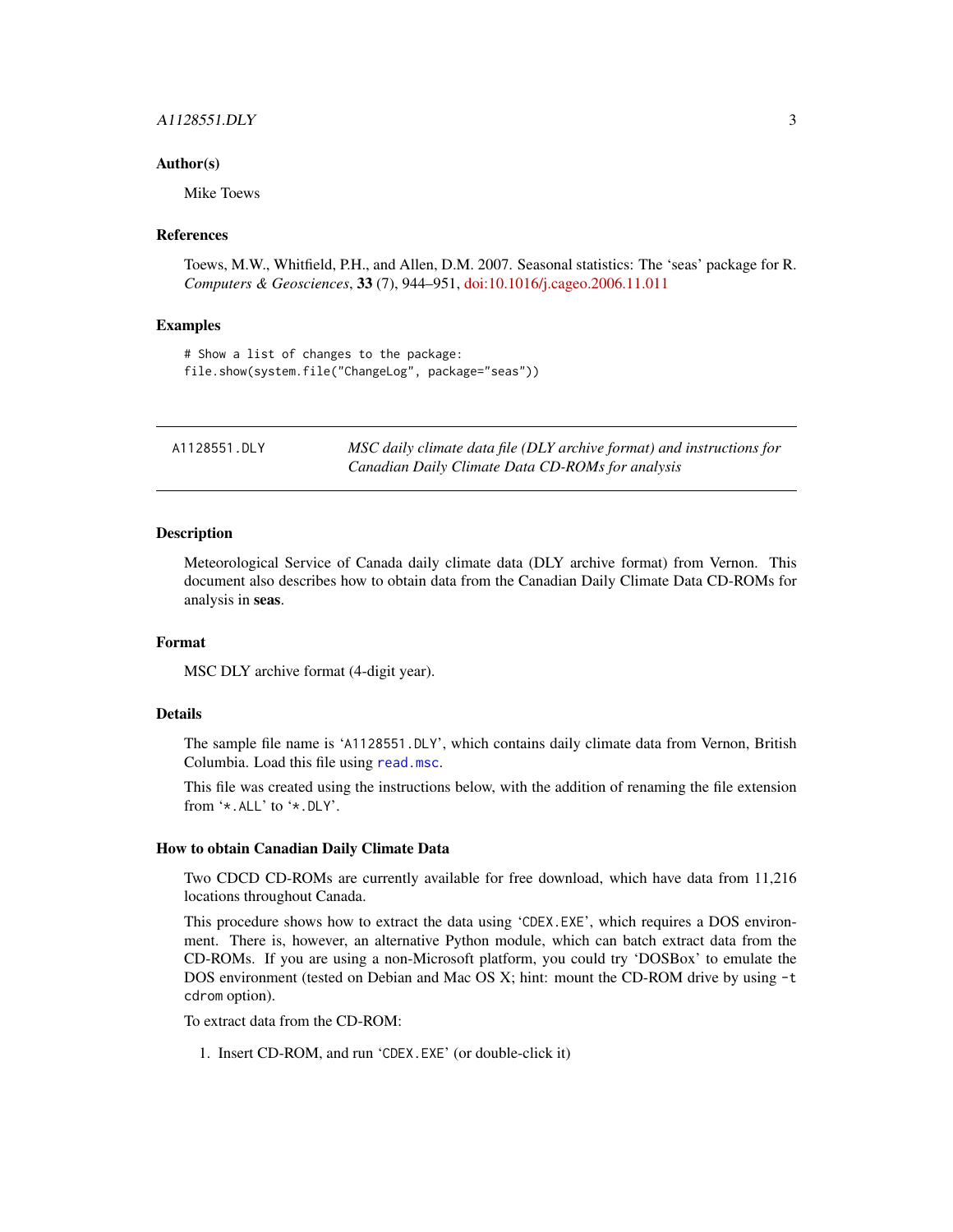- 2. Select a 'district'; press 'enter'
- 3. Select a 'station'; press 'enter'
- 4. Select 'Elements to Convert', and select the desired fields using the 'space bar'; press 'enter'
- 5. Change 'Drive/directory of output files' to a convenient location, for example 'C:\TEMP'
- 6. Press 'F10' to extract the data (the name of the file is the 7-digit alphanumeric station number, followed by a '.ALL' extension)
- 7. Repeat these steps for each meteorological station desired (if there are more).

Multiple stations can be imported and combined before or after importing into R. Multiple files can be concatenated into one from the system shell (e.g. DOS: COPY \*.ALL new.dly, or UNIX: cat \*.ALL > new.dly). This cleans up the R workspace by only using one object to refer to several stations. Stations can be referred to functions in seas using their IDs.

To import the archive file into R:

- 1. Start R; type library(seas)
- 2. Import using dat <- read.msc("/temp/C1161661.ALL") (note that R uses forward slashes for directories, but you could alternatively type "C:\\TEMP\\C1161661.ALL" on a Microsoftbased platform to 'escape' the back slash characters)

To export the data from  $\overline{R}$  in a more convenient format for other programs, use write.csv(dat,"out.csv"); MS Excel users may want to turn NA values into the format recognized by Excel, so modify the expression to write.csv(dat,"out.csv",na="#N/A").

#### Author(s)

Mike Toews

#### Source

Data provided by the Meteorological Service of Canada, with permission.

This data may only be reproduced for personal use; any other reproduction is permitted only with the written consent of Environment Canada ([https://weather.gc.ca/mainmenu/contact\\_us\\_](https://weather.gc.ca/mainmenu/contact_us_e.html) [e.html](https://weather.gc.ca/mainmenu/contact_us_e.html)).

#### References

[https://web.archive.org/web/20130625230337/http://climate.weatheroffice.gc.ca/pr](https://web.archive.org/web/20130625230337/http://climate.weatheroffice.gc.ca/prods_servs/documentation_index_e.html)ods\_ [servs/documentation\\_index\\_e.html](https://web.archive.org/web/20130625230337/http://climate.weatheroffice.gc.ca/prods_servs/documentation_index_e.html) (archived) Technical Documentation - Documentation for the Digital Archive of Canadian Climatological Data (Surface) Identified By Element http://climate.weatheroffice.gc.ca/prods\_servs/index\_e.html#cdcd (dead link) CDCD CD-ROM download location

<https://www.dosbox.com> for emulating DOS on non-Microsoft platforms

[https://www.intevation.de/~bernhard/archiv/uwm/canadian\\_climate\\_cdformat/](https://www.intevation.de/~bernhard/archiv/uwm/canadian_climate_cdformat/) an alternative method of extracting data from the CDCD CD-ROMs using a Python module by Bernhard Reiter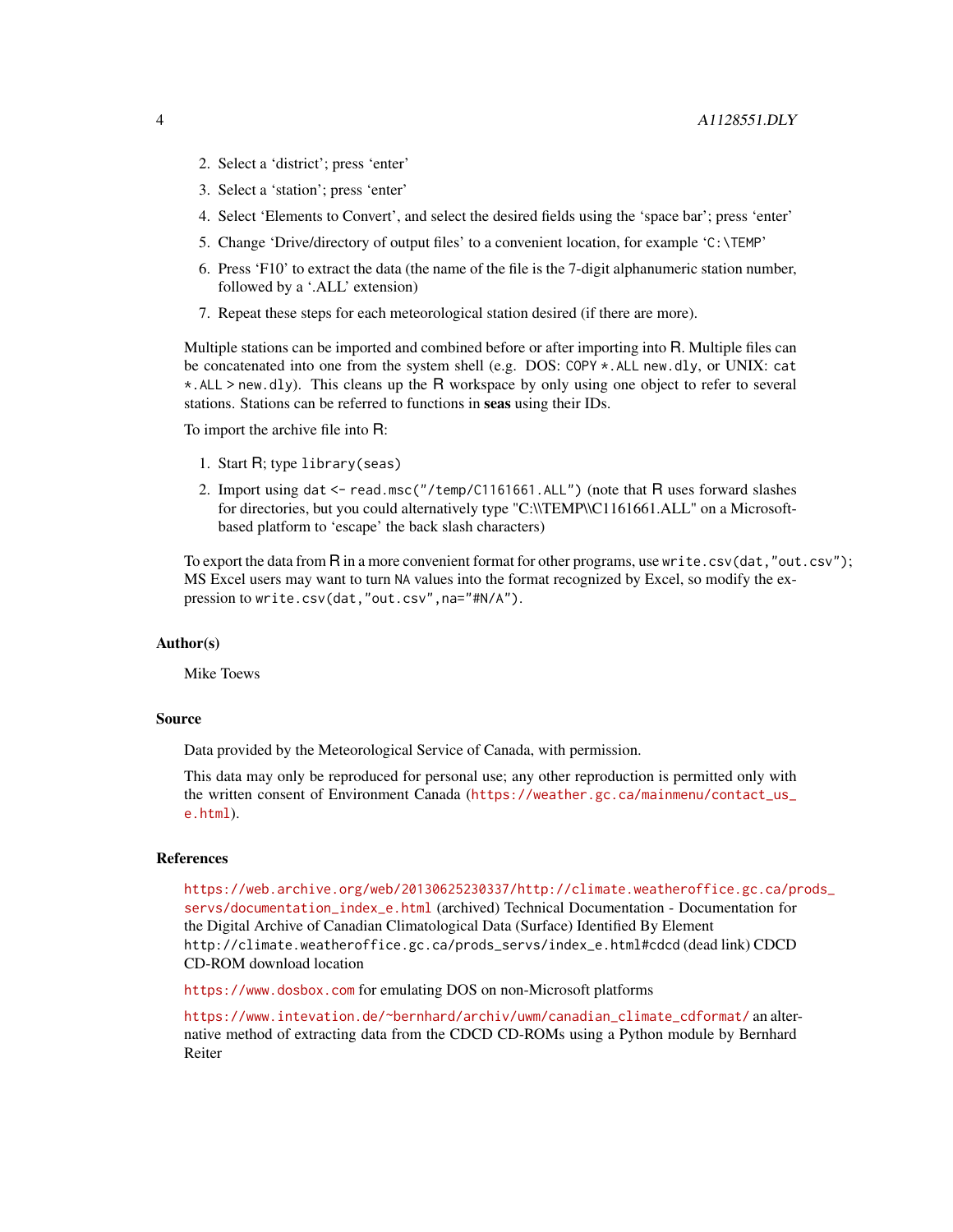#### <span id="page-4-0"></span>change 5 and 5 and 5 and 5 and 5 and 5 and 5 and 5 and 5 and 5 and 5 and 5 and 5 and 5 and 5 and 5 and 5 and 5 and 5 and 5 and 5 and 5 and 5 and 5 and 5 and 5 and 5 and 5 and 5 and 5 and 5 and 5 and 5 and 5 and 5 and 5 and

# See Also

[read.msc](#page-31-1)

# Examples

```
fname <- system.file("extdata", "A1128551.DLY", package="seas")
print(fname)
dat <- read.msc(fname)
head(dat)
str(dat)
seas.temp.plot(dat)
year.plot(dat)
```
<span id="page-4-1"></span>change *Find seasonal and annual changes between two data sets*

# Description

Find seasonal and annual changes between two data sets; relative and absolute changes are found between the central tendency and spread of each seasonal state.

# Usage

change(x1, x2, var1, var2 = var1, width = "mon", cent = "mean", sprd = "sd", disc = FALSE, inter = FALSE,  $p.cut = 0.3$ , start.day = 1, calendar)

# Arguments

| x1             | a data. frame of seasonal data                                                                                                                                                             |
|----------------|--------------------------------------------------------------------------------------------------------------------------------------------------------------------------------------------|
| x <sub>2</sub> | a second data. frame of seasonal data                                                                                                                                                      |
| var1           | a variable in x1                                                                                                                                                                           |
| var2           | a variable in x2                                                                                                                                                                           |
| width          | the width of the bins, see mkseas for more details; this will change the sample-<br>sizes between x1 and x2, which can affect the changes detected                                         |
| cent           | a function to find a central tendency; usually this is mean, however median or<br>other functions can be used too                                                                          |
| sprd           | a function to find a spread around a central tendency; usually this will be sd<br>(standard-deviation), however mad or other functions can be used too                                     |
| disc           | if the data are discontinuous, the seas. sum objects are created for var1/var2<br>to determine the changes; this is ideal for precipitation, and other sparsely dis-<br>tributed variables |
| inter          | interarrivals are calculated, and changes are found between wet and dry se-<br>ries                                                                                                        |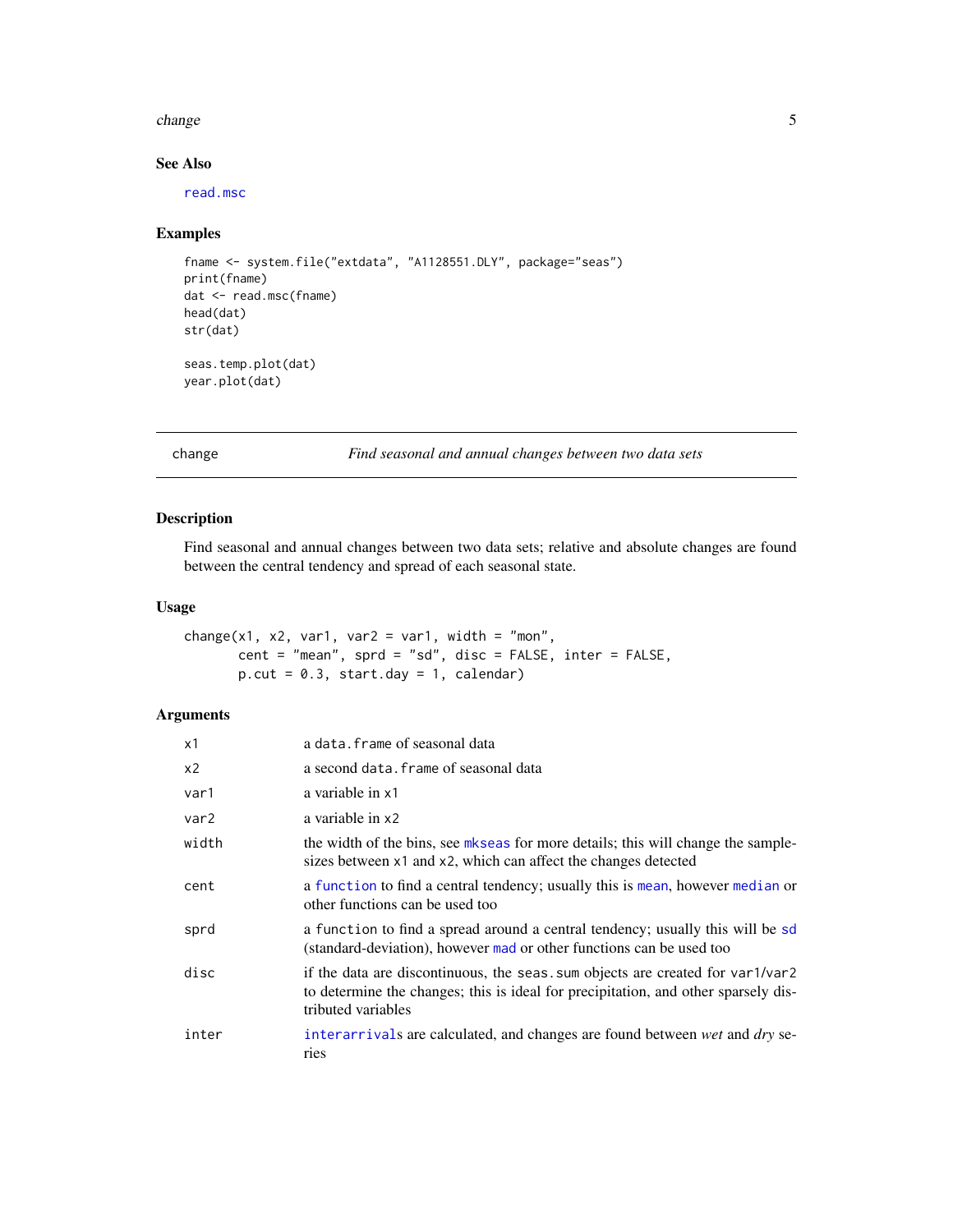<span id="page-5-0"></span>6 change of the change of the change of the change of the change of the change of the change of the change of the change of the change of the change of the change of the change of the change of the change of the change of

| p.cut     | cut-off for wet/dry; see interarrival                                                 |
|-----------|---------------------------------------------------------------------------------------|
| start.dav | starting day                                                                          |
| calendar  | calendar; if not specified it will try to read this from the attributes, otherwise it |
|           | is assumed to be a proleptic Gregorian calendar; see year. length                     |

# Details

This function is useful for finding changes between different states of seasonal data. Here, a *state* represents how seasonal data behave statistically at either a *time* or *place*. The stability of a state depends on both the variance throughout each portion of the season, as well as the number of years of observations.

For instance, seasonal and annual changes in climate can be detected in climate data series, by comparing the normals from two time periods.

#### Value

Returns a complex [list](#page-0-0) of relative and absolute (if applicable) changes of var1/var2 between x1 and x2.

Seasonal and annual changes are identified independently of each other; where annual changes have a ann prefix.

Relative changes are not found if x\$var has values less than 0, such as Temperature measured in degrees C or F.

#### Author(s)

Mike Toews

#### See Also

[dathomog](#page-7-1), [lars](#page-14-1)

# Examples

```
data(mscdata)
dat1 <- mksub(mscdata, id=1108447, start=1975, end=1984)
dat2 <- mksub(mscdata, id=1108447, start=1985, end=1995)
# A few plot functions to make thing easy
plot.ch <- function(x, main, h, col) {
 main <- paste(main, "between 1975-1984 and 1985-1994", sep="\n")
 barplot(x, main=main)
 abline(h=c(0, h), col=c(1, col), lty=c(1, 2))}
plot.abs <- function(x, col="red", abs="abs", ann.abs="ann.abs") {
 main <- sprintf("Absolute change in %s", x$long.name[[1]])
 plot.ch(x[[abs]], main, x[[ann.abs]], col)
}
plot.rel <- function(x, col="orange", rel="rel", ann.rel="ann.rel") {
 main <- sprintf("Relative change in %s", x$long.name[[1]])
```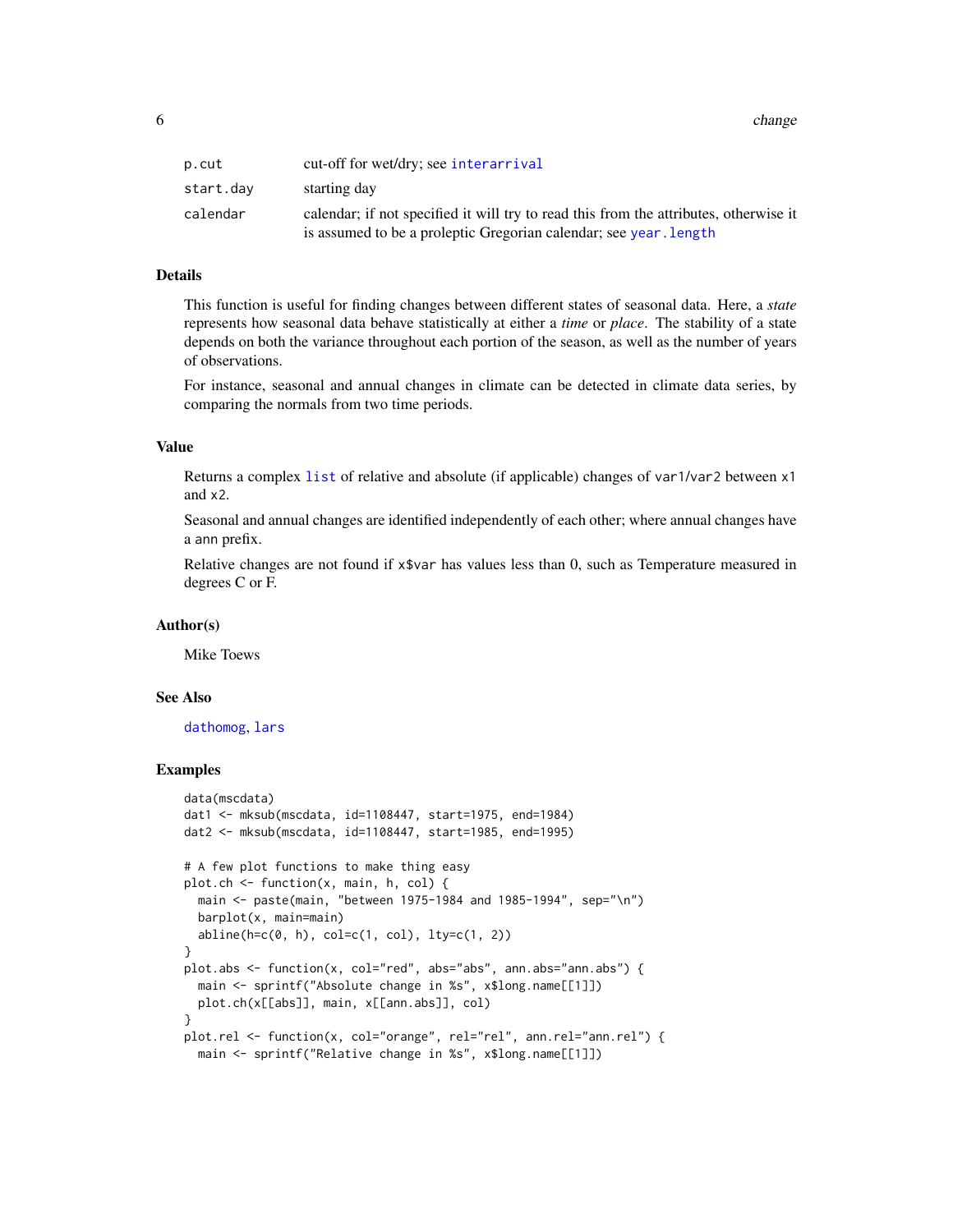```
plot.ch(x[[rel]], main, x[[ann.rel]], col)
}
plot.std <- function(x, col="purple") {
 main <- sprintf("Relative change in the\nstandard deviation of %s",
                  x$long.name[[1]])
  plot.ch(x$sprd.rel, main, x$ann.sprd.rel, col)
}
# Minimum temperature
ch <- change(dat1, dat2, "t_min")
str(ch)
plot.abs(ch)
plot.std(ch)
# Cannot do ch$rel ; since div/0!
# Precipitation
ch2 <- change(dat1, dat2, "precip", width="DJF", disc=TRUE)
plot.abs(ch2, "blue")
plot.rel(ch2, "purple")
plot.std(ch2)
```
<span id="page-6-1"></span>conv365toGregorian *Converts a data.frame using a 365-day calendar to a Gregorian calendar*

#### Description

Converts a data.frame with a 365-day calendar to a proleptic Gregorian calendar, repeating data from December 30th on a leap year to the remaining and missing December 31st.

# Usage

```
conv365toGregorian(x)
```
# Arguments

x a [data.frame](#page-0-0) with a date column

# Details

This function may be expanded in the future to be more flexible.

# Value

Returns a data. frame with Gregorian calendar dates.

#### Author(s)

Mike Toews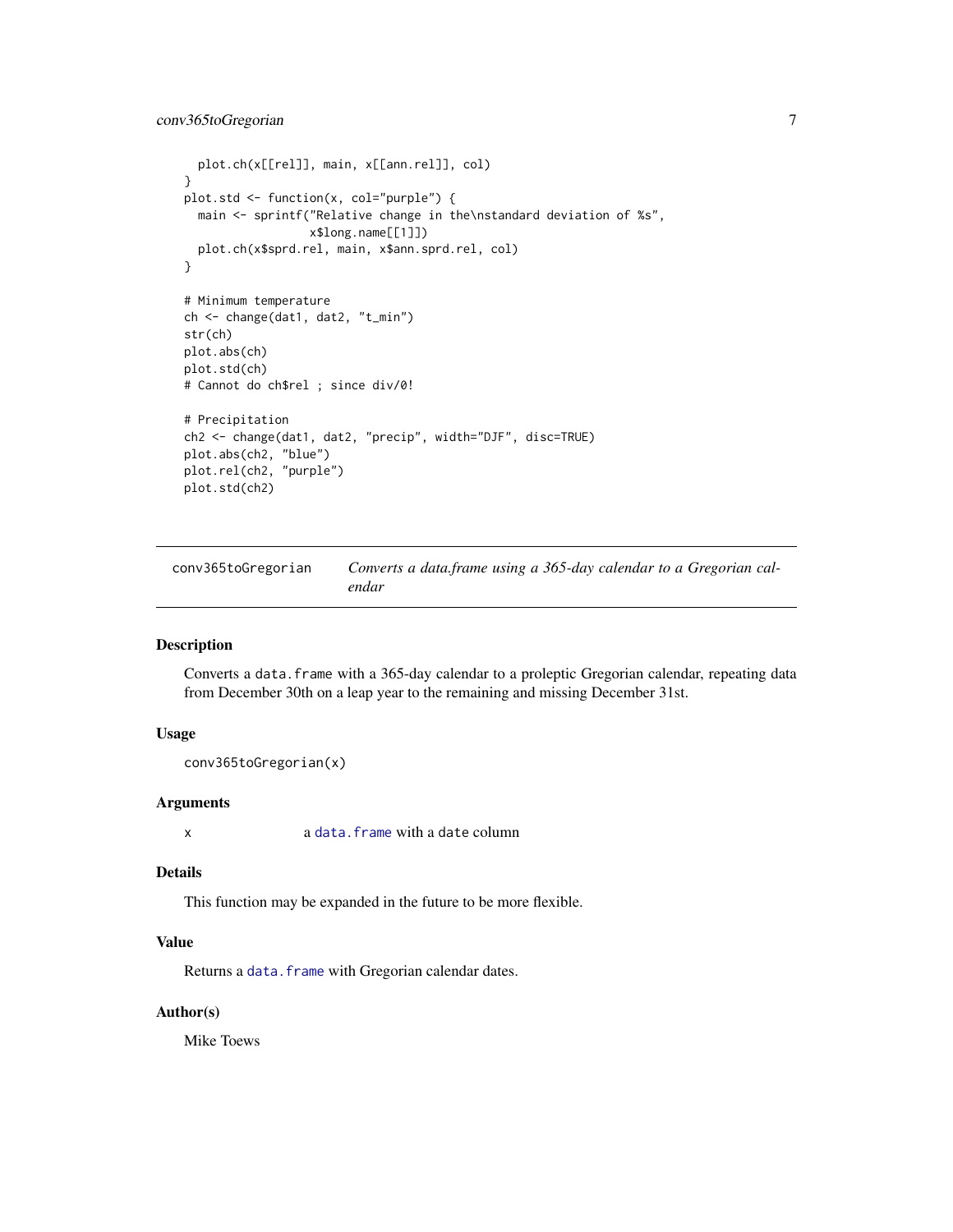<span id="page-7-1"></span><span id="page-7-0"></span>

#### **Description**

Homogenizes daily data from two data sets into one data set; optionally show cross-plots to examine how well correlated that data sets are.

#### Usage

 $d$ athomog(x1, x2, by = "date", plot = FALSE)

### Arguments

| x1   | a data. frame of seasonal data: 1st selection                                                         |
|------|-------------------------------------------------------------------------------------------------------|
| x2   | a data. frame or seasonal data; 2nd selection                                                         |
| by   | name of common column, usually 'date', which is of class Date                                         |
| plot | logical; produce cross-plots and correlation statistics of the variables between<br>the two data sets |

# Details

Data from x1 has priority over x2. Where data from x1 is either NA or missing (outside of time range), data from x2 will be used (if available). Otherwise data form x1 will be used directly. Variables will be homogenized where their names are identical, found using [names](#page-0-0).

The cross-plots of the data are shown only for interest. They show useful correlation statistics, and a best-fit line using perpendicular offsets (which are preferred in this case over traditional linear regression). At some point, the equations for this line may be used to adjust the values from x2, however this can always be done externally to this function by pre-processing x2.

#### Value

Returns a data. frame of seasonal data required by most functions in seas. Variable names of the structure are found by a [union](#page-0-0) of the names of x1 and x2.

# Warning

Weather stations should be sufficiently close enough to approximate the same weather. This distance depends on the spatial distance and local climatology.

#### Author(s)

Mike Toews

#### References

http://mathworld.wolfram.com/LeastSquaresFittingPerpendicularOffsets.html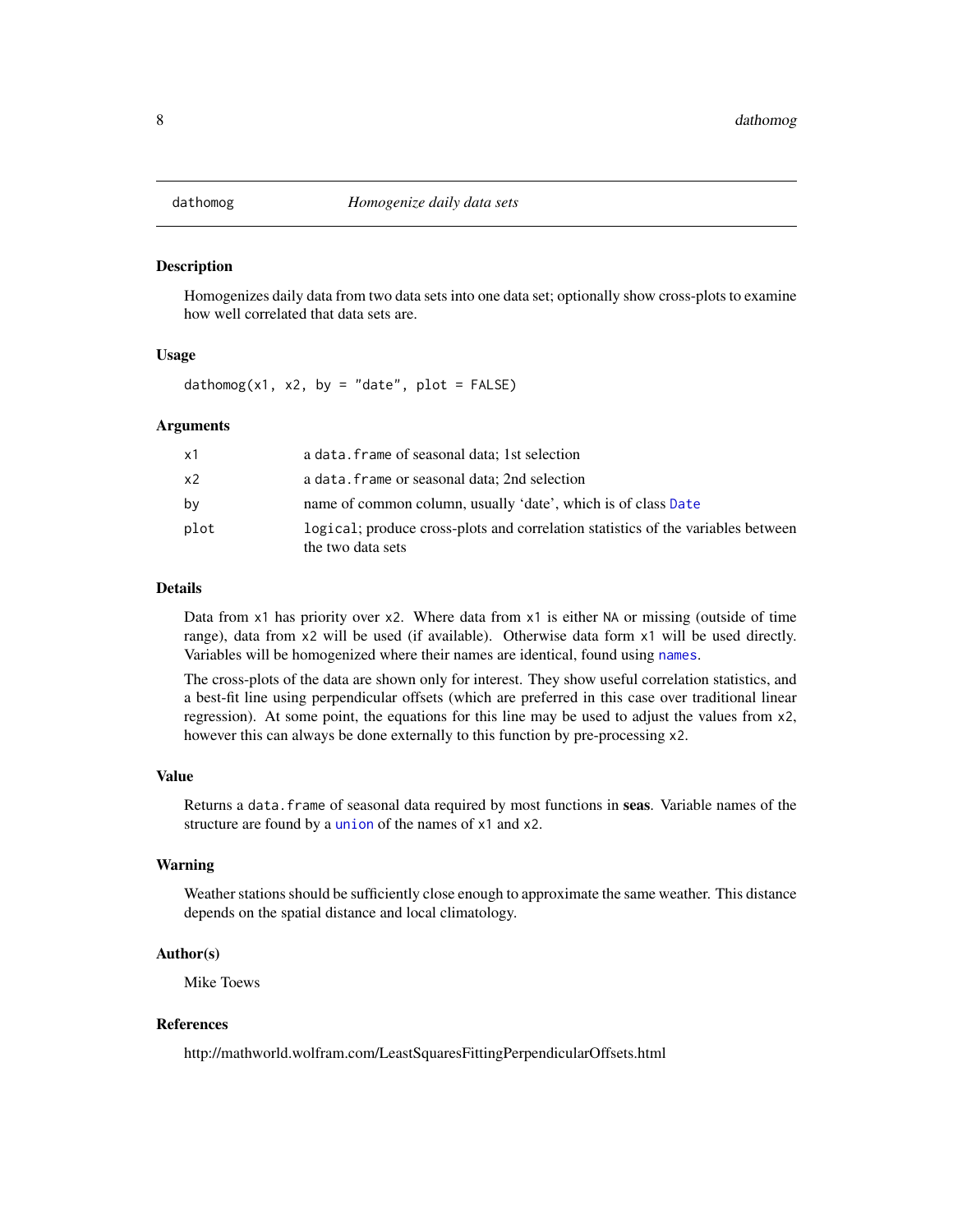# <span id="page-8-0"></span>getstnname 9

#### Examples

```
data(mscdata)
dat1 <- mksub(mscdata, id=2100630)
dat2 <- mksub(mscdata, id=1108447)
year.plot(dat1)
year.plot(dat2)
newdata <- dathomog(dat1, dat2)
year.plot(newdata)
message(paste(c("This is a rather poor example, since the",
                "two stations are nowhere near each other"),
                collapse="\n"))
```
<span id="page-8-1"></span>getstnname *Get station name*

# Description

Retrieves the full name from [mscstn](#page-25-1) using an ID

#### Usage

getstnname(id)

# Arguments

id [numeric](#page-0-0) or [character](#page-0-0) ID array

# Details

This function simply converts the ID used in climate data frames into a meaningful name using mscstn. Presently it is useful only for Meteorological Service of Canada weather stations in BC, AB and YT, however getstnname can be overridden by another (similar) function and data object for other regions.

# Value

Returns the station name(s). If the ID does not exist, returns NULL.

#### Author(s)

Mike Toews

#### See Also

[mscstn](#page-25-1), [mscdata](#page-22-1), [.seastitle](#page-9-1)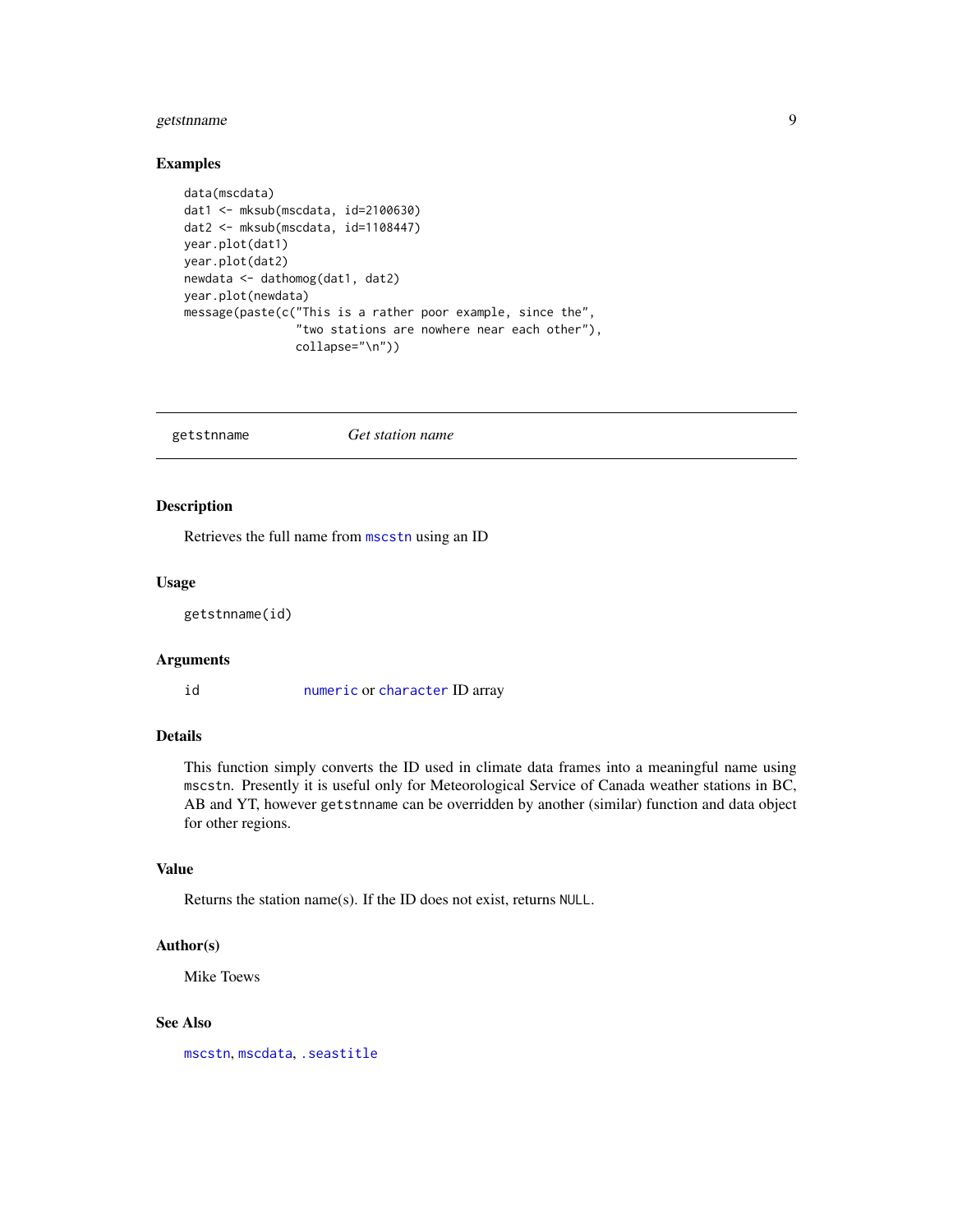10 hidden has been also been also been also been also been also been also been also been also been also been a

# Examples

```
data(mscdata)
mscdata$id[1]
getstnname(mscdata$id[1])
ids <- levels(mscdata$id)
data.frame(id=I(ids), name=getstnname(ids))
```
<span id="page-9-2"></span>hidden *Return title and properties for seasonal graphs*

# <span id="page-9-1"></span>Description

Return title, x- and y-axis labels for seasonal graphs. Also, draw the month grid.

#### Usage

.seasxlab(width, start.day) .seasylab(var, long.name = NULL, units = NULL) .seastitle(main = NULL, id = NULL, name = NULL, orig = NULL, fun = NULL, range = NA) .seasmonthgrid(width, days, start = 1, rep =  $\theta$ , start.day = 1, month.label)

# Arguments

| orig        | original object name, which is used if no other name can be found from id or<br>name                                 |
|-------------|----------------------------------------------------------------------------------------------------------------------|
| var         | original variable name in names (orig)                                                                               |
| width       | size of bin; see mkseas                                                                                              |
| start.day   | the starting day of annum for the first bin; as either a Date or integer of day of<br>the year                       |
| main        | main title of plot; overrides any other title, but appends year range if show. range=TRUE                            |
| long.name   | a long name for var, used for labelling y-axis                                                                       |
| units       | units of var, used for labelling y-axis                                                                              |
| id          | station ID, which is used to fetch a station name using getstnname                                                   |
| name        | a name, which is used for labels                                                                                     |
| fun         | function, if applicable                                                                                              |
| range       | year range; c(start.year, end.year)                                                                                  |
| days        | also known as bin. lengths, which represents the maximum number of days<br>expected in each bin for a complete annum |
| start       | the starting bin number                                                                                              |
| rep         | the number of repeated bins                                                                                          |
| month.label | logical; put month name labels on grid                                                                               |

<span id="page-9-0"></span>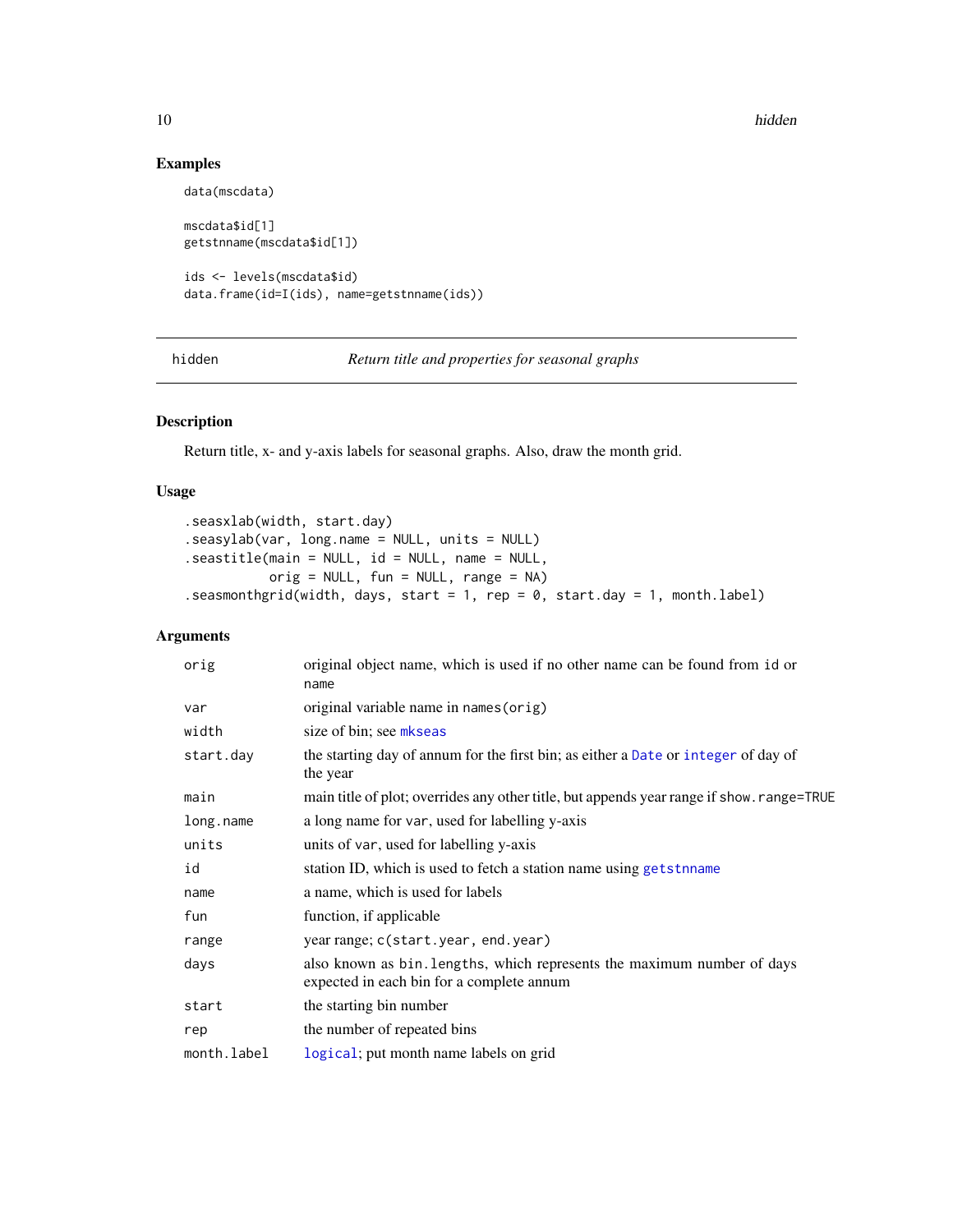# <span id="page-10-0"></span>image.seas.sum 11

# Details

These functions are intended for producing the graphics, and do not need to be used directly.

The month grid is drawn by .seasmonthgrid, and can be fine-tuned by setting some [options](#page-0-0) in the R environment, found in seas.month.grid. This [list](#page-0-0), for instance, has len to adjust the length of each month label, and col for the colour of the lines. See [SeasOpts](#page-46-1) for all available options, and instructions on how to change them.

The main and variable/unit label formating can also be customized by setting other options, documented in [SeasOpts](#page-46-1).

# Value

.seasxlab, .seasylab and .seastitle return a character label intended for plots.

#### Author(s)

Mike Toews

#### See Also

[getstnname](#page-8-1), [SeasOpts](#page-46-1)

#### Examples

```
setSeasOpts()
.seasxlab(11, 1)
.seasxlab("mon", 1)
# Not starting on January 1st
.seasxlab(11, 120)
# Labelled according to month (and possibly day)
getOption("seas.label")$month
.seasxlab("mon", as.Date("2000-08-01"))
getOption("seas.label")$monthday
.seasxlab(365/20, as.Date("2000-08-15"))
```
<span id="page-10-1"></span>image.seas.sum *Show a seasonal sum data object*

#### Description

Graphically display a seasonal sum object, as well as the method of solution of the median/quantile "normal"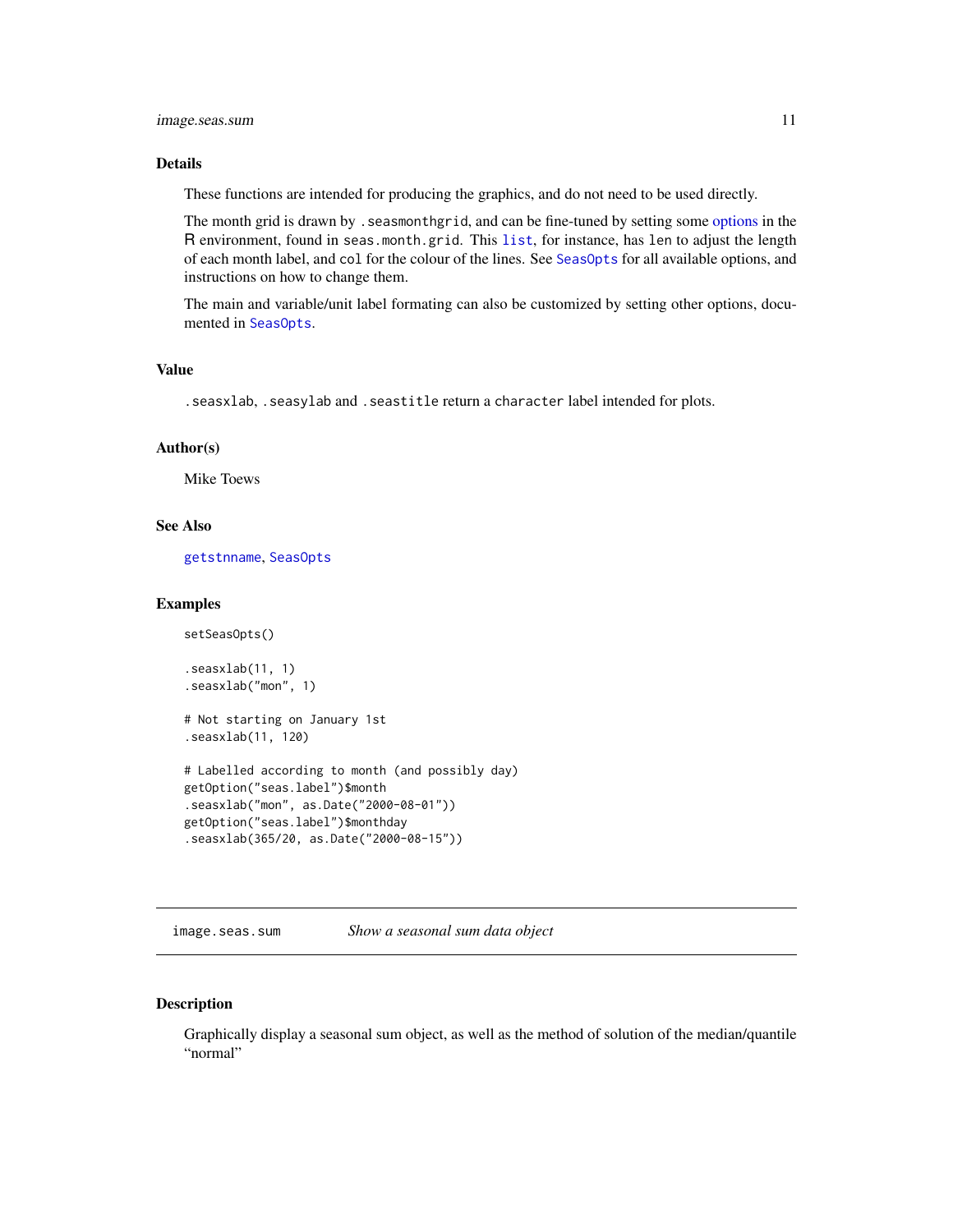# <span id="page-11-0"></span>Usage

```
## S3 method for class 'seas.sum'
image(x, var, norm = "days", start = 1, rep = 0, zlim, alim,palette = colorRampPalette(c("white", "blue"))(64),
   year.filter, power, contour = TRUE, show.median, main, ...)
```
# Arguments

| X           | a seas. sum object                                                                                                                                                                                                                                                                                                                                   |
|-------------|------------------------------------------------------------------------------------------------------------------------------------------------------------------------------------------------------------------------------------------------------------------------------------------------------------------------------------------------------|
| var         | the desired variable to show, otherwise will use the prime variable, defined in x                                                                                                                                                                                                                                                                    |
| norm        | variable to normalize by, usually "days", to produce <i>unit/day</i>                                                                                                                                                                                                                                                                                 |
| start       | starting bin number; e.g., for monthly sums, if start=5, the plot will start on<br>"May" at the left-hand side; show. median cannot be produced if start is greater<br>than one, since the annual sums (row-wise) would be a mix of different annums                                                                                                 |
| rep         | repetition of the bins (columns)                                                                                                                                                                                                                                                                                                                     |
| zlim        | range of normalized values displayed; this can be either a single number for<br>the maximum (minimum set to zero), or a c(min, max) range with a defined<br>minimum                                                                                                                                                                                  |
| alim        | if show median, this is the range for the annual sums; this can either be a singe<br>number for the maximum (minimum set to zero, or a c(min, max) range with a<br>defined minimum                                                                                                                                                                   |
| palette     | colours for image; the use of colorRampPalette is recommended                                                                                                                                                                                                                                                                                        |
| year.filter | specifies the annual seasons to display                                                                                                                                                                                                                                                                                                              |
| power       | this transforms the normalized values for the colours to a power $(^{\wedge})$ , such as 0.5<br>for square-root $(sqrt)$ , or others; this can help improve the contrast in the dis-<br>play of data, but the quantities displayed in the colour-bar and contours remain<br>untransformed                                                            |
| contour     | logical; show contours in lower left-hand plot                                                                                                                                                                                                                                                                                                       |
| show.median | logical; show how the median calculation is achieved graphically (computa-<br>tionally it is done using a secant method); see seas . norm for more information<br>on this method; this can only be shown if the annums (rows) are complete, so<br>start must be 1, and rep must be $0$ (otherwise the row-wise sums would not be<br>the annual sums) |
| main        | main title for plot, otherwise it will automatically be generated; NA suppresses a<br>title, and automatically adjusts the device margins                                                                                                                                                                                                            |
| $\cdots$    | ignored                                                                                                                                                                                                                                                                                                                                              |

# Details

This is a graphical representation of a seas. sum object, and is far more informative than a traditional precipitation "normal" (i.e., [precip.norm](#page-37-2) or [precip.norm](#page-37-2))

If norm = "days" and show.median = TRUE (default), the seasonal sums appear in right-hand frames. Horizontal and vertical lines indicate a 'normal' from the image, whereby the sum of the quantile is equal to the median of the annual amount. This numerical solution is found using [seas.norm](#page-37-1).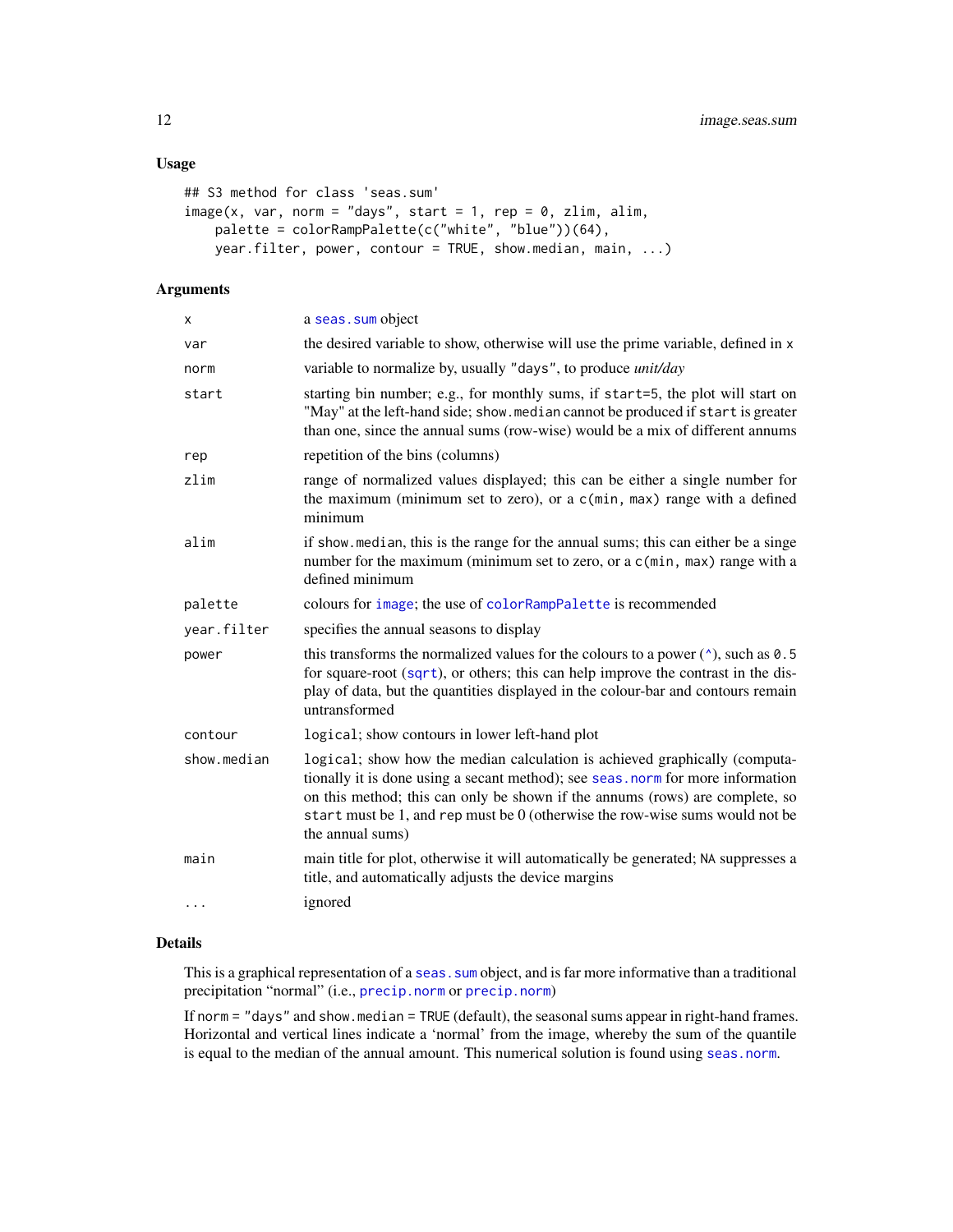#### <span id="page-12-0"></span>interarrival and the contract of the contract of the contract of the contract of the contract of the contract of the contract of the contract of the contract of the contract of the contract of the contract of the contract

#### Author(s)

Mike Toews

### See Also

[seas.sum](#page-40-1), [seas.norm](#page-37-1)

See [SeasOpts](#page-46-1) to modify other aspects of the plot

### Examples

```
data(mscdata)
dat <- mksub(mscdata, id=1108447)
dat.ss <- seas.sum(dat, width="mon")
image(dat.ss)
image(dat.ss, contour=FALSE)
image(dat.ss, norm="active", start=6, rep=5)
# different start day (not Jan 1st)
dat2.ss <- seas.sum(dat, start.day=as.Date("2001-08-01"))
image(dat2.ss)
image(dat2.ss, power=2)
image(dat2.ss, palette=rainbow(64), main=NA) # no title
image(dat2.ss, palette=colorRampPalette(c("white", "darkgreen"))(16))
image(dat2.ss, "snow")
image(dat2.ss, "snow", power=0.5)
# growing degree days for 10 degC
dat$gdd10 <- dat$t_mean - 10
dat$gdd10[dat$gdd10 < 0] <- 0
attr(dat$gdd10,"long.name") <- "growing degree days"
dat3.ss <- seas.sum(dat, var="gdd10")
image(dat3.ss, "gdd10", palette=colorRampPalette(c("white", "red"))(64))
```
<span id="page-12-1"></span>interarrival *Calculate the interarrivals between and within precipitation events*

# Description

Calculate the interarrivals (or spell periods), which are the number of days between precipitation events (dry days), and the number of days of continuous precipitation (wet days).

#### Usage

```
interval(x, var = "precip", p-cut = 0.3, inv = FALSE)
```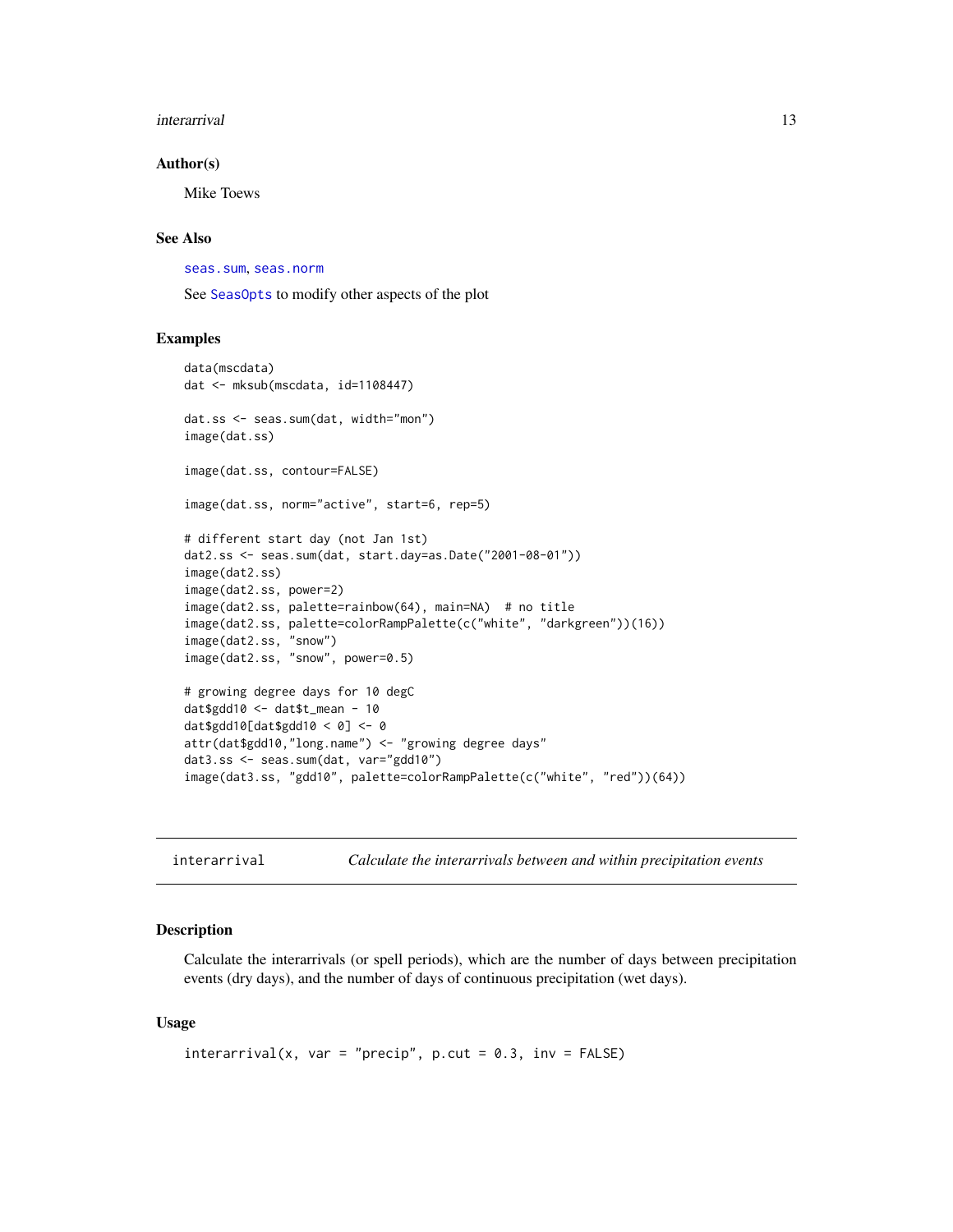#### <span id="page-13-0"></span>**Arguments**

| $\mathsf{x}$ | a data. frame with Date and var columns of data; x can also have id or name<br>attributes                                                                                   |
|--------------|-----------------------------------------------------------------------------------------------------------------------------------------------------------------------------|
| var          | a variable on to which the interarrivals are calculated; default is "precip"                                                                                                |
| p.cut        | days with precipitation values greater than p. cut are considered to be <i>wet</i> days,<br>and the complement are $\frac{dy}{dx}$ ; a trace amount of 0.3 mm is suggested  |
| inv          | logical; invert convention of the starting date such that the date is the first wet<br>day if inv=FALSE (default), or the date is the first $\frac{dy}{dx}$ day if inv=TRUE |

# Details

The interarrival is the same as the *spell* period (i.e., dry spell), however this function simultaneously counts the number of *dry* and *wet* days relative to a single date. The date represents the first day of precipitation (if inv=TRUE, this convention is inverted to the first day of non-precipitation).

Missing or NA precipitation values voids the number of counted days between and within segments, which implies that days without precipitation need to explicitly have zeros.

#### Value

interarrival object (which inherits the data.frame class) with date, wet, dry columns.

The table has id and name [attributes](#page-0-0) (if available from x).

#### Author(s)

Mike Toews

# References

von Storch, H. and Zwiers, F.W., 1999. *Statistical analysis in climate research*, Cambridge: Cambridge University Press, 484 p.

# See Also

[plot.interarrival](#page-26-1)

# Examples

```
data(mscdata)
```

```
van.int <- interarrival(mksub(mscdata, id=1108447))
summary(van.int)
van.int[which.max(van.int$dry),]
van.int[which.max(van.int$wet),]
```

```
plot(van.int, ylog=FALSE, maxy=30)
```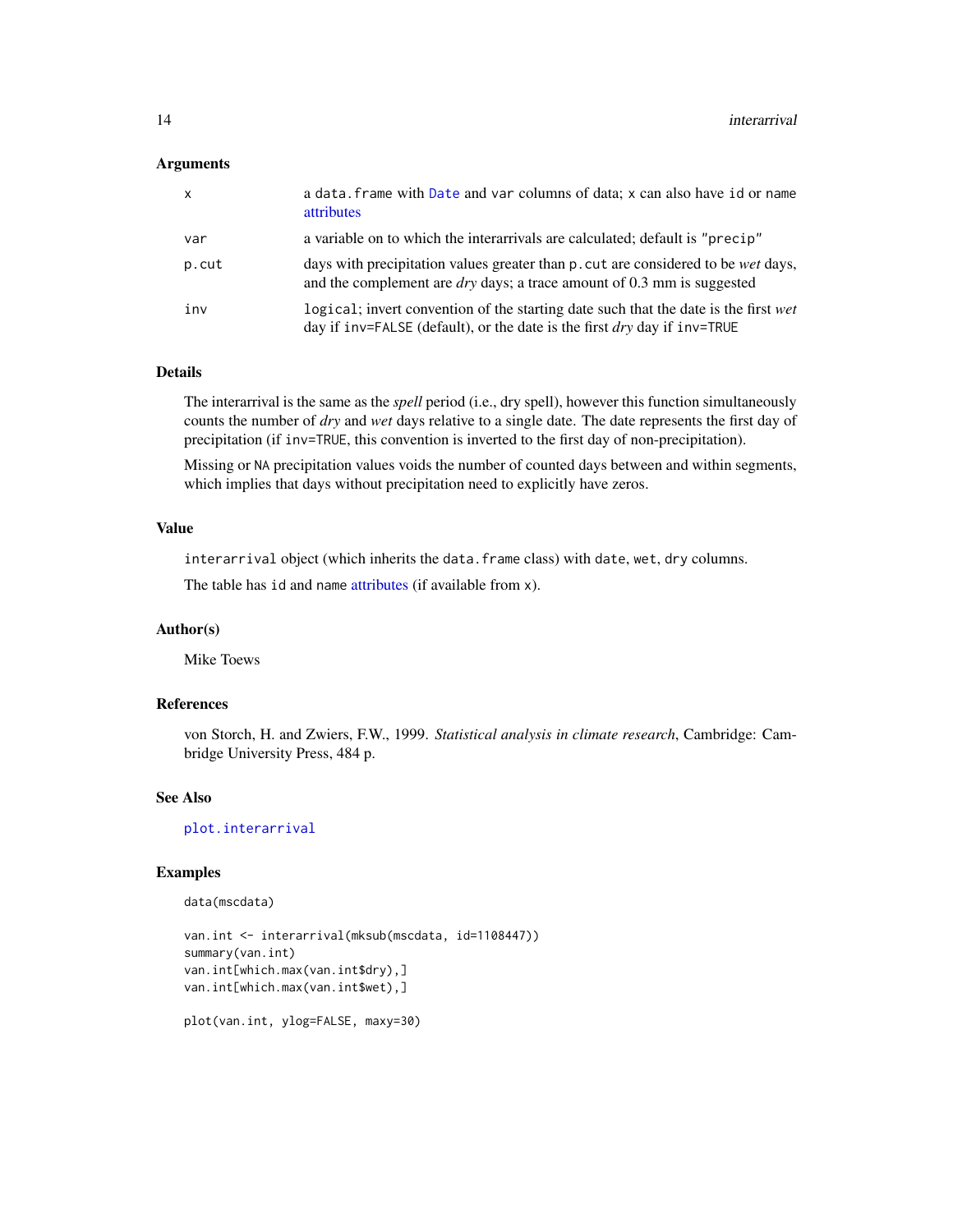# <span id="page-14-2"></span><span id="page-14-1"></span><span id="page-14-0"></span>Description

Read and write data from the LARS-WG stochastic weather generator file formats; also convert to a format for HELP

# Usage

```
# read synthetic or observed *.st file
read.lars(stfile, year.offset = 0)
# write observed climate data (*.st and/or *.sr)
write.lars(x, stfile, datfile, site, lat, lon, alt)
```
# experimental functions (may not work great; or at all!) lars2help(infile, outfile, year.offset, site) write.lars.scenario(file, x1, x2, name = "anomaly")

# Arguments

| stfile         | file name with '*.st' extension; this is a 'site file' for LARS-WG which con-<br>tains meta-data for the climate data, and has the location of the the climate data<br>file; for write. lars, if this variable is NA or FALSE, this file will not be written<br>(however, datfile must be defined) |
|----------------|----------------------------------------------------------------------------------------------------------------------------------------------------------------------------------------------------------------------------------------------------------------------------------------------------|
| datfile        | file name with either '*.sr' or '*.dat' extension; contains climate data, as<br>described by stfile; this does not need to be set if stfile is defined, as this<br>datum is found in the 'st' file                                                                                                 |
| file           | file name with a '*, sce' extension; this is a 'scenario' file with absolute and<br>relative changes of climate data                                                                                                                                                                               |
| infile         | input file                                                                                                                                                                                                                                                                                         |
| outfile        | output file                                                                                                                                                                                                                                                                                        |
| $\times$       | data. frame of climate data                                                                                                                                                                                                                                                                        |
| x1             | same as x                                                                                                                                                                                                                                                                                          |
| x <sub>2</sub> | same as x                                                                                                                                                                                                                                                                                          |
| year.offset    | offset of years between what is contained in the data files and what is needed in<br>R to produce a reasonable 'Date'; this is required, for example, if synthetic data<br>are produced that start from an arbitrary year '1' but represent climate from the<br>year '2000'                        |
| site           | same as '[SITE]' in 'st' file; if missing, this will try to read from attr(x\$name);<br>this is the same as a 'region' for HELP                                                                                                                                                                    |
| name           | scenario name                                                                                                                                                                                                                                                                                      |
| lat            | same as 'LAT' in 'st' file; if missing, this will try to be read from attr(x\$latitude)                                                                                                                                                                                                            |
|                |                                                                                                                                                                                                                                                                                                    |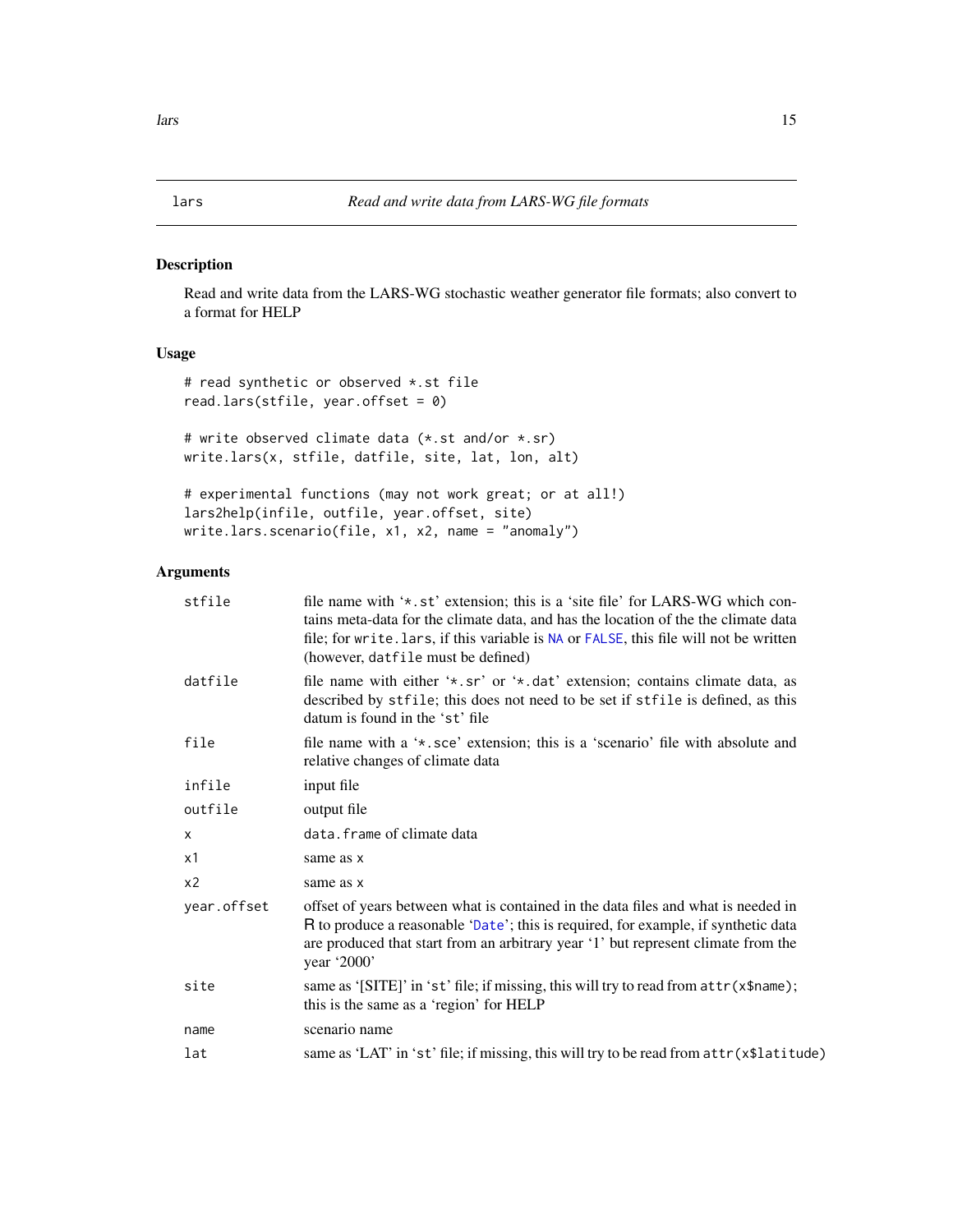### <span id="page-15-0"></span>Details

These functions interface with the LARS-WG files (Version 4.0), which is a stochastic weather generator by Mikhail Semenov.

The climate data files used with LARS-WG have two parts:  $(1)$ ~a 'site file' with a 'st' extension, containing the meta-data; and  $(2)$  a data file with a '\*.sr' or '\*.dat' extension, containing all the data. The variable names are translated according to the following table:

| seas   | LARS-WG |
|--------|---------|
| year   | 'YEAR'  |
| yday   | 'JDAY'  |
| t min  | 'MIN'   |
| t max  | 'MAX'   |
| preicp | 'RAIN'  |
| solar  | 'RAD'   |
| sun    | 'SUN'   |
| pet    | 'PET'   |
|        |         |

To write climate data from R to a LARS-WG file, the data. frame names need to match those in the seas-side of the table.

Data exported from write.lars always has legal (according to the Gregorian calendar) and increasing sequence of days (even if there are gaps in x\$date). Missing data values are written as -99.

Synthetically generated data from LARS-WG use a 365-day calendar, and may need to be converted to a Gregorian calendar, which can be done using [conv365toGregorian](#page-6-1).

lars2help and write.lars.scenario are experimental functions to translate data between LARS and HELP (see [write.help](#page-50-1) for more info).

#### Author(s)

Mike Toews

# References

LARS-WG was can be downloaded for academic and research uses from <http://resources.rothamsted.ac.uk/mas-models/larswg>

Semenov, M.A. and Barrow, E.M. 1997. Use of a stochastic weather generator in the development of climate change scenarios. *Climate Change*, 35 (4), 397–414, [doi:10.1023/A:1005342632279](https://doi.org/10.1023/A%3A1005342632279)

# See Also

[write.help](#page-50-1), [read.sdsm](#page-34-1), [summerland](#page-49-1) example synthetic data, [conv365toGregorian](#page-6-1)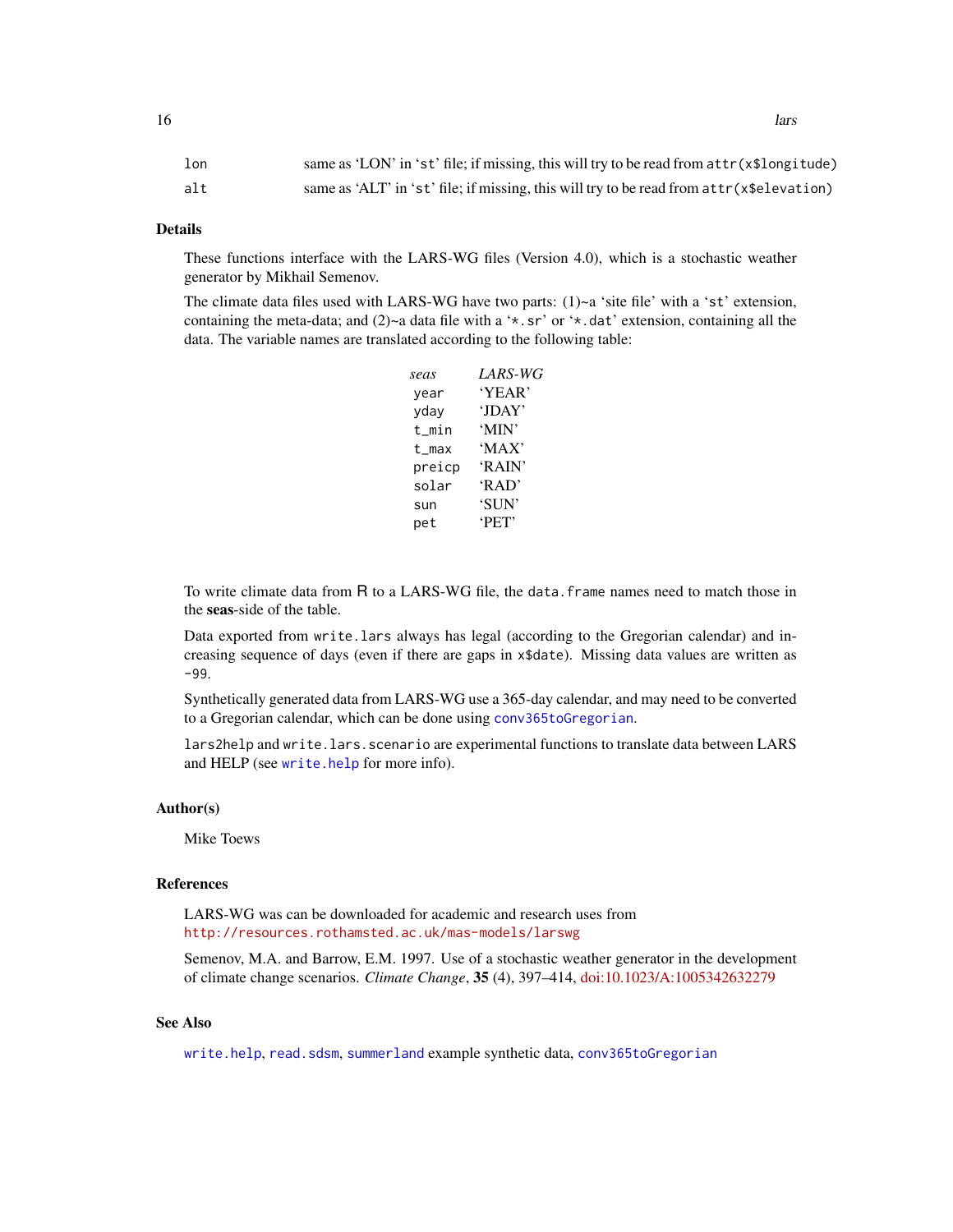#### <span id="page-16-0"></span>mkann 17

#### Examples

```
stfile <- system.file("extdata", "summerland.st", package="seas")
print(stfile)
summ <- read.lars(stfile, year.offset=1960)
head(summ)
str(summ)
# plot temperature
summ$t_mean <- rowMeans(summ[, c("t_min", "t_max")])
seas.temp.plot(summ)
# plot solar radiation
seas.var.plot(summ, "solar")
# plot precipitation
summ.ss <- seas.sum(summ)
image(summ.ss)
plot(seas.norm(summ.ss))
```
mkann *Make annum from a date*

#### Description

Discretizes a date into an annum, using a starting day to specify the start of a season, and ends in the next year.

#### Usage

mkann(x, start.day, calendar)

#### Arguments

| X         | A data. frame with a date column (of Date or POSIXct class)                                                                                                                                                      |
|-----------|------------------------------------------------------------------------------------------------------------------------------------------------------------------------------------------------------------------|
|           | It may also be a vector of Date or POSIX ct class                                                                                                                                                                |
| start.day | This is the starting day of the annum, and can be specified as either a Date,<br>where year is ignored (e.g., as.Date("2000-08-01") for August 1st of any<br>year); or it can be a day of the year, from $1-365$ |
| calendar  | if unspecified, it will be attempted to be read from $attr(x\$ date); otherwise it<br>is assumed to be a normal proleptic Gregorian calendar; see year. length                                                   |

# Details

This date function finds the annual-breaks between seasons, using a start.day. Often, the start.day is 1, or January 1st, in which case simply the year is returned, since the season starts on January 1 and ends on December 31st. Otherwise, each annual break is set using start.day, and the annum is identified by the range of years, for example 1991\_1992, identifying a season starting on start.day in 1991, and ending in the day before start.day in 1992.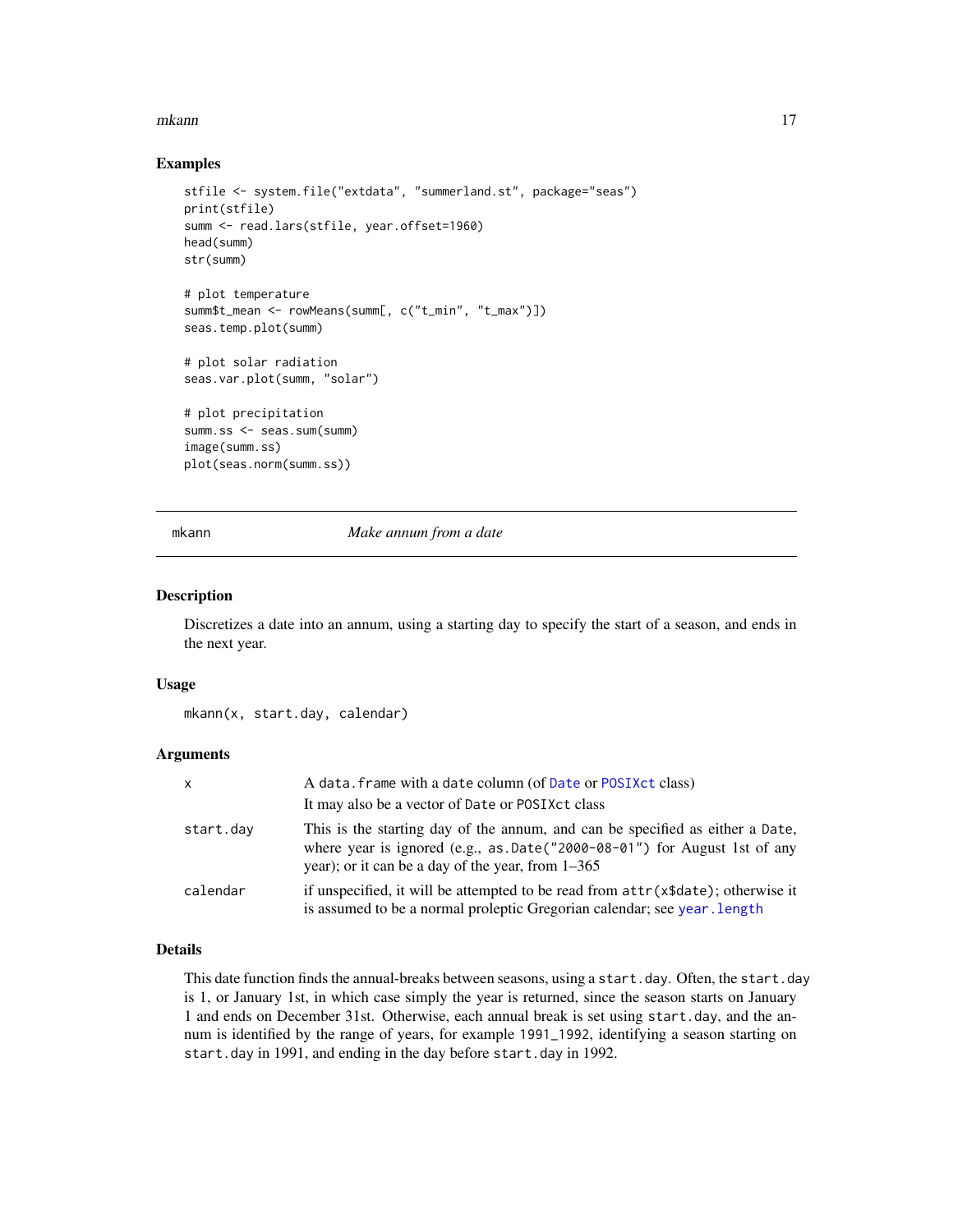<span id="page-17-0"></span>The length of each year depends on the calendar; see year. length for details.

A choice of start.day can influence annual totals using [seas.sum](#page-40-1), such as annual precipitation. For instance, if a particular winter in the Northern hemisphere has snow before and after the new year, these would be divided counting annual sums based on the year, whereas if start.day were before the winter season, the annual sum would be calculated throughout the winter season.

### Value

Returns [factor](#page-0-0)s for each date given in x, grouped by each annum.

#### Author(s)

Mike Toews

# References

[https://en.wikipedia.org/wiki/Gregorian\\_calendar](https://en.wikipedia.org/wiki/Gregorian_calendar)

# See Also

[mkseas](#page-17-1), [seas.sum](#page-40-1)

# Examples

```
data(mscdata)
dat <- mksub(mscdata, id=1108447)
dat$ann1 <- mkann(dat, start.day=1)
dat$ann2 <- mkann(dat, start.day=as.Date("2000-02-01"))
dat$ann3 <- mkann(dat, start.day=as.Date("2000-08-01"))
table(dat$ann1)
table(dat$ann2)
table(dat$ann3)
dat[26:36, c("date", paste("ann", 1:3, sep=""))]
```
<span id="page-17-1"></span>mkseas *Make a date into a seasonal factor*

#### Description

Discretizes a date within a year into a bin (or [factor](#page-0-0)) for analysis, such as 11-day groups or by month.

#### Usage

```
mkseas(x, width = 11, start/day = 1, calendar, year)
```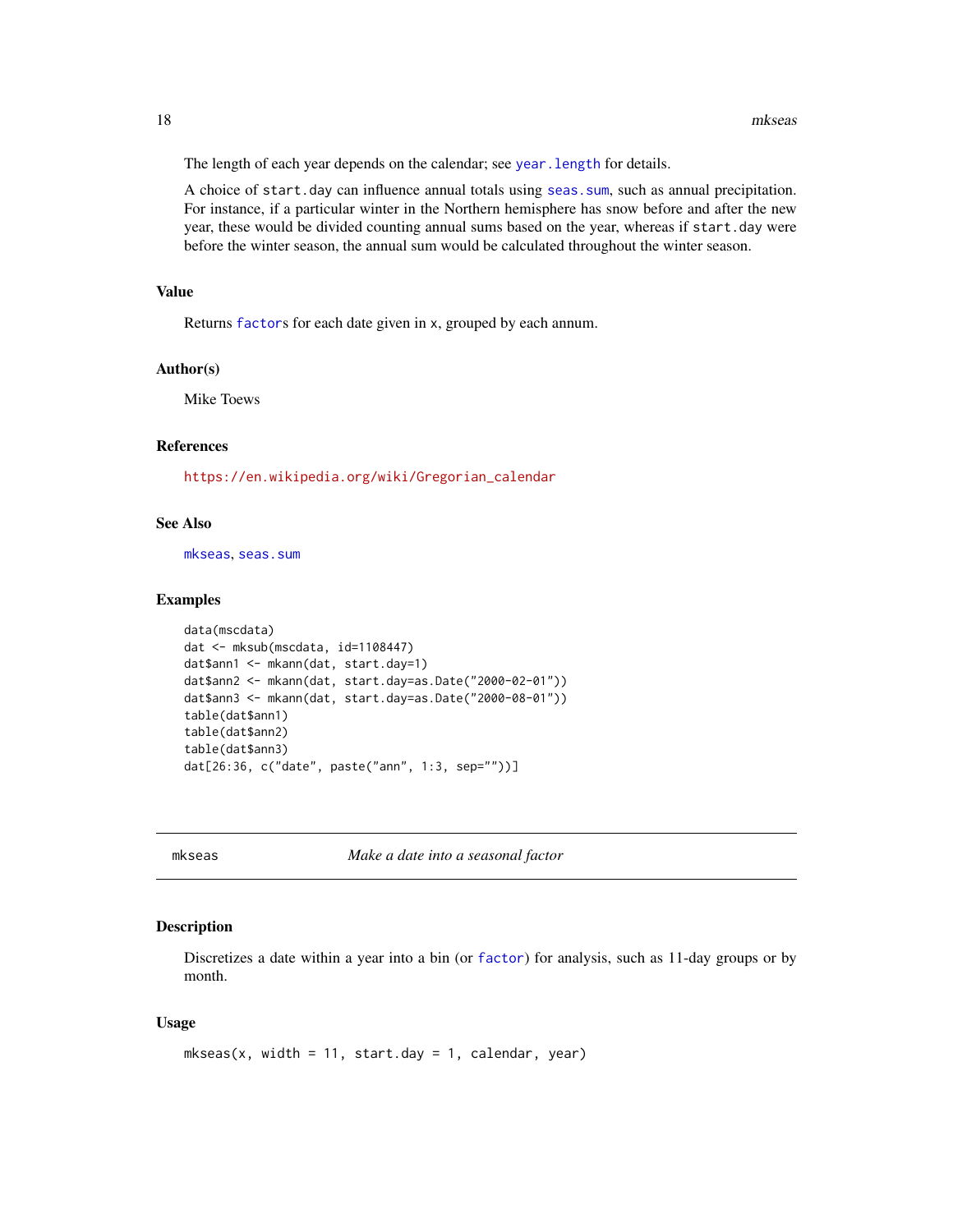#### <span id="page-18-0"></span>mkseas and the set of the set of the set of the set of the set of the set of the set of the set of the set of the set of the set of the set of the set of the set of the set of the set of the set of the set of the set of th

#### **Arguments**

| X         | A data. frame with a date column (of Date or POSIX ct class)<br>It can also be an integer specifying the Julian day (specify year to determine the<br>leap year)                                                                                                          |
|-----------|---------------------------------------------------------------------------------------------------------------------------------------------------------------------------------------------------------------------------------------------------------------------------|
|           | If it is omitted, the full number of days will be calculated for the year, determined<br>by either year or calendar                                                                                                                                                       |
| width     | either numeric or other character value; if it is numeric, it specifies the num-<br>ber of days in each bin (default is 11 days); if character it specifies a common<br>calendar usage, such as "mon" for months; see details below                                       |
| start.day | this is the start of the season, specified as either a as a Date to specify a month<br>and day (year is ignored; day of month is ignored if width relates to a month), or<br>as a numeric day of year, between 1 and the number of days for the calendarter<br>a leap day |
| calendar  | used to determine the number of days per year and per bin; if not specified, a<br>proleptic Gregorian calendar is assumed; see year. Length                                                                                                                               |
| year      | required if x is omitted, or if x is a Julian day integer and width is non-numeric;<br>used to calculate leap year                                                                                                                                                        |

#### Details

This useful date function groups *days* of a year into discrete bins (or into a [factor](#page-0-0)). Statistical and plotting functions can be applied to a variable contained within each bin. An example of this would be to find the monthly temperature averages, where *month* is the bin.

If width is [integer](#page-0-0), the width of each bin (except for the last) will be exactly width days. Since the number of days in a year are not consistent, nor are always perfectly divisible by width, the numbers of days in the last bin will vary. mkseas determines that last bin must have at least 20% of the number of observations for a leap year, otherwise it is merged into the second to last bin (which will have extra numbers of days). If width is [numeric](#page-0-0) (i.e. 366/12), the width of each bin varies slightly. Using width = 366/12 is slightly different than width = "mon". Leap years only affect the *last* bin.

Other common classifications based on the Gregorian calendar can be used if width is given a [character](#page-0-0) array. All of these systems are arbitrary: having different numbers of days in each bin, and leap years affecting the number of days in February. The most common, of course, is by *month* ("mon"). Meteorological quarterly seasons ("DJF") are based on grouping three months, starting with December. This style of grouping is commonly used in climate literature, and is preferred over the season names 'winter', 'spring', 'summer', and 'autumn', which apply to only one hemisphere. The less common annual quarterly divisions ("JFM") are similar, except that grouping begins with January. Zodiac divisions ("zod") are included for demonstrative purposes, and are based on the Tropical birth dates (common in Western-culture horoscopes) starting with Aries (March 21).

Here are the complete list of options for the width argument:

- numeric: the width of each bin (or group) in days
- 366/n: divide the year into n sections
- "mon": month intervals (abbreviated month names)
- "month": month intervals (full month names)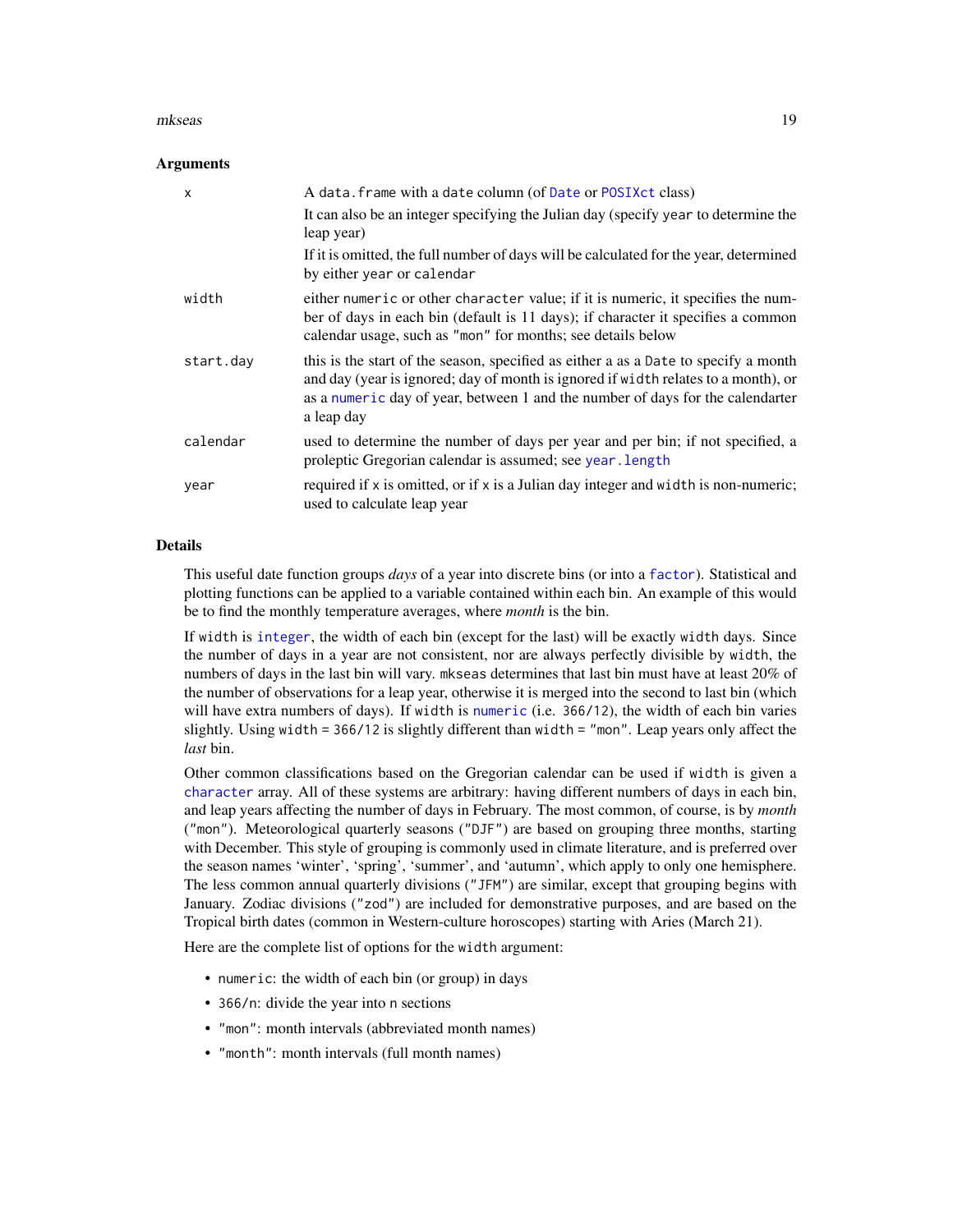- <span id="page-19-0"></span>• "DJF": meteorological quarterly divisions: DJF, MAM, JJA, SON
- "JFM": annual quarterly divisions: JFM, AMJ, JAS, OND
- "JF": annual six divisions: JF, MA, AJ, JA, SO, ND
- "zod": zodiac intervals (abbreviated symbol names)
- "zodiac": zodiac intervals (full zodiac names)

If a non-Gregorian calendar is used (see year. length), the number of days in a year can be set using calendar [attr](#page-0-0)ibute in the date column (using attr). For example,  $attr(x$date, "calendar") <$ "365\_day" will set the dates using a 365-day per year calendar, where February is always 28-days in length. If this attribute is not set, it is assumed a normal Gregorian calendar is used. Calendars with 360-days per year (or 30-days per month) are incorrectly handled, since February cannot have 30 days, however this can be forced by including a duplicate February date in x for each year.

#### Value

Returns an array of [factor](#page-0-0)s for each date given in x. The factor also has four attributes: width, start.day, calendar (assumed to be 366, unless from attribute set in [Date](#page-0-0)), and an array days showing the maximum number of days in each bin.

See examples for its application.

#### Locale warning

Month names generated using "mon" or "months" are locale specific, and depend on your operating system and system language settings. Normally, abbreviated month names should have exactly three characters or less, with no trailing decimals. However, Microsoft-based operating systems have an inconsistent set of abbreviated month names between locales. For example, abbreviated month names in English locales have three letters with no period at the end, while French locales have 3–4 letters with a decimal at the end. If your OS is POSIX, you should have consistent month names in any locale. This can be fixed by setting options ("seas.month.len")  $<-3$ , which forces the length of the months to be three-characters in length.

To avoid any issues supporting locales, or to use English month names, simply revert to a C locale: [Sys.setlocale\(](#page-0-0)loc="C").

#### **Note**

The phase of the Gregorian solar year (begins Julian day 1, or January 1st) is not in sync with the phase of "DJF" (begins Julian day 335/336) or "zod" (begins Julian day 80/81). If either of these systems are to be used, ensure that there are *several* years of data, or that the phase of the data is the same as the beginning Julian day.

For instance, if one years worth of data beginning on Julian day 1 is factored into "DJF" bins, the first bin will mix data from the first three months, and from the last month. The last three bins will have a continuous set of data. If the values are not perfectly periodic, the first bin will have higher variance, due to the mixing of data separated by nearly a year.

# Author(s)

Mike Toews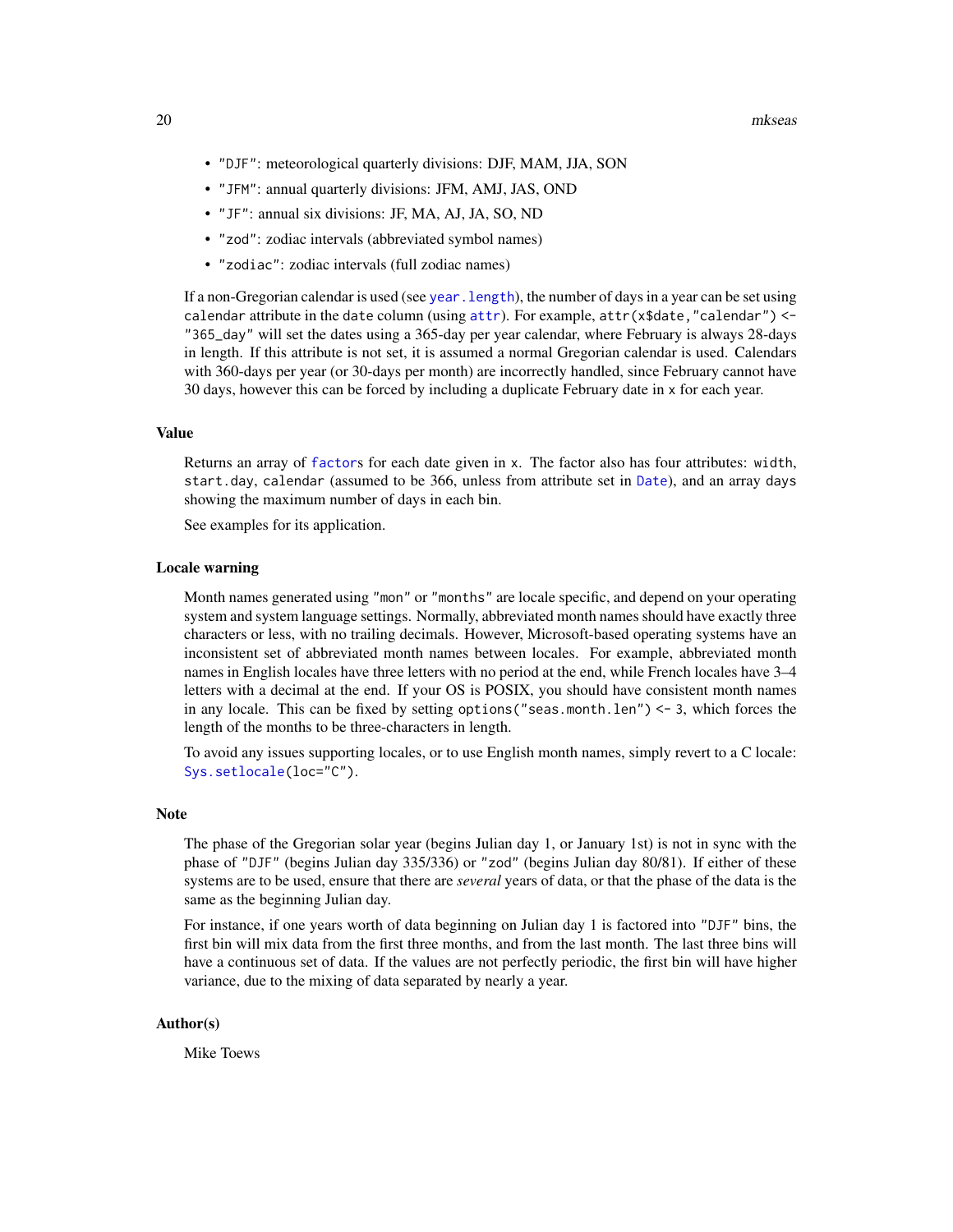#### <span id="page-20-0"></span>mkseas 21

#### References

[https://en.wikipedia.org/wiki/Solar\\_calendar](https://en.wikipedia.org/wiki/Solar_calendar)

#### See Also

[mkann](#page-16-1), [seas.sum](#page-40-1)

# Examples

```
# Demonstrate the number of days in each category
ylab <- "Number of days"
barplot(table(mkseas(width="mon", year=2005)),
        main="Number of days in each month",
        ylab=ylab)
barplot(table(mkseas(width="zod", year=2005)),
        main="Number of days in each zodiac sign",
        ylab=ylab)
barplot(table(mkseas(width="DJF", year=2005)),
        main="Number of days in each meteorological season",
       ylab=ylab)
barplot(table(mkseas(width=5, year=2004)),
       main="5-day categories", ylab=ylab)
barplot(table(mkseas(width=11, year=2005)),
        main="11-day categories", ylab=ylab)
barplot(table(mkseas(width=366 / 12, year=2005)),
        main="Number of days in 12-section year",
        sub="Note: not exactly the same as months")
# Application using synthetic data
dat <- data.frame(date=as.Date(paste(2005, 1:365), "%Y %j"),
  value=(-cos(1:365 * 2 * pi / 365) * 10 + rnorm(365) * 3 + 10))
attr(dat$date, "calendar") <- "365_day"
dat$d5 <- mkseas(dat, 5)
dat$d11 < - mkseas(dat, 11)
dat$month <- mkseas(dat, "mon")
dat$DJF <- mkseas(dat, "DJF")
plot(value ~ date, dat)
plot(value ~ d5, dat)plot(value ~ d11, dat)
plot(value ~ month, dat)
plot(value ~ DJF, dat)
head(dat)
```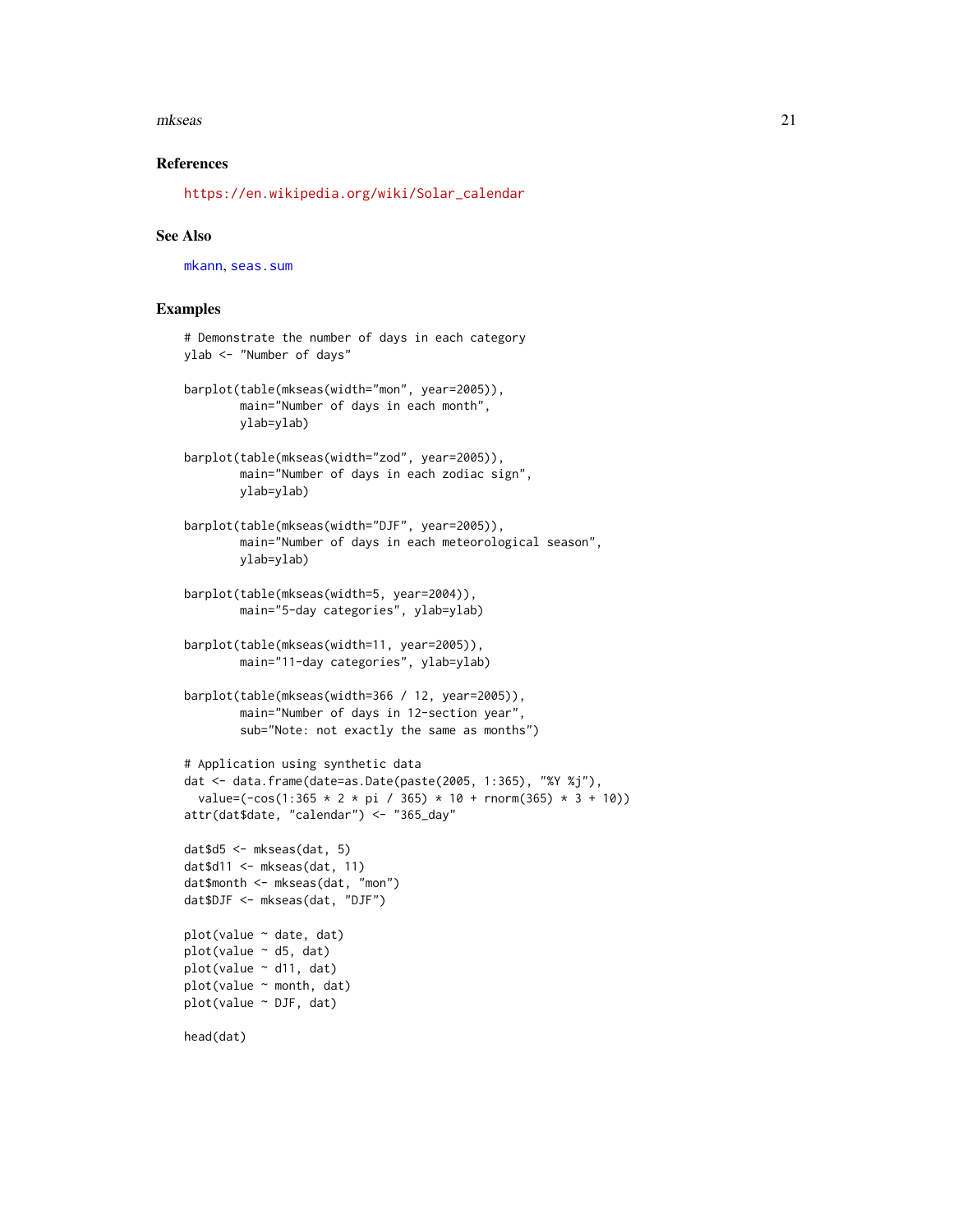```
tapply(dat$value, dat$month, mean, na.rm=TRUE)
tapply(dat$value, dat$DJF, mean, na.rm=TRUE)
dat[which.max(dat$value),]
dat[which.min(dat$value),]
# start on a different day
st.day <- as.Date("2000-06-01")
dat$month <- mkseas(dat, "mon", start.day=st.day)
dat$d11 <- mkseas(dat, 11, start.day=st.day)
dat$DJF <- mkseas(dat, "DJF", start.day=st.day)
plot(value ~ d11, dat,
     main=.seasxlab(11, start.day=st.day))
plot(value ~ month, dat,
    main=.seasxlab("mon", start.day=st.day))
plot(value ~ DJF, dat,
    main=.seasxlab("DJF", start.day=st.day))
```
mksub *Make a subset of seasonal data*

#### Description

Creates a subset of a data.frame with temporal observations, using IDs and start and ending dates or years.

#### Usage

mksub(x, start, end, id)

# Arguments

| <b>X</b> | a data frame with temporal observations                                                                                                            |
|----------|----------------------------------------------------------------------------------------------------------------------------------------------------|
| start    | either a starting Date or integer year; if omitted minimum will be used                                                                            |
| end      | either an ending Date or year; if omitted will use same year as start, and if<br>start is omitted, will use maximum year                           |
| id       | unique station identifier (if present), which is assumed to be a column of x as<br>x\\$id; it is used to extract a subset of data from a single ID |

# Details

This utility function is useful for creating temporal subsets of seasonal data and for extracting a single station out of a data.frame with multiple stations or sets. The x object can have many columns, representing measured variables for each day, which will be returned with their original [attributes.](#page-0-0)

If id is used, that station will be extracted from x. If id is not provided, but there are more than one unique IDs in x\$id, the first unique ID will be extracted, with a [warning.](#page-0-0)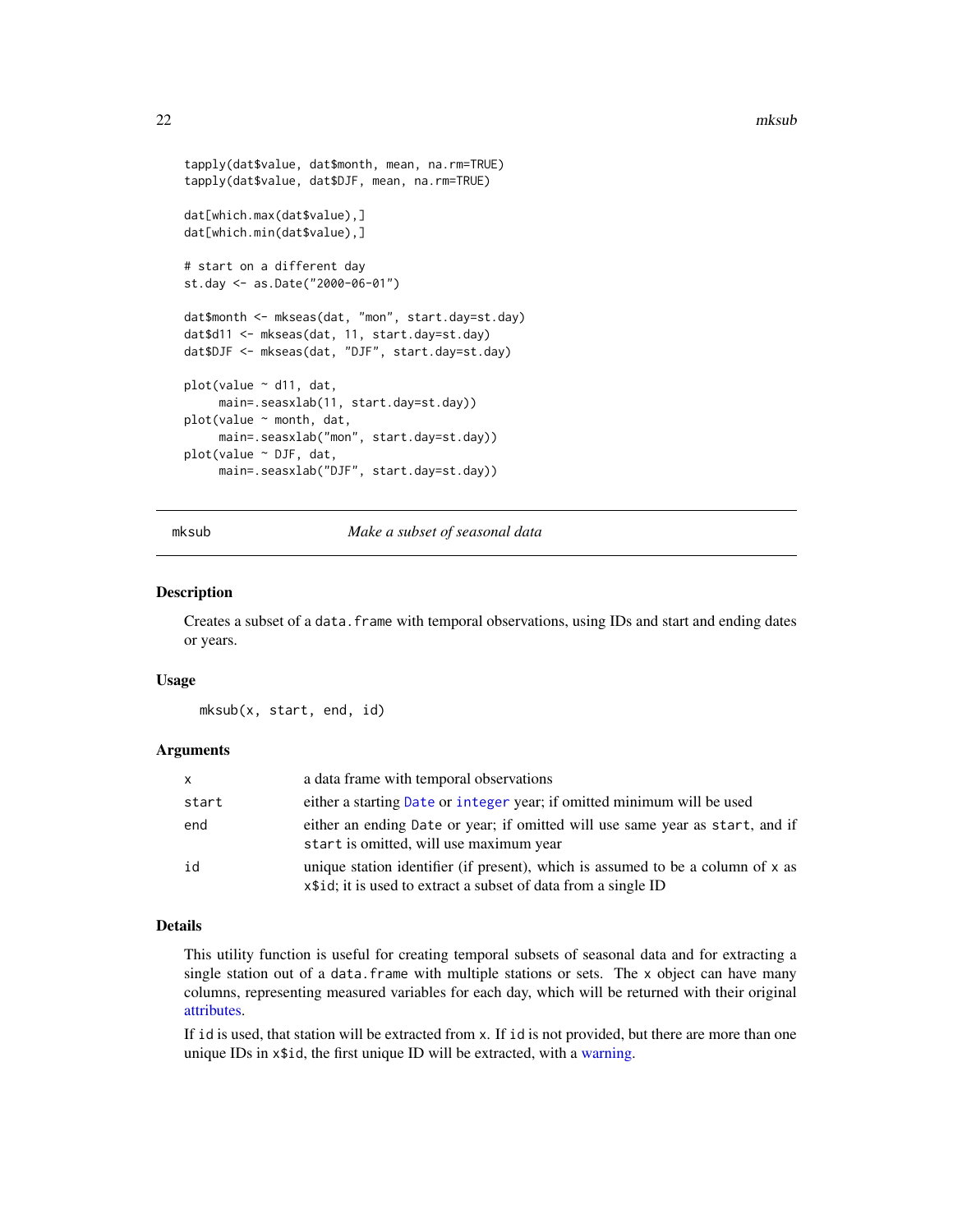#### <span id="page-22-0"></span>mscdata 23

# Value

Returns a subset of a data. frame with the same columns and attributes as x, except id, which will be retained as an attribute (e.g.,  $attr(x, "id").$ ).

#### Author(s)

Mike Toews

#### See Also

[read.msc](#page-31-1), [mscdata](#page-22-1)

#### Examples

data(mscdata)

# All available data from one station summary(mksub(mscdata, id=1108447))

```
# One year
str(mksub(mscdata, id=1108447, start=1980))
```

```
# A range of years
str(mksub(mscdata, id=1108447, start=1980, end=1989))
```

```
# A range of dates
summary(mksub(mscdata, id=1108447,
             start=as.Date("1975-08-01"),
             end=as.Date("2000-07-31")))
```
<span id="page-22-1"></span>mscdata *Meteorological Service of Canada sample climate data*

# Description

Sample climate data from the Meteorological Service of Canada (MSC) climate stations in western Canada.

### Usage

data(mscdata)

# Format

A [data.frame](#page-0-0) with 26358 daily observations on the following 10 variables (metric units of '°C' and 'mm' *per day*):

id: [factor](#page-0-0) used to distinguish multiple stations within a single data frame

year: [integer](#page-0-0) year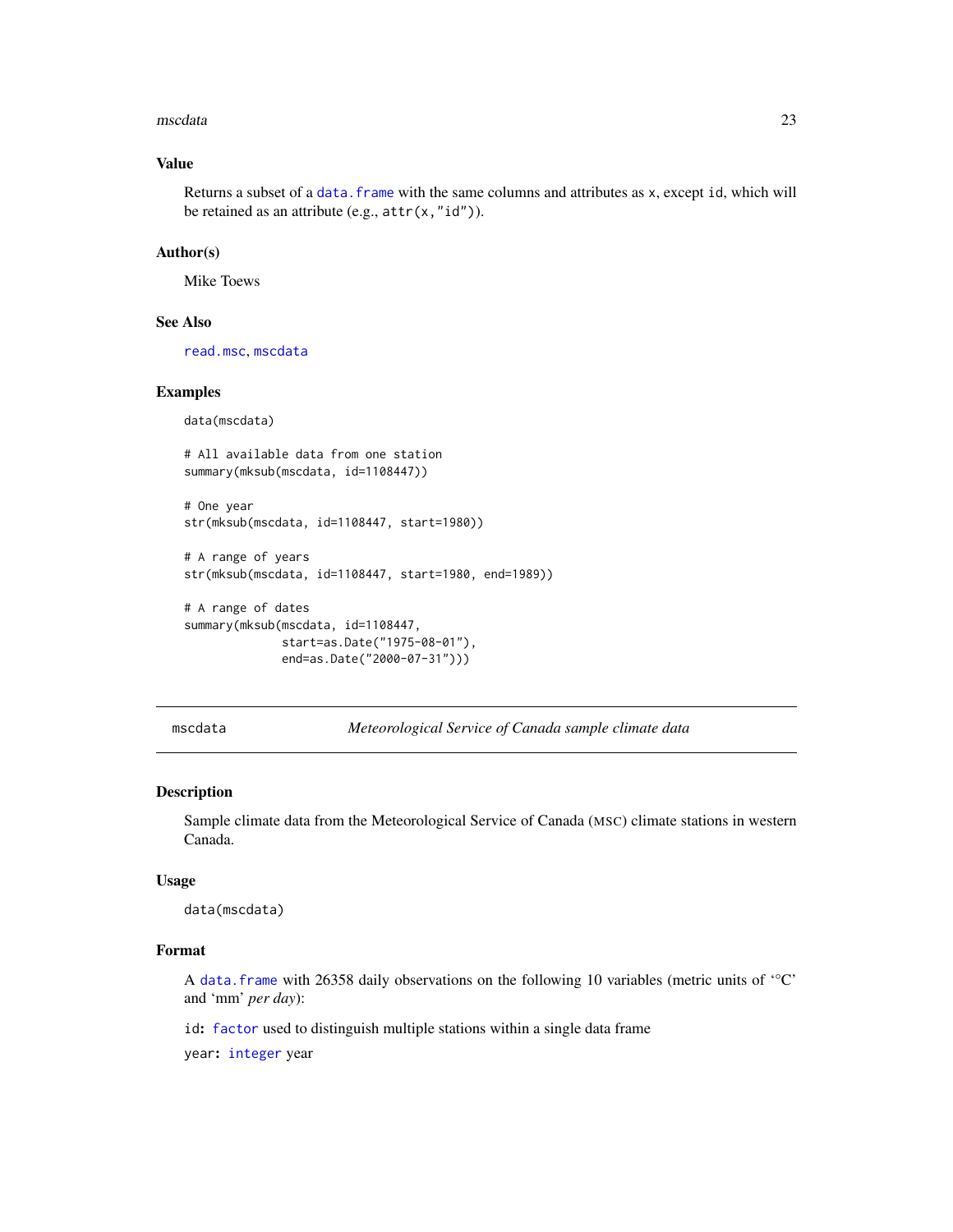#### <span id="page-23-0"></span>24 mscdata

yday: [integer](#page-0-0) day of year; 1–365 or 1–366

date: [Date](#page-0-0) class

t\_max: daily maximum temperature

t\_min: daily minimum temperature

t\_mean: daily mean temperature

precip: total daily precipitation

rain: total daily liquid-phase precipitation

snow: total daily solid-phase precipitation

The climate variables have [attr](#page-0-0)ibutes (attr of units and long.name to identify their units and long names for plotting labels.

There are three climate stations in this data frame from:

| <b>ID</b> | <b>Station Location Province</b> |     |
|-----------|----------------------------------|-----|
|           | 1096450 Prince George            | BC. |
| 1108447   | Vancouver                        | BC. |
| 2100630   | <b>Haines Junction</b>           | YТ  |

All data spans from 1975 to 2004 for each station. Missing values are present.

# Details

The field id is optional, but very handy when handling multiple stations. Also, the day of year (yday) and year are optional, since these are stored in the date, using dat\$date <- as.Date(paste(dat\$year,dat\$yday),"%Y %j").

The units and long.name attributes stored in the climate variables are optional, but help annotate the graphics.

# Author(s)

Mike Toews

#### Source

Data provided by the Meteorological Service of Canada, with permission. This data may only be reproduced for personal use; any other reproduction is permitted only with the written consent of Environment Canada.

<https://weather.gc.ca/> [https://weather.gc.ca/mainmenu/contact\\_us\\_e.html](https://weather.gc.ca/mainmenu/contact_us_e.html)

#### See Also

[mscstn](#page-25-1) has MSC station ID codes, locations and names; [mksub](#page-21-1) produces subsets of data; [read.msc](#page-31-1) reads MSC archive files, such as [A1128551.DLY](#page-2-1)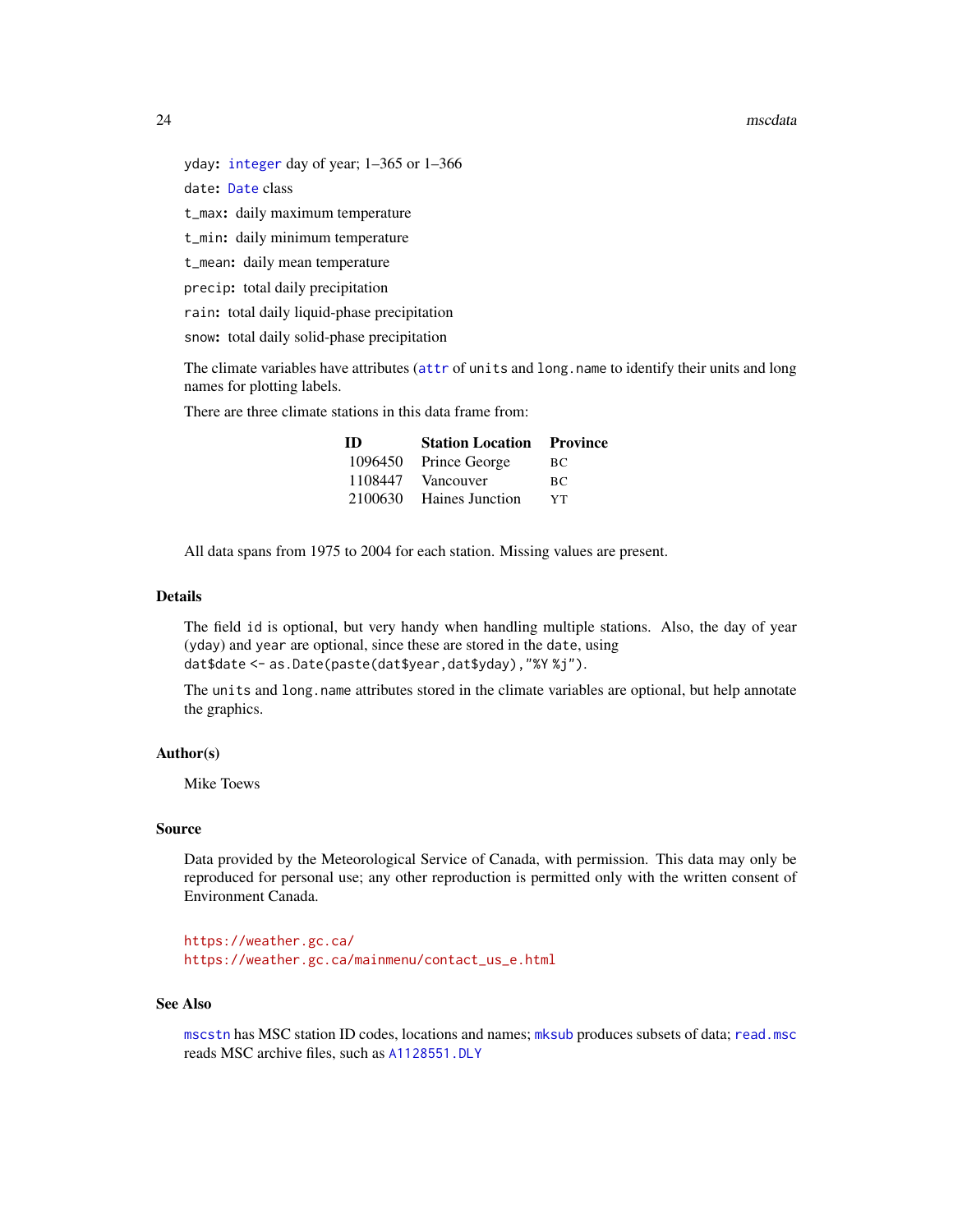#### mscdata 25

#### Examples

```
data(mscstn)
data(mscdata)
par.orig <- par(no.readonly=TRUE)
# structure in R
str(mscdata)
# first few rows
head(mscdata)
# here are all the station IDs
stnids <- levels(mscdata$id)
# show all data
rng.p <- range(mscdata$precip, na.rm=TRUE)
rng.t <- range(mscdata$t_mean, na.rm=TRUE)
par(mfcol=c(2, 3), mgp=c(2, 1, 0), mar=c(3, 3, 3, 1), bty="l")
for (n in levels(mscdata$id)) {
  dat <- mscdata[mscdata$id == n,]
  plot(t_mean ~ date, dat, "l", col="red", ylim=rng.t)
  abline(h=0)
  plot(precip ~ date, dat, "l", col="blue", ylim=rng.p, main=n)
}
par(par.orig)
# show stations and station names available in this data frame
data.frame(stnids, name=getstnname(stnids))
dat <- mksub(mscdata, id=1108447)
dat$month <- mkseas(dat, "mon")
plot(t_mean ~ date, dat, "l")
plot(t_mean ~ date, dat, subset=(month == "Dec"))
seas.temp.plot(dat)
year.plot(dat)
# plot high-resolution statistics
dly.tmp <- tapply(dat$t_mean, dat$yday,
  quantile, c(5, 25, 50, 75, 95) / 100, na.rm=TRUE)
dly <- data.frame(yday=1:366,
  t(matrix(unlist(dly.tmp), nrow=5)))
names(dly) <- c("yday", "d5", "d25", "median", "d75", "d95")
plot(median \sim yday, dly, "n", ylim=c(-5, 25),
  ylab="mean temperature", xlab="day of year")
polygon(c(1:366, 366:1), c(dly$d5, rev(dly$d95)),
        border=FALSE, col="grey80")
polygon(c(1:366, 366:1), c(dly$d25, rev(dly$d75)),
        border=FALSE, col="grey50")
lines(median \sim yday, dly)
abline(h=0)
```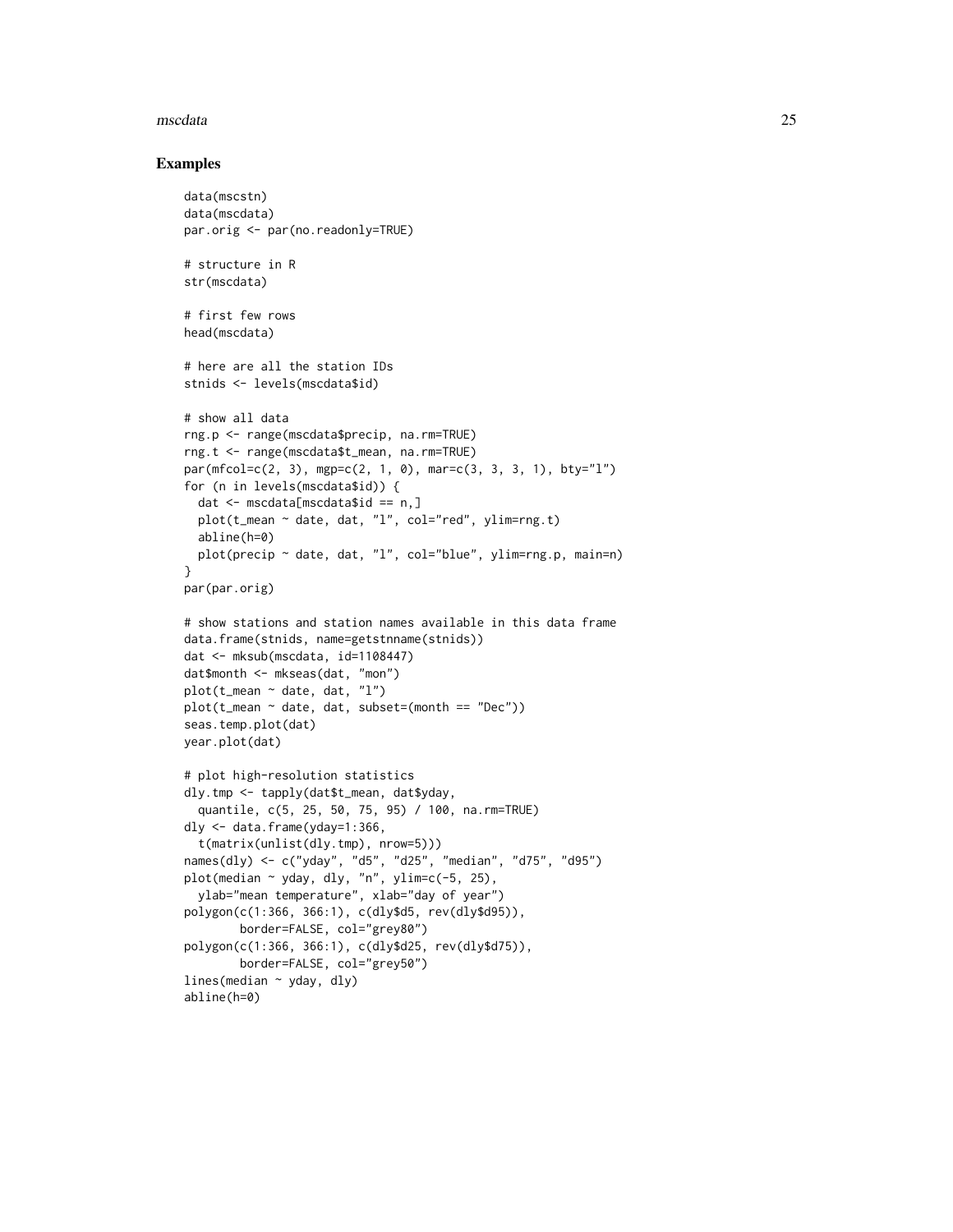# <span id="page-25-1"></span><span id="page-25-0"></span>Description

Meteorological Service of Canada weather station data, including national ID, station ID, Province, latitude and longitude.

#### Format

A [data.frame](#page-0-0) with 4493 climate stations with the following 6 columns:

name Full station name

- nid National ID, alphanumeric key
- sid Station ID, also used for airport codes
- prov Canadian Province
- lat Decimal degrees latitude; NAD83
- long Decimal degrees longitude; NAD83

# Details

This data object is used as a look-up table to convert a unique station identifier (nid) or ID into a station name, using [getstnname](#page-8-1).

Currently, this data only includes weather stations from Alberta, British Columbia and the Yukon.

#### Author(s)

Mike Toews

#### Source

Provided by the Meteorological Service of Canada, with permission.

# See Also

[getstnname](#page-8-1), [mscdata](#page-22-1), [read.msc](#page-31-1)

#### Examples

```
str(seas::mscstn)
```
table(mscstn\$prov) plot(lat ~ long, seas::mscstn, pch=".")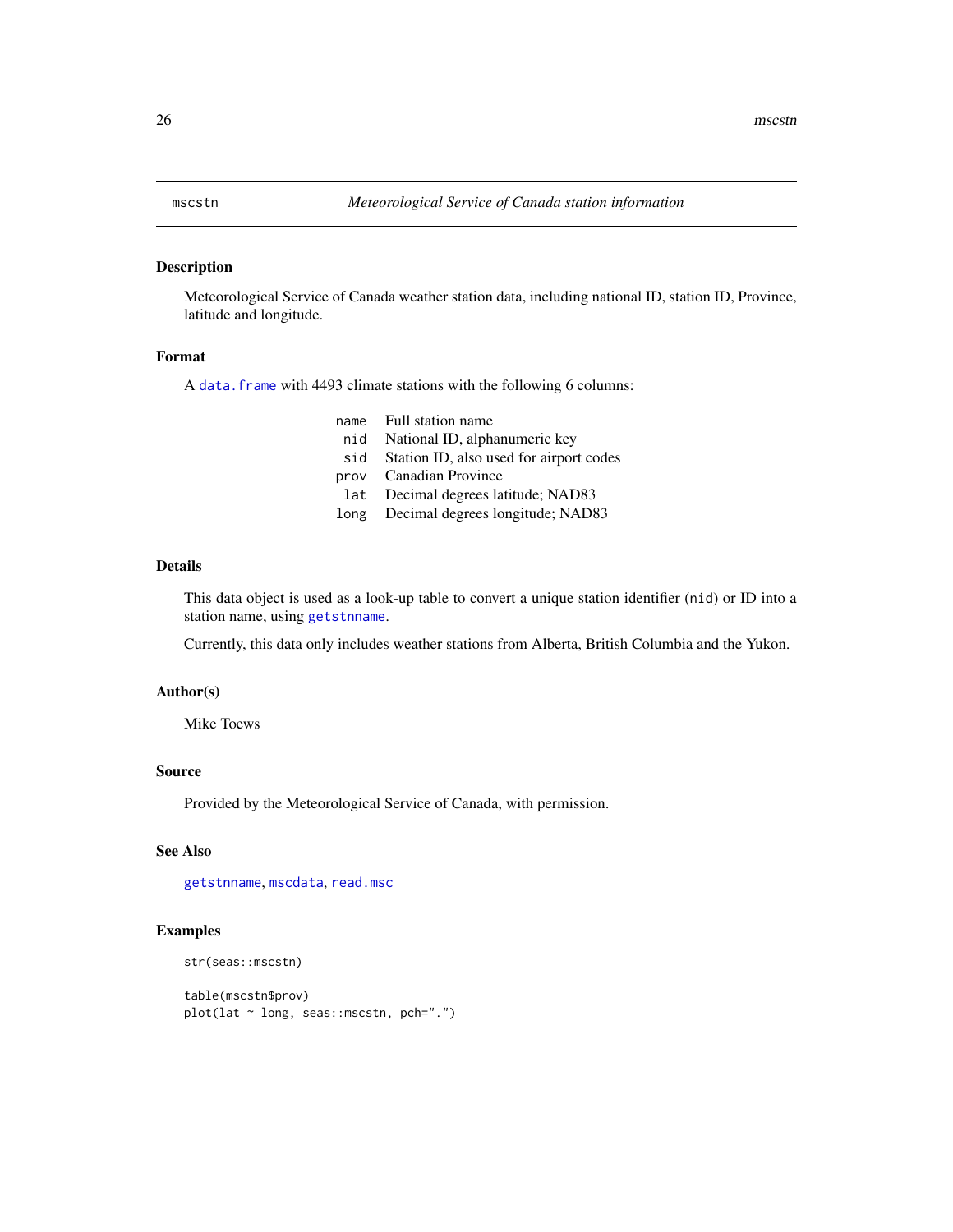<span id="page-26-1"></span><span id="page-26-0"></span>plot.interarrival *Plot interarrivals for precipitation*

# Description

Plots interarrivals for precipitation using boxplots, giving the typical number of continuous wet days and dry days (or spells) throughout the season. The mean value is also drawn as a single line.

#### Usage

```
## S3 method for class 'interarrival'
plot(x, width = 11, start = 1, rep = 0, start.day = 1,
          ylog = FALKSE, maxy, main, ...)
```
# Arguments

| $\times$  | an interarrival object with numbers of dry/wet days                                                                                               |
|-----------|---------------------------------------------------------------------------------------------------------------------------------------------------|
| width     | size of bin; see mkseas                                                                                                                           |
| start     | starting bin number; e.g., if width="mon" and start=5, the plot will start on<br>"May" at the left-hand side                                      |
| rep       | repetition of the bins in the boxplot                                                                                                             |
| start.day | when width is numeric, this is the starting day of the year for the fist bin, or it<br>can be a Date to specify a month and day (year is ignored) |
| ylog      | logical; y-axis is logarithmic                                                                                                                    |
| maxy      | maximum number of days for the y-axis; it can either be passed as c(wet, dry),<br>or as a single value for both                                   |
| main      | main title for plot, otherwise other title will be automatically generated                                                                        |
| $\ddotsc$ | ignored                                                                                                                                           |

## Author(s)

Mike Toews

#### See Also

[interarrival](#page-12-1), [seas.var.plot](#page-44-1)

# Examples

```
data(mscdata)
```
dat.int <- interarrival(mksub(mscdata, id=1108447)) plot(dat.int, width="mon")

plot(dat.int, ylog=FALSE, maxy=35, rep=10)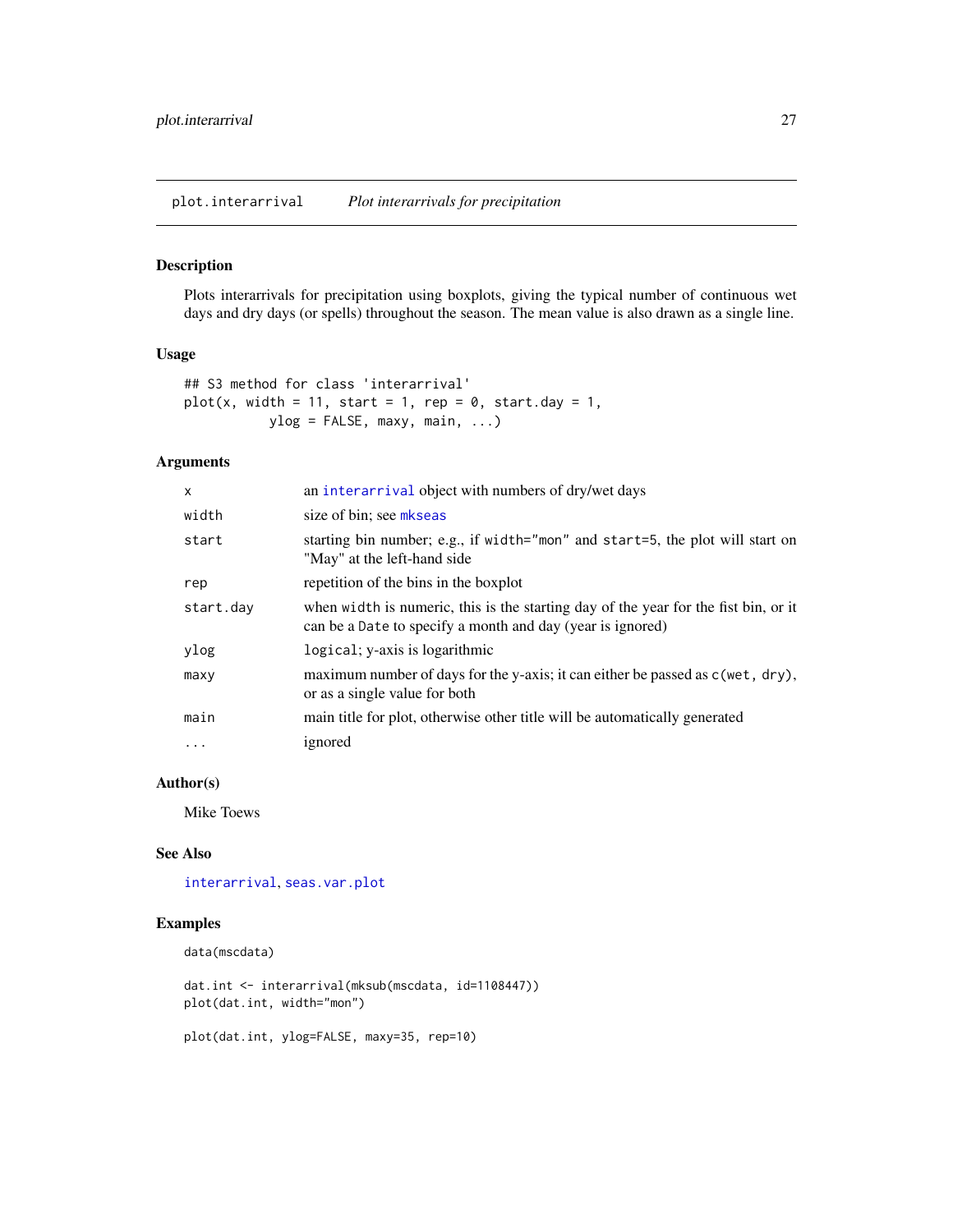<span id="page-27-1"></span><span id="page-27-0"></span>

#### <span id="page-27-2"></span>Description

Plots a "normal" of a seasonal variable, including a precipitation normal (which shows rain and snow fractions, where available). Significant missing data values are also indicated.

#### Usage

```
## S3 method for class 'seas.norm'
plot(x, start = 1, rep = 0, ylim,varwidth = FALSE, normwidth = FALSE,
     leg, add.alt = FALSE, main, ylab, ...)
```
#### Arguments

| $\times$  | a seas. norm object created by either seas. norm or precip. norm                                                                                                                                      |
|-----------|-------------------------------------------------------------------------------------------------------------------------------------------------------------------------------------------------------|
| start     | starting bin                                                                                                                                                                                          |
| rep       | repeat bins                                                                                                                                                                                           |
| ylim      | range of y-axis; either as a single value, $c(\theta, \text{max})$ , or as two values $c(\text{min}, \text{max})$<br>max)                                                                             |
| varwidth  | logical; varies the width of each bar directly proportional to the frequency of<br>active days (defined by a threshold); the value is normalized according to the<br>next argument                    |
| normwidth | normalizes the width of the bars to a fixed numeric value (in days), or the max-<br>imum value if given TRUE; the default FALSE value normalizes each bar to the<br>number of potentially active days |
| leg       | if TRUE shows a legend summary of the statistics in the upper left hand corner;<br>it can also be a $c(x, y)$ pair or "locator" to manually place the legend on the<br>active graphics device         |
| add.alt   | logical; adds imperial units on the right-hand y-axis                                                                                                                                                 |
| main      | title for plot; if it is missing, then it will automatically be generated                                                                                                                             |
| ylab      | y-axis label; if it is missing, then it will automatically be generated                                                                                                                               |
| $\cdots$  | ignored                                                                                                                                                                                               |

# Details

The varwidth variable is useful for separating different precipitation patterns throughout the season. It changes the width of the bar proportional to the frequency of precipitation events within the bin. Ideally, the bars will be tall and narrow with intense storms that occur infrequently, such as convective storms. Conversely the bars will be broader with less-intense rainfall events occurring more frequently.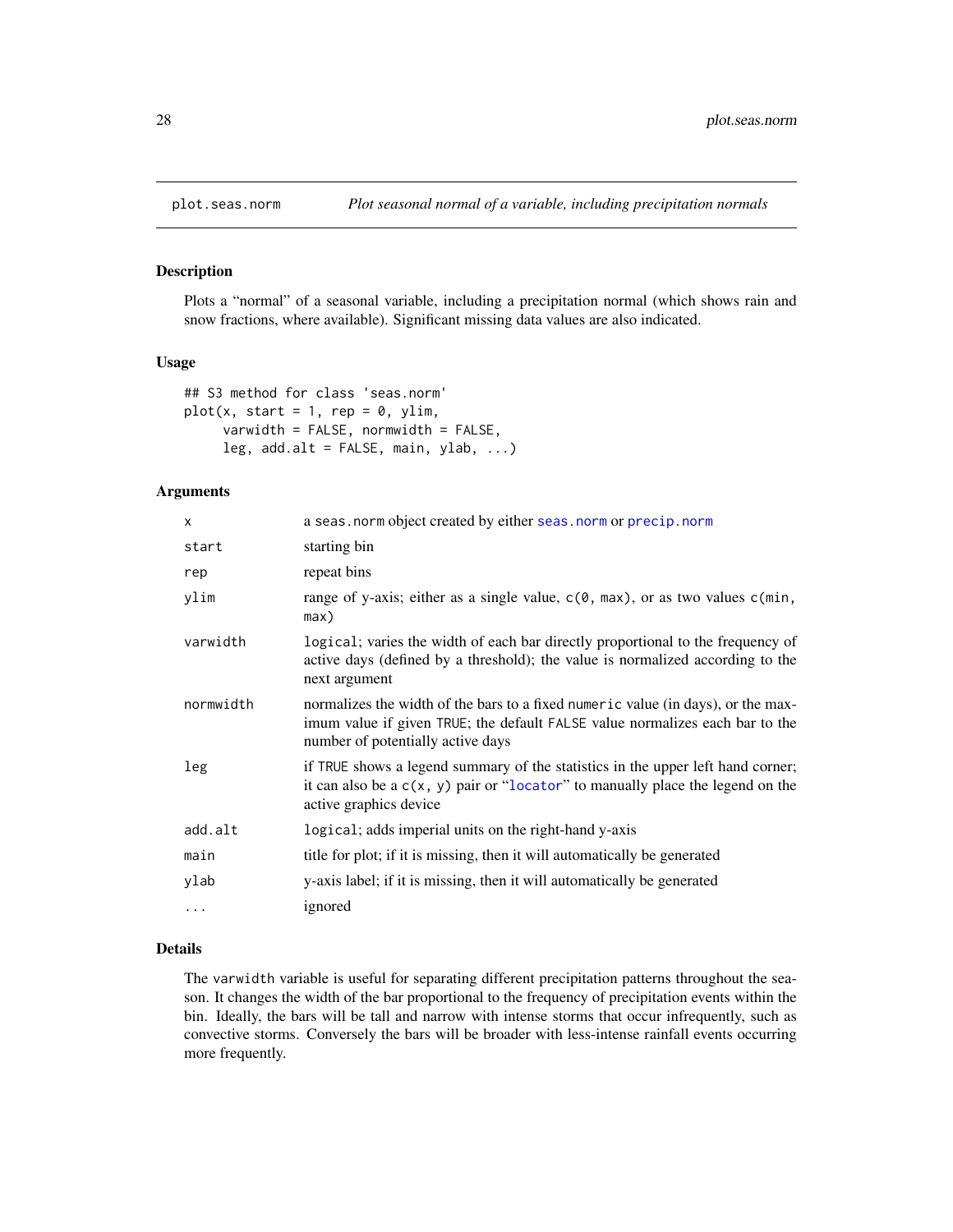# <span id="page-28-0"></span>plot.seas.sum 29

#### Author(s)

Mike Toews

# See Also

[seas.norm](#page-37-1), [precip.norm](#page-37-2), [seas.sum](#page-40-1)

# Examples

```
data(mscdata)
dat <- mksub(mscdata, id=1108447)
d.ss <- seas.sum(dat)
plot(seas.norm(d.ss))
plot(precip.norm(d.ss, fun=median))
plot(precip.norm(d.ss, fun=mean))
plot(precip.norm(d.ss, fun=mean, norm="active"))
plot(precip.norm(d.ss, fun=median, norm="active"))
plot(precip.norm(d.ss), start=15, rep=12)
mar <- par("mar")
plot(precip.norm(d.ss), add.alt=TRUE)
par(mar=mar)
d2.ss <- seas.sum(dat, start.day=as.Date("2000-08-01"))
```

```
plot(precip.norm(d2.ss, fun="mean"))
```
<span id="page-28-1"></span>plot.seas.sum *Plot boxplots of normalized seasonal sums*

#### Description

Plots normalized seasonal sums using boxplots.

# Usage

```
## S3 method for class 'seas.sum'
plot(x, var, norm = "days", year.filter, ylim,
    start = 1, rep = 0, col = "lightgrey", main, ylab, ...)
```
#### Arguments

| X           | a seas. sum object created by seas. sum                                                                                                                                          |
|-------------|----------------------------------------------------------------------------------------------------------------------------------------------------------------------------------|
| var         | name of seasonal variable in x                                                                                                                                                   |
| norm        | a variable to normalize by, either "days" (to produce $unit/day$ ) or "active"<br><i>(unit/day, when active); it may also be a matrix with the same dimensions as</i><br>x\$days |
| year.filter | use only these years for analysis                                                                                                                                                |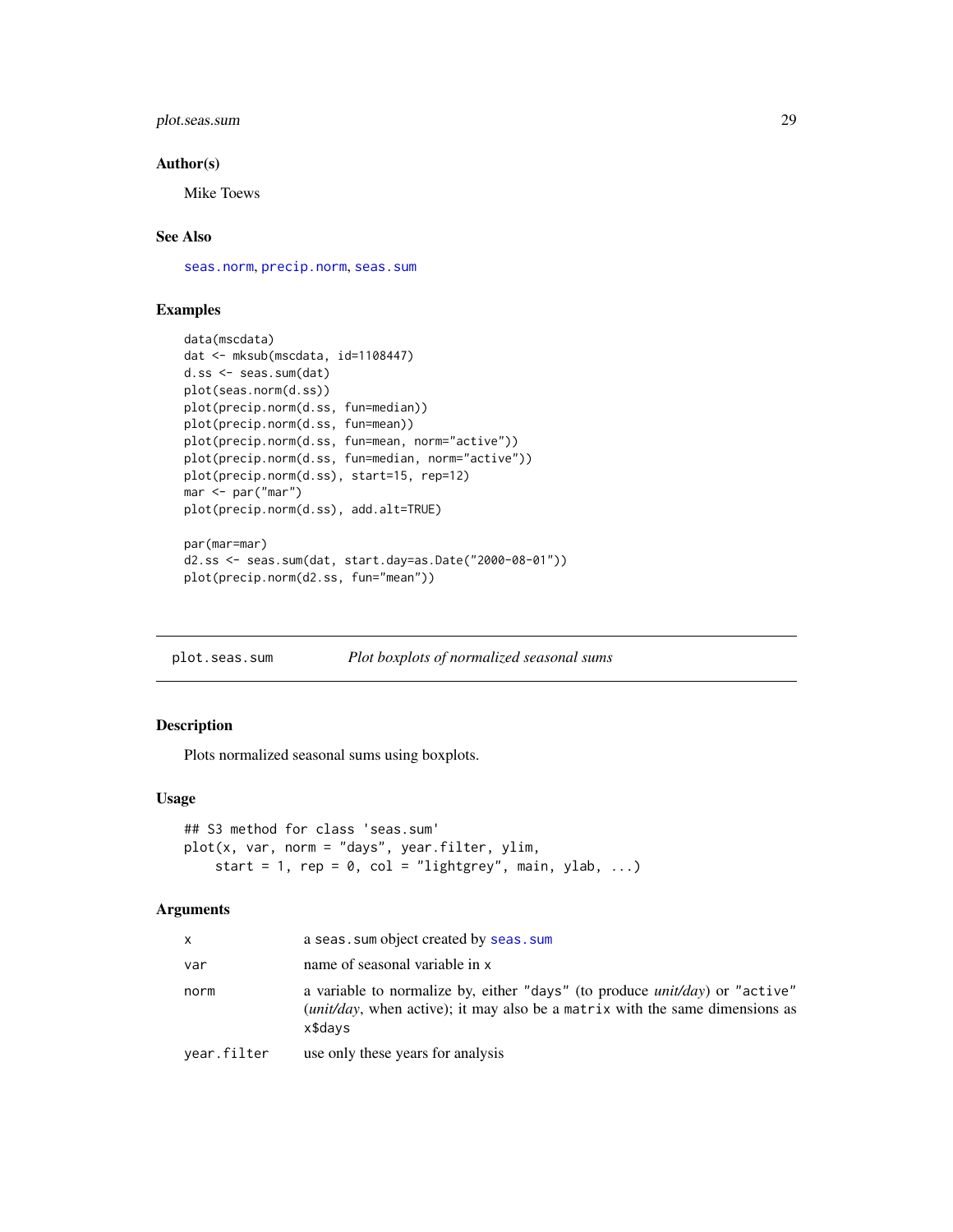<span id="page-29-0"></span>

| vlim      | either a single value for $c(\theta, y\text{lim})$ , or a range of $c(\text{min}, \text{max})$ for the y-axis<br>limits |
|-----------|-------------------------------------------------------------------------------------------------------------------------|
| start     | starting bin at left-hand side of plot                                                                                  |
| rep       | repeat bins on right-hand side of plot                                                                                  |
| col       | colour for boxplot, default is "lightgrey"                                                                              |
| main      | title for plot; if it is missing, then it will automatically be generated                                               |
| ylab      | v-axis label; if it is missing, then it will automatically be generated                                                 |
| $\ddotsc$ | ignored                                                                                                                 |

# **Details**

This function is a boxplot interpretation of a seas. sum object. This is not the same as treating var as a continuous variable and using seas.var.plot, since a seas.sum object has been smoothed. Daily extreme values are not well represented here as a result.

#### Warning

The appearance of the boxplots are sensitive to the width parameter specified in the seas.sum function on strongly discontinuous variables. Small bin widths capture the discontinuities better than wider bins, and changes the skew of the distribution.

For instance, the median will appear to decrease as width decreases.

#### Author(s)

Mike Toews

#### See Also

[seas.sum](#page-40-1), [image.seas.sum](#page-10-1), [seas.norm](#page-37-1)

# Examples

```
data(mscdata)
par.orig <- par(no.readonly=TRUE)
on.exit(par.orig)
dat <- mksub(mscdata, id=1108447)
dat.ss <- seas.sum(dat)
# Normalized by the number of days in each bin
plot(dat.ss)
# Normalized by the number of active days in each bin
plot(dat.ss, norm="active")
# Snow, using a different start day, and a better y-axis:
dat2.ss <- seas.sum(dat, var="snow", width="mon",
                    start.day=as.Date("2000-08-01"))
par(yaxs="i")
```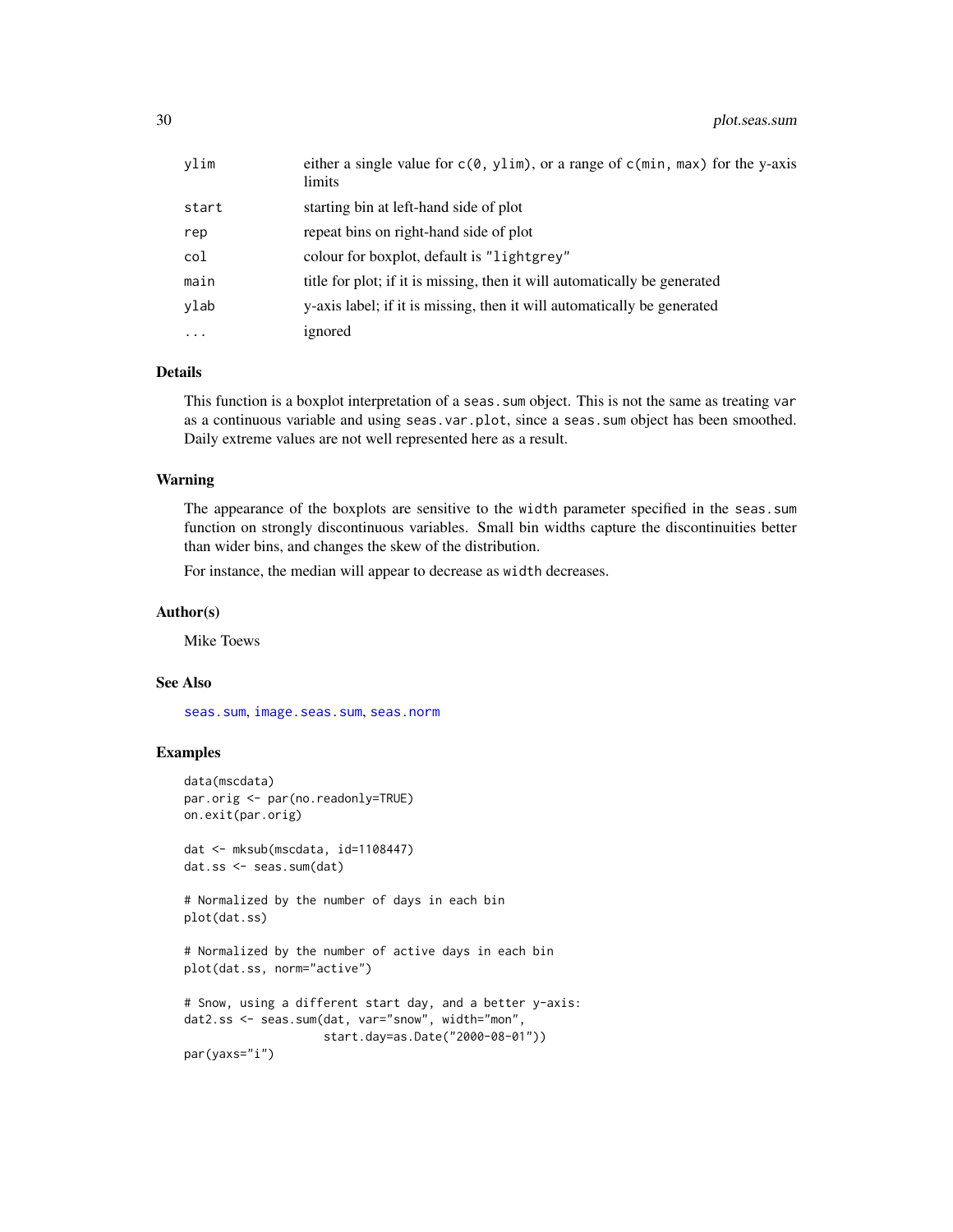# <span id="page-30-0"></span>precip.dep 31

```
plot(dat2.ss, var="snow")
plot(dat2.ss, var="snow", norm="active")
```
# <span id="page-30-1"></span>precip.dep *Cumulative precipitation departure*

# Description

Calculate the cumulative precipitation departure (CPD) for a station with a given precipitation normal.

#### Usage

precip.dep(x, norm, var = "precip")

# Arguments

| X    | a seasonal data. frame of climate data                                                |
|------|---------------------------------------------------------------------------------------|
| norm | a precip norm object containing the precipitation normal for the same station<br>as x |
| var  | a common seasonal variable found in x and norm                                        |

# Details

This function is useful for looking at the behaviour of a precipitation time-series in relation to its precipitation normal over an extended period of time. This is especially useful for identifying changes in precipitation, and is useful for relating to groundwater recharge patterns.

#### Value

Returns a data. frame similar to x, but contains the departures in the dep column.

#### Note

The selection of fun in [precip.norm](#page-37-2), such as using [mean](#page-0-0) or [median](#page-0-0), will affect the result of this function; width has only a minor effect.

Periods with missing (NA) values in var of x will have a flat departure, neither increasing nor decreasing.

# Author(s)

Mike Toews

# See Also

[precip.norm](#page-37-2)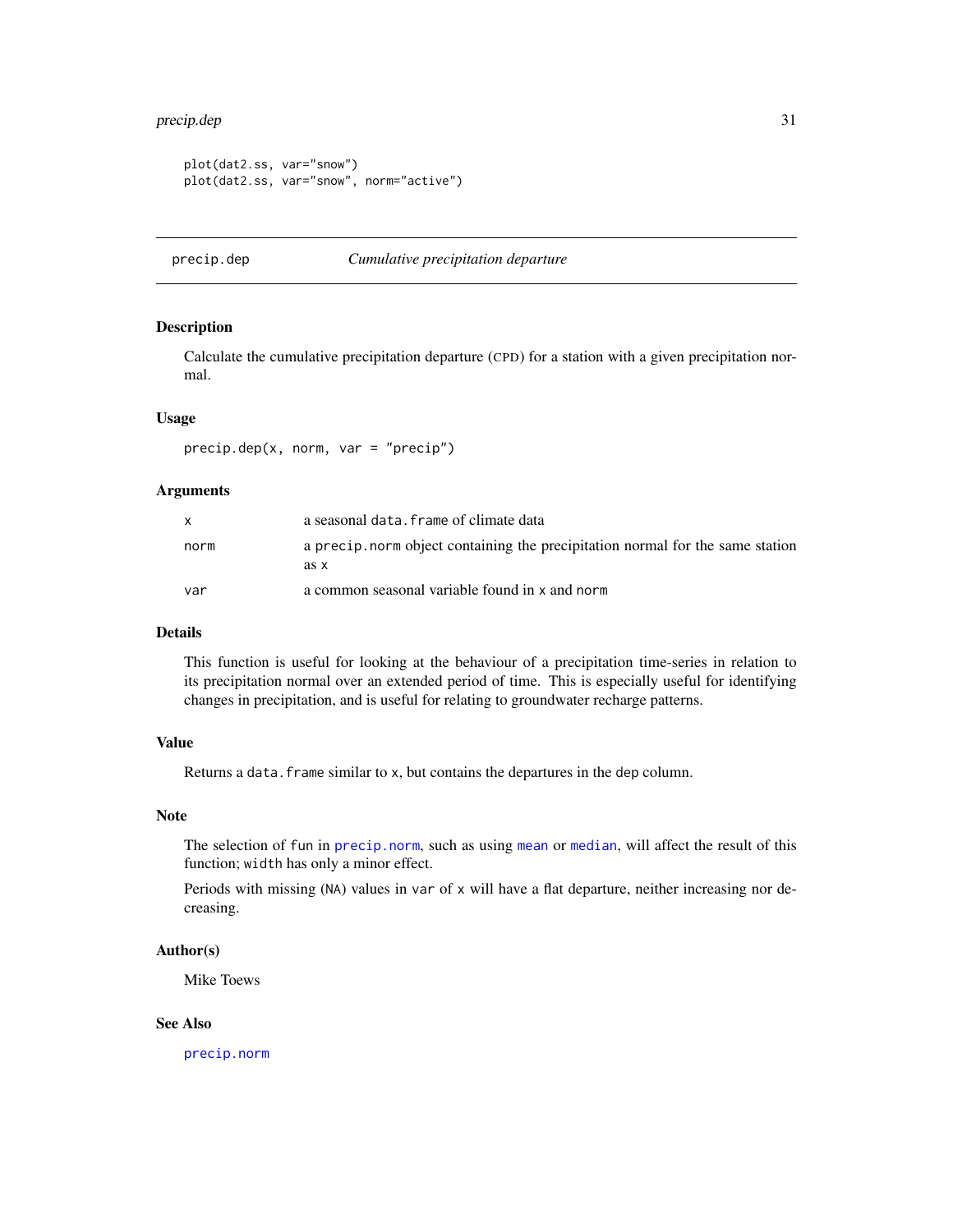# Examples

```
data(mscstn)
data(mscdata)
dat <- mksub(mscdata, id=1108447)
dat.ss <- seas.sum(dat)
dat.dep <- precip.dep(dat,precip.norm(dat.ss, fun="mean"))
plot(dep ~ date, dat.dep, type="l", main="CPD from mean normals")
dat.dep <- precip.dep(dat, precip.norm(dat.ss, fun="median"))
plot(dep ~ date, dat.dep, type="l", main="CPD from median normals")
```
<span id="page-31-1"></span>

read.msc *Read a MSC archive file into a data.frame*

#### Description

Reads a Meteorological Service of Canada (MSC) digital archive files (HLY and DLY formats) into a data.frame.

#### Usage

```
read.msc(file, flags = FALSE, add.elem, format, verbose = TRUE)
```
# Arguments

| file     | file name (with path, if not in getwd); it can also be a connection, such as<br>bzfile                  |
|----------|---------------------------------------------------------------------------------------------------------|
| flags    | logical return the flags with the data. frame                                                           |
| add.elem | either a data. Frame or a list with additional elements not found in this func-<br>tion                 |
| format   | parameter ignored and will be removed in a future release                                               |
| verbose  | logical verbose output, such as number of stations, elements, records and years<br>in the archive file. |

# Details

This function currently reads in HLY (hourly) and DLY (daily) archive formats. This is automatically detected. The other formats, FIF (fifteen-minute) and MLY (monthly), are not currently supported.

The input file can include multiple stations and multiple elements (measured variables). The multiple stations are deciphered through the id column, and the multiple variables appear as columns to the output data frame.

This function currently only reads a limited number of elements, however additional elements can be used by editing two lines in the R source for this function.

<span id="page-31-0"></span>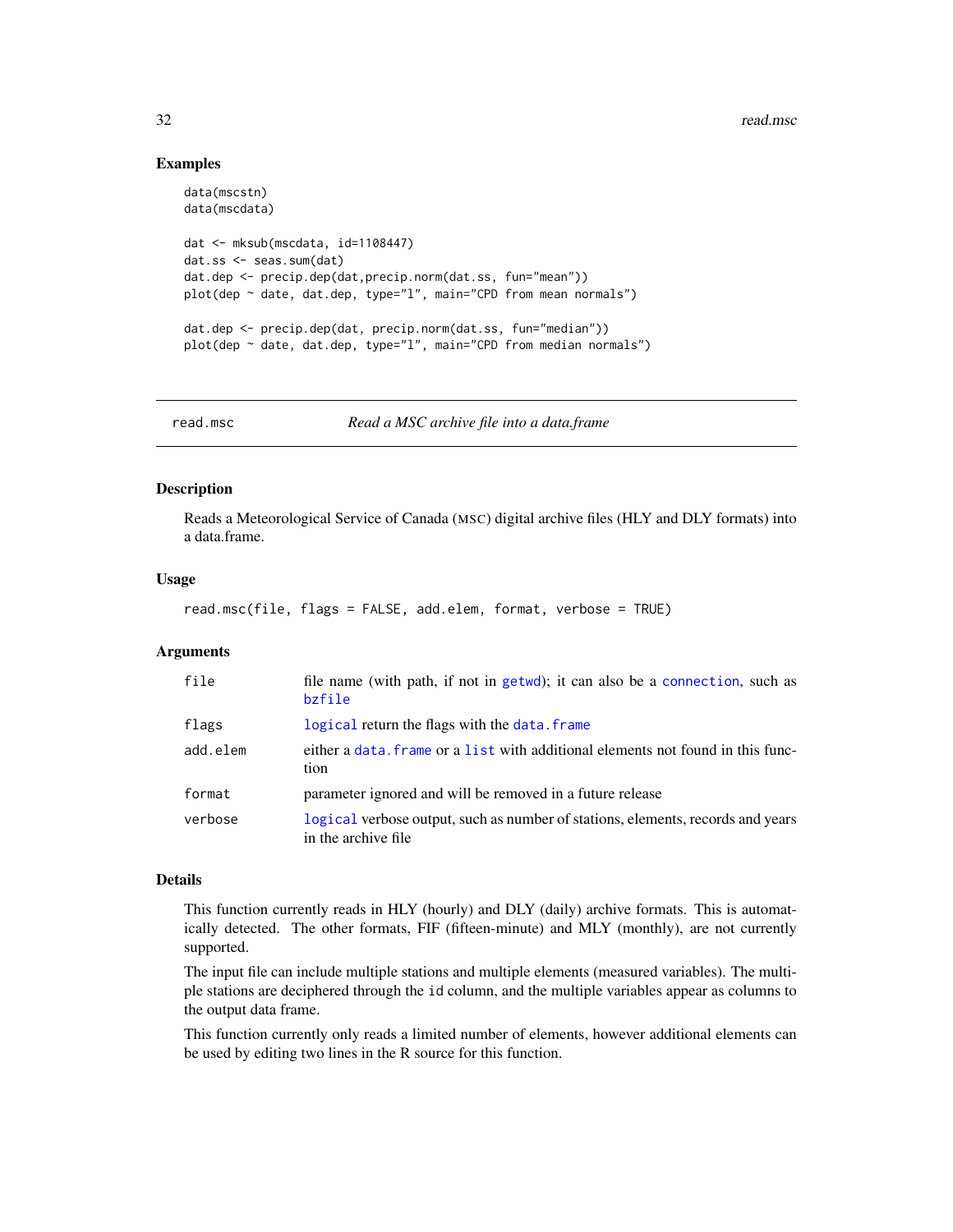#### <span id="page-32-0"></span>read.msc 33

#### Value

Returns a data. frame object with the following minimum fields:

id: [factor](#page-0-0) used to distinguish multiple stations within a single data frame

year: [integer](#page-0-0) year

yday: integer day of year; 1–365 or 1–366

date: [Date](#page-0-0), useful for plotting a continuous time-series

datetime: [POSIXct](#page-0-0), includes date and time info, only included if file is in HLY archive format

element: [numeric](#page-0-0), with [attributes](#page-0-0) set for units and long.name; these can be changed using [attr](#page-0-0) on dat\$varname

flag: factor; included if flags=TRUE

The are as many element columns for each element found in the archive file, such as:

| alias | name   | long.name                 | units       |
|-------|--------|---------------------------|-------------|
|       | t max  | daily maximum temperature | $^{\circ}C$ |
| 2     | t min  | daily minimum temperature | $^{\circ}C$ |
| 3     | t mean | daily mean temperature    | $^{\circ}C$ |
| 10    | rain   | total rainfall            | mm          |
| 11    | snow   | total snowfall            | mm          |
| 12    | precip | total precipitation       | mm          |
| 13    | snow d | snow on the ground        | cm          |
|       |        | other elements            | optional    |

Additional elements (or variables) can be added by specifying the element variable, and their units can be set using, for example, attr(dat\$var, "units") <- "cm".

Units are in common metric units: 'mm' for precipitation-related measurements, 'cm' for snow depth, and '?C' for temperature. The flag columns are a single character [factor](#page-0-0), described in the MSC Archive documentation. Units are added to each column using, for example attr(dat\$precip,  $"units") < -"mm".$ 

#### Author(s)

Mike Toews

#### Source

Climate data can be requested from MSC, or can be obtained directly from the Canadian Daily Climate Data (CDCD) CD-ROMs, which are available for a free download (procedure described in [A1128551.DLY](#page-2-1)).

# References

[https://web.archive.org/web/20130625230337/http://climate.weatheroffice.gc.ca/pr](https://web.archive.org/web/20130625230337/http://climate.weatheroffice.gc.ca/prods_servs/documentation_index_e.html)ods\_ [servs/documentation\\_index\\_e.html](https://web.archive.org/web/20130625230337/http://climate.weatheroffice.gc.ca/prods_servs/documentation_index_e.html) (archived) Technical Documentation - Documentation for the Digital Archive of Canadian Climatological Data (Surface) Identified By Element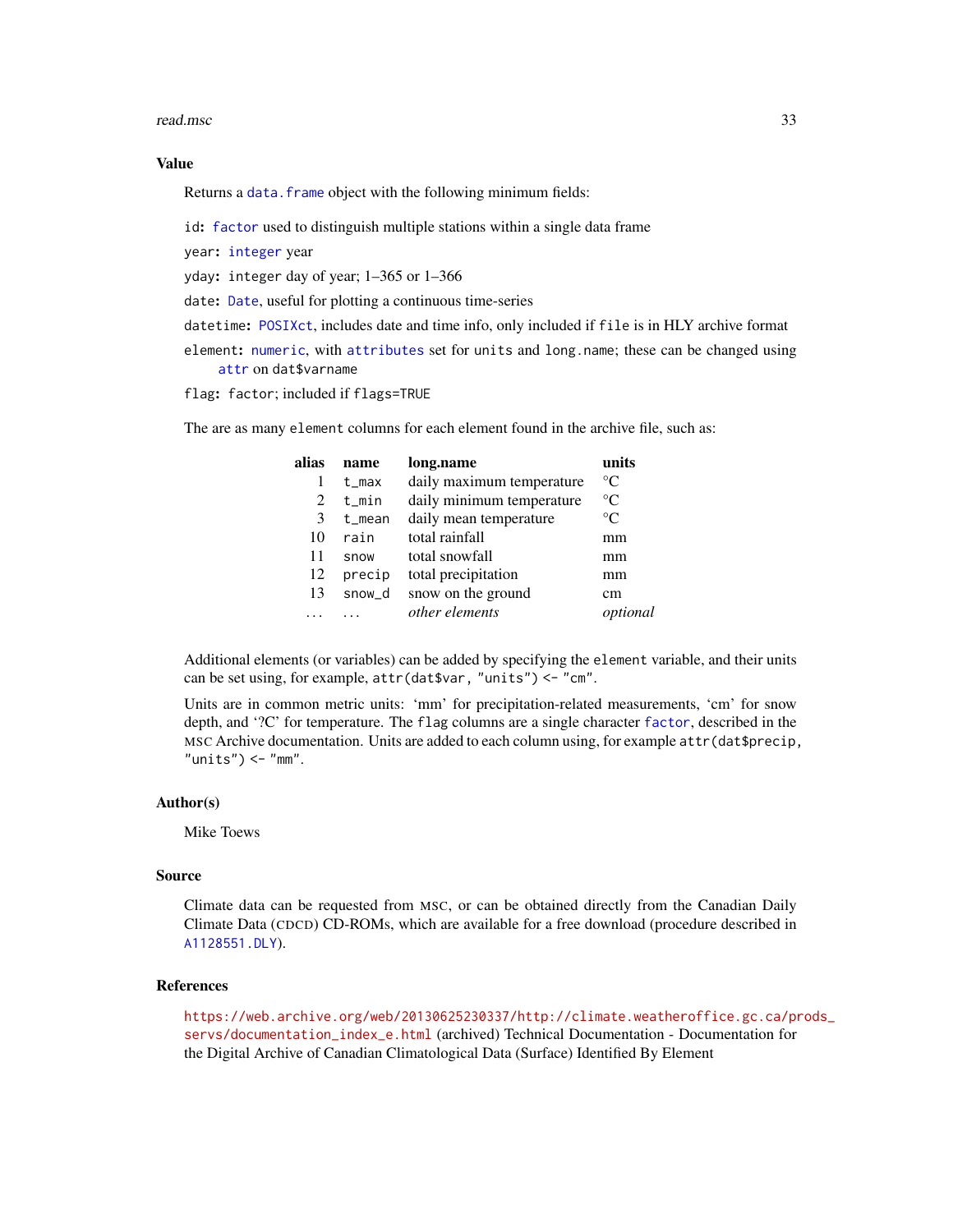<span id="page-33-0"></span>http://climate.weatheroffice.gc.ca/prods\_servs/index\_e.html#cdcd (dead link) CDCD CD-ROM download location

#### See Also

[mscstn](#page-25-1), [mksub](#page-21-1), [mkseas](#page-17-1), [A1128551.DLY](#page-2-1)

#### Examples

```
fname <- system.file("extdata", "A1128551.DLY", package="seas")
print(fname)
dat <- read.msc(fname)
print(head(dat))
seas.temp.plot(dat)
year.plot(dat)
# Show how to convert from daily to monthly data
dat$yearmonth <- factor(paste(format(dat$date, "%Y-%m"), 15, sep="-"))
mlydat <- data.frame(date=as.Date(levels(dat$yearmonth)))
mlydat$year <- factor(format(mlydat$date, "%Y"))
mlydat$month <- mkseas(mlydat, "mon")
# means for temperature data
mlydat$t_max <- as.numeric(
    tapply(dat$t_max, dat$yearmonth, mean, na.rm=TRUE))
mlydat$t_min <- as.numeric(
    tapply(dat$t_min, dat$yearmonth, mean, na.rm=TRUE))
mlydat$t_mean <- as.numeric(
    tapply(dat$t_mean, dat$yearmonth, mean, na.rm=TRUE))
# sums for precipitation-related data
mlydat$rain <- as.numeric(
    tapply(dat$rain, dat$yearmonth, sum, na.rm=TRUE))
mlydat$snow <- as.numeric(
    tapply(dat$snow, dat$yearmonth, sum, na.rm=TRUE))
mlydat$precip <- as.numeric(
    tapply(dat$precip, dat$yearmonth, sum, na.rm=TRUE))
print(head(mlydat), 12)
# Show how to convert from a HLY file into daily summaries
## Not run:
hlydat <- read.msc(bzfile("HLY11_L1127800.bz2"), flags=TRUE)
hlydat$date <- factor(hlydat$date)
# sum the solar radiation for each day to find the 'total daily'
sumdat <- tapply(hlydat$solar, hlydat$date, sum, na.rm=TRUE)
dlydat <- data.frame(date=as.Date(names(sumdat)),
                     solar=as.numeric(sumdat))
# sum the number of hours without measurements
sumdat <- tapply(hlydat$solar, hlydat$date,
                 function(v)(24 - sum(!is.na(v))))
```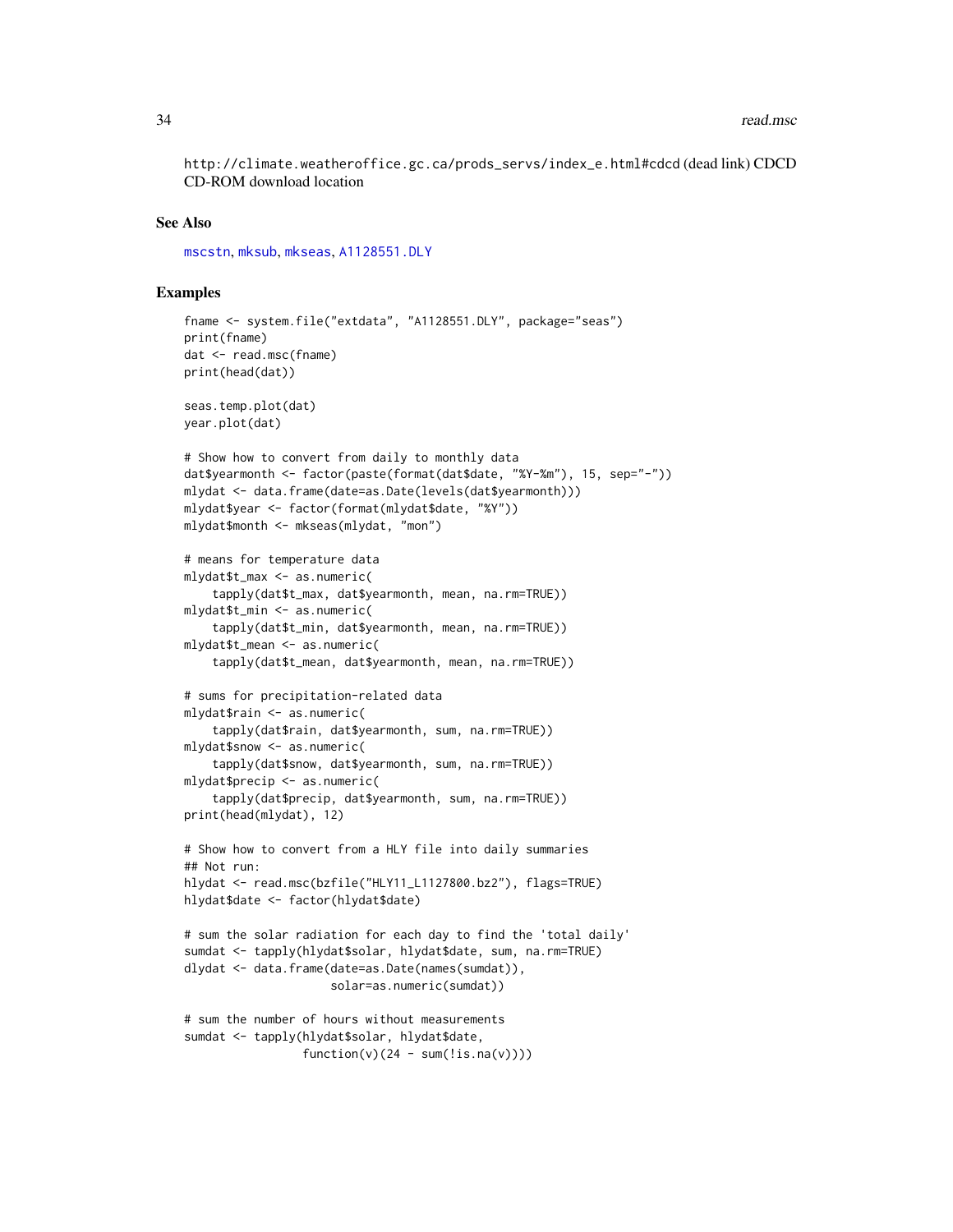#### <span id="page-34-0"></span>sdsm 35

```
dlydat$na <- as.integer(sumdat)
# quality control to remove days with less than 4 hours missing
Summerland <- dlydat[dlydat$na < 4,]
attr(Summerland$solar, "units") <- "W/(m^2*day)"
attr(Summerland$solar, "long.name") <- "Daily total global solar radiation"
seas.var.plot(Summerland, var="solar", col="yellow", width=5)
## End(Not run)
```
sdsm *Read and write from SDSM*

#### <span id="page-34-1"></span>Description

Reads and writes the data format used in SDSM's 'DAT' and 'OUT' extensions.

#### Usage

```
# reading
read.sdsm(file, start = 1961, end = 2000, calendar)
```

```
# writing
write.sdsm(data, var, start, end, file = <math>""</math>)
```
#### Arguments

| file     | name of 'DAT' or 'OUT' file                                                                                                                                                                                              |
|----------|--------------------------------------------------------------------------------------------------------------------------------------------------------------------------------------------------------------------------|
| dat      | data. frame of variables to be written                                                                                                                                                                                   |
| start    | starting year                                                                                                                                                                                                            |
| end      | ending year                                                                                                                                                                                                              |
| var      | name of variable to be written from dat                                                                                                                                                                                  |
| calendar | calender used for data; if unspecified, this is assumed to be proleptic Grego-<br>rian (normal); however, for CCCma models this should be "365_day", and for<br>Hadley models this should be "360_day"; see year. length |

#### Details

This function readings and writes climate data with the Statistical Downscaling Model, or SDSM. The model uses 'DAT' extensions for input data, such as daily observations of mean temperature, and 'OUT' extensions for modeled output.

#### Value

read.sdsm returns a data.frame of the measured variables. The variables are named V1. . . Vn, for *n* ensembles.

If a calendar is specified, this is stored as an attribute in the date data frame column.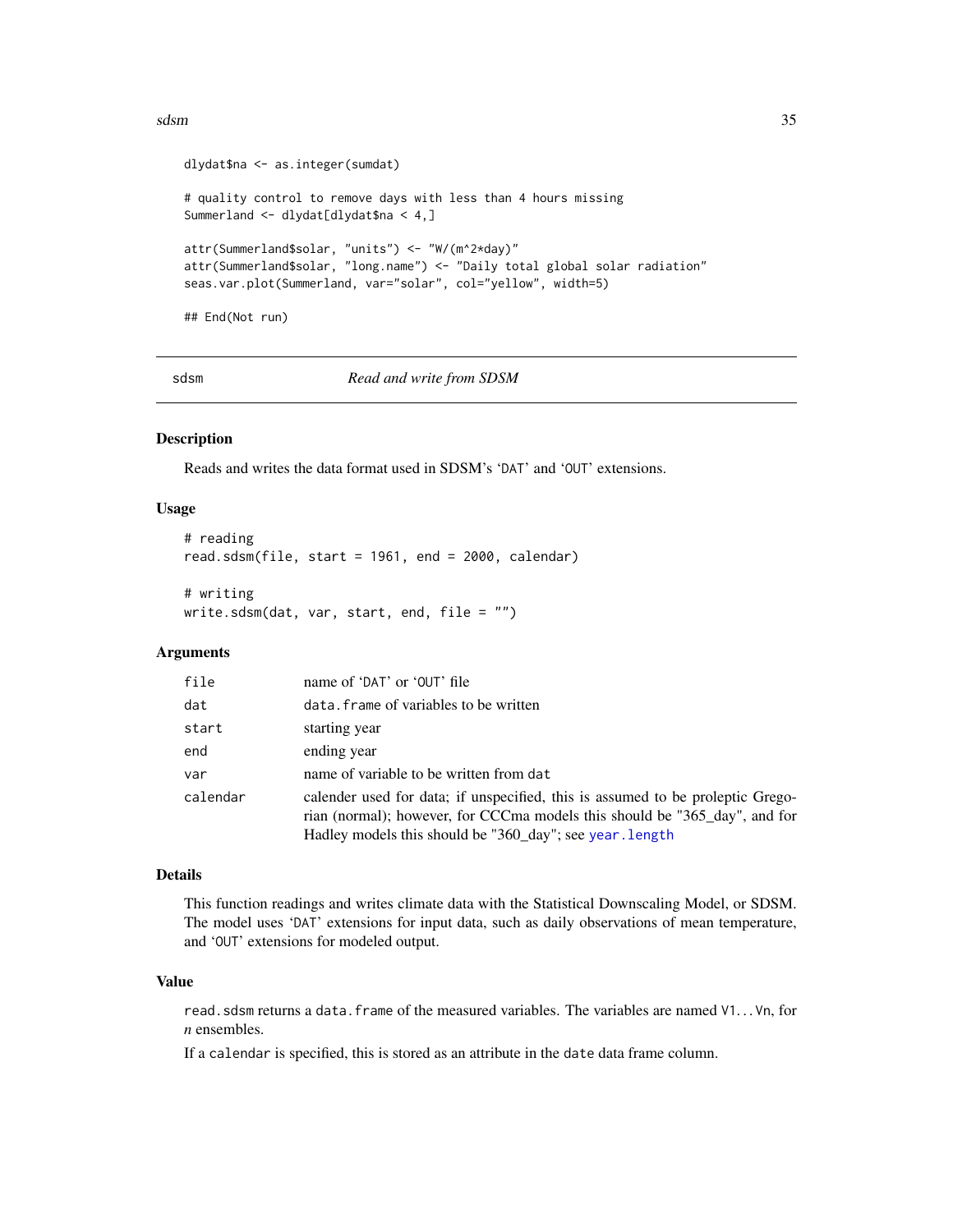#### <span id="page-35-0"></span>Author(s)

Mike Toews

#### References

Wilby, R.L., Dawson, C.W. and Barrow, E.M. 2002. SDSM — a decision support tool for the assessment of regional climate change impacts, *Environmental Modelling Software*, 17 (2), 145– 157, [doi:10.1016/S13648152\(01\)000603](https://doi.org/10.1016/S1364-8152%2801%2900060-3)

SDSM can be downloaded free-of-charge for Windows platforms from <https://www.sdsm.org.uk/>

CGCM1 and HADCM3 model data for SDSM can be downloaded from the Canadian Climate Impacts and Scenarios website:

[https://web.archive.org/web/20120218192015/http://www.cics.uvic.ca/scenarios/sds](https://web.archive.org/web/20120218192015/http://www.cics.uvic.ca/scenarios/sdsm/select.cgi)m/ [select.cgi](https://web.archive.org/web/20120218192015/http://www.cics.uvic.ca/scenarios/sdsm/select.cgi) (archived)

#### See Also

[read.msc](#page-31-1), [change](#page-4-1)

#### Examples

```
## Not run:
# reading
fname <- system.file("extdata", "GF_2050s_precip.OUT", package="seas")
gf50 <- read.sdsm(fname)
gf50.ss <- seas.sum(gf50, var=paste("V", 1:20, sep=""), name="Grand Forks")
# analysis
image(gf50.ss, var="V1")
image(gf50.ss, var="V2")
image(gf50.ss, var="V3")
# writing
data(mscdata)
hj <- mksub(mscdata, id=2100630)
fname <- paste(tempdir(), "HJ_Obs_prcp.DAT", sep="/")
write.sdsm(hj, "precip", 1961, 2000, fname)
## End(Not run)
```
seas.check *Check the suitability of a data.frame, or seas.sum for seas*

#### Description

Check the suitability of a [data.frame](#page-0-0) or [seas.sum](#page-40-1) object for seas.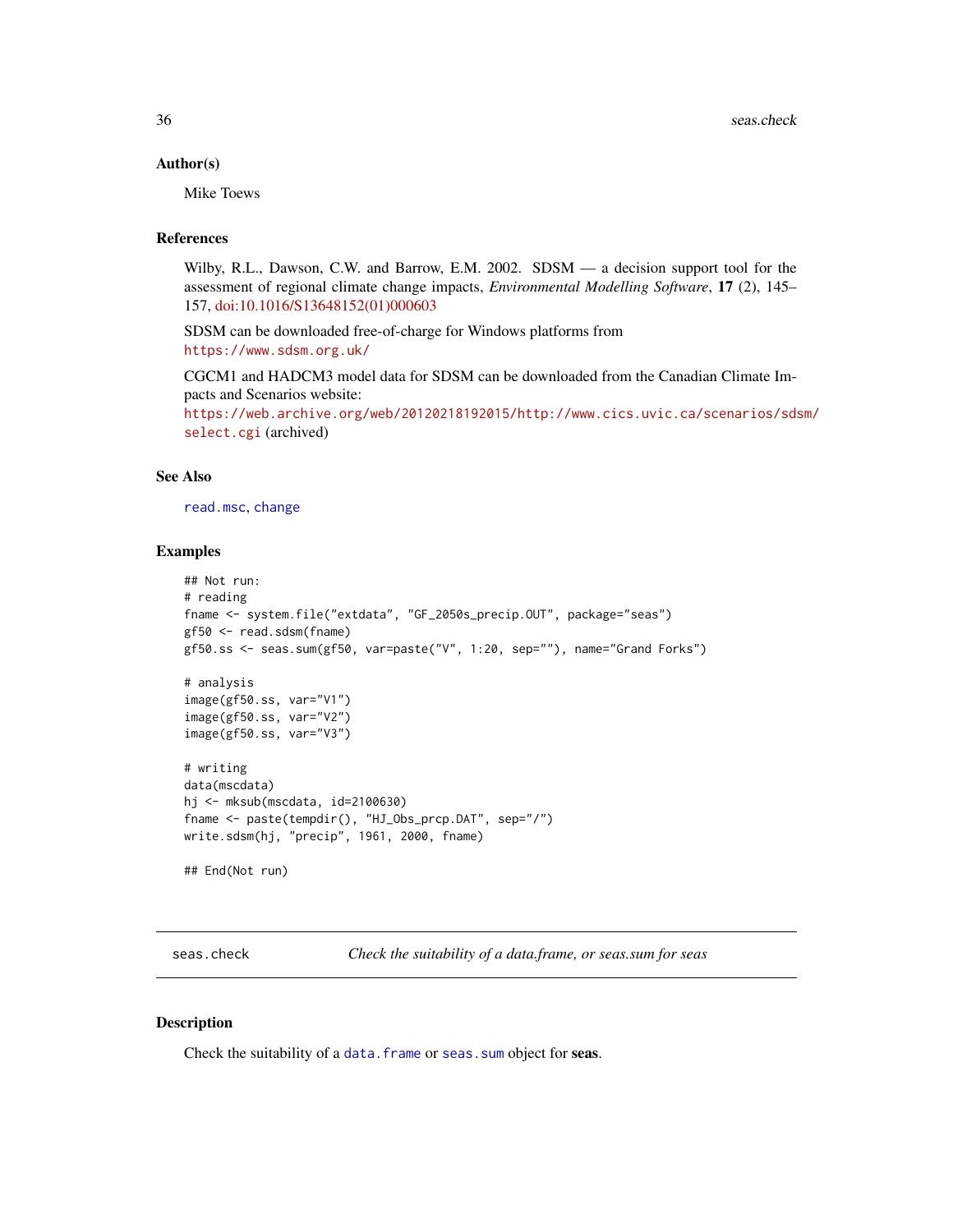#### <span id="page-36-0"></span>seas.check 37

#### Usage

```
seas.df.check(x, orig, var)
seas.sum.check(x, orig, var, norm, year.filter, ann.only)
```
#### Arguments

| X           | a data frame with temporal observations                                                                                                                                                                                                      |
|-------------|----------------------------------------------------------------------------------------------------------------------------------------------------------------------------------------------------------------------------------------------|
| orig        | the original name of the data frame, for error messages                                                                                                                                                                                      |
| var         | one or more variables in x, which are tested; ignored if NULL or missing                                                                                                                                                                     |
| norm        | something to normalize var; it can either be the name of an array in x, a matrix<br>(bin vs years), or a 3-dim array (used to normalize multiple var); this is tested<br>to see if norm exists, and that the dimension are consistent with x |
| year.filter | a subset of x\$years, which filters all the related arrays in the returned value                                                                                                                                                             |
| ann.only    | x\$seas arrays are ignored                                                                                                                                                                                                                   |
|             |                                                                                                                                                                                                                                              |

# Details

This utility function simply checks the suitability of a data. frame or seas. sum objects for use with seas.

If x is data. frame (using seas.df.check that is really required, is a 'date' column, named  $x$ \$date with a [class](#page-0-0) of either link{POSIXct} or link{Date}, and one or more variables in the var columns of x.

There must be at least one finite observation in each of var, if supplied.

These function is used within other functions, and is not intended to be called directly.

#### Value

seas.df.check returns a few helpful items from x in a [list](#page-0-0) using [invisible](#page-0-0):

- id: station ID from one of  $attr(x, "id")$  or  $x$id[1]$
- name:name of seasonal data, such as a place
- year.range:integers of start, and ending years
- calendar:an attribute from x\$date; otherwise this will be NULL for a normal proleptic Gregorian calendar
- main:main title, from [.seastitle](#page-9-1)
- units:units for var[1]
- long.name: long name for var[1]
- ylab:y-axis label for var[1]

seas.sum.check returns x with modifications, depending on norm and year.filter.

# Author(s)

Mike Toews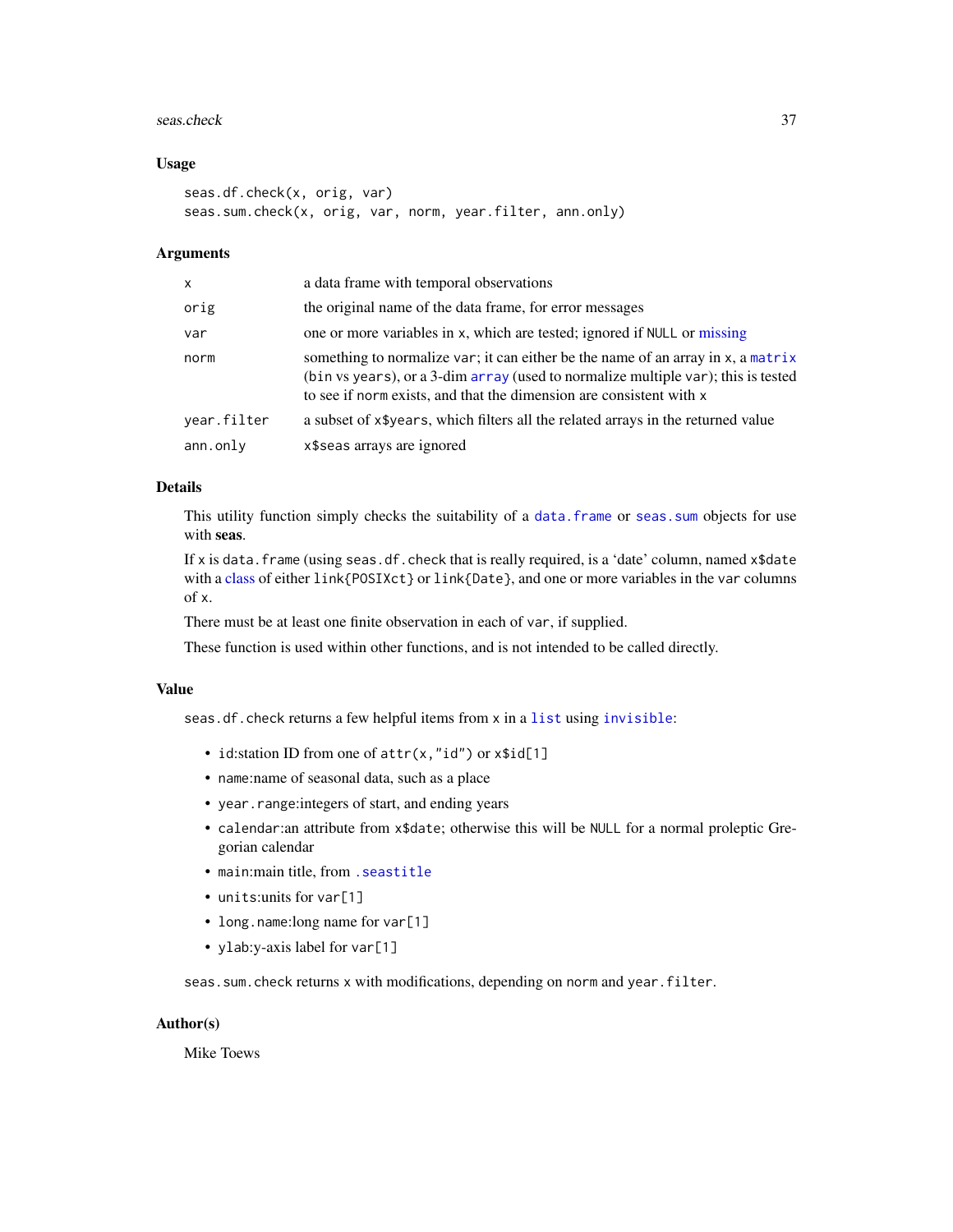# <span id="page-37-0"></span>See Also

[hidden](#page-9-2) functions for seas

#### Examples

```
data(mscdata)
dat <- mksub(mscdata, id=1108447)
str(seas.df.check(dat))
dat.ss <- seas.sum(dat)
```

```
str(seas.sum.check(dat.ss, norm="days"))
```
<span id="page-37-1"></span>seas.norm *Calculate annual and seasonal 'normal' statistics, including precipitation normals*

# <span id="page-37-2"></span>Description

Calculates annual and seasonal 'normal' statistics on a [seas.sum](#page-40-1) object, including precipitation normals for rain, snow and total precipitation.

# Usage

```
seas.norm(x, var, fun = "median", norm = "days", year.filter,
         ann.only = FALSE, precip.norm = FALSE)
```
precip.norm(x, fun = "median", norm = "days", year.filter)

# Arguments

| X           | seas. sum object                                                                                                                                                                                                              |
|-------------|-------------------------------------------------------------------------------------------------------------------------------------------------------------------------------------------------------------------------------|
| var         | variable name for the 'normal'; if omitted will use x\$prime (the prime variable<br>of the seas. sum object), or if precip. norm=TRUE will be "precip"                                                                        |
| norm        | variable for normalization of the sum, usually the number of "days" in each bin,<br>but it can also be "active" to estimate the precipitation normal for days of active<br>precipitation                                      |
| year.filter | filter specific years for analysis                                                                                                                                                                                            |
| fun         | character of an existing function object, or a function to operate across the<br>number of years of observations, usually "mean" or "median" (default); details<br>described below                                            |
| ann.only    | only annual statistics returned (saves time from other calculations)                                                                                                                                                          |
| precip.norm | logical; computes precipitation normal statistics, which is done slightly differ-<br>ently since it involves rain, snow and total precipitation; if TRUE, x\$var must<br>include "rain", "snow" and "precip" summed variables |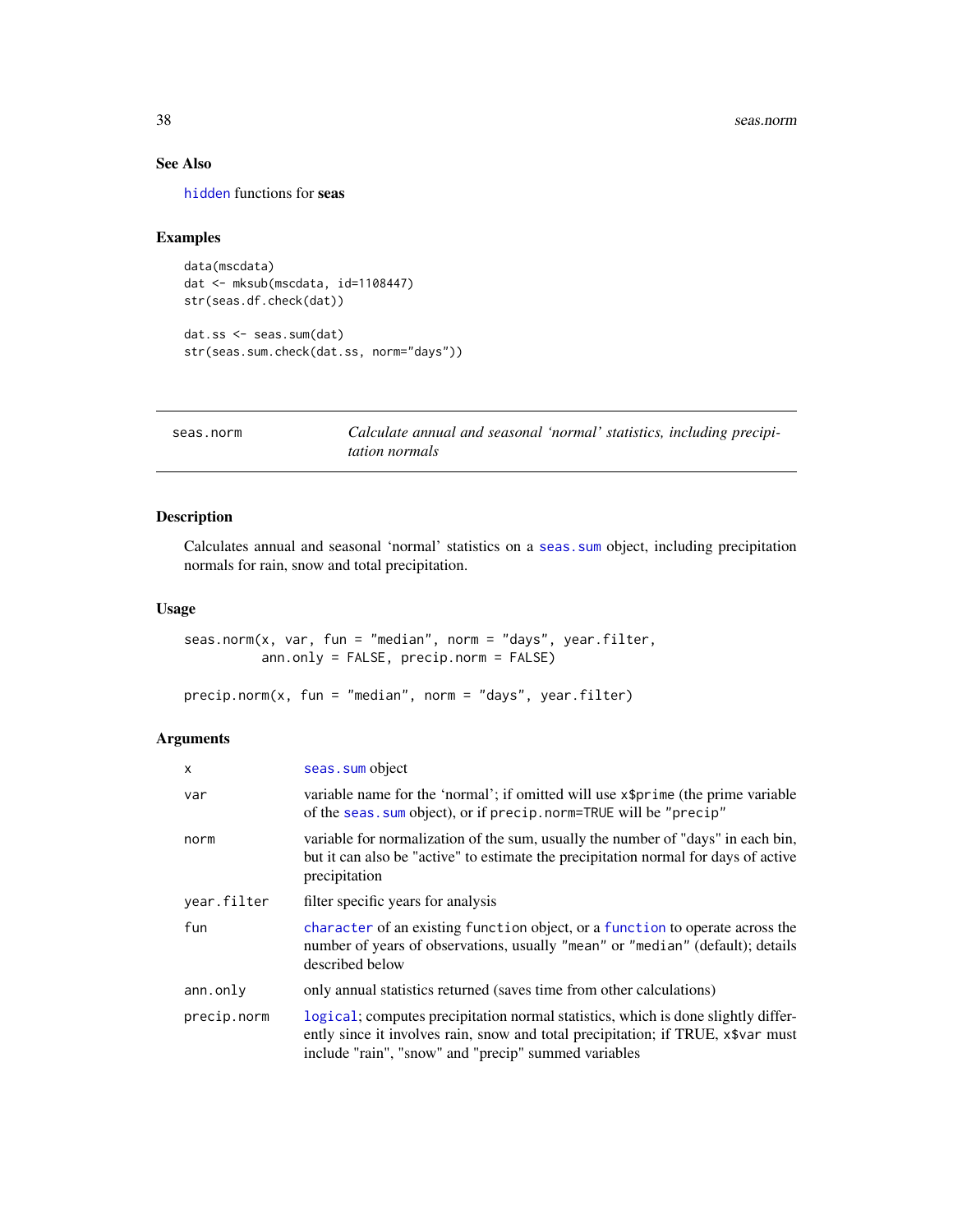#### <span id="page-38-0"></span>seas.norm 39

#### Details

This function calculates the statistics of precipitation data on an *annual* and *seasonal* scope from a seas. sum object.

The seasonal input data are normalized by the number of days in each bin, to produce a precipitation rate in 'mm/day'. This is because the number of days in each bin is not equal. The function fun is then applied to the normalized precipitation, and operates along each bin, across multiple years of data. The supplied function is usually ["median"](#page-0-0) or ["mean"](#page-0-0), but it can also be a built in R function, such as ["var"](#page-0-0) for variance, or a composite such as:

function(i, na.rm)(quantile(i,  $0.2$ , na.rm=na.rm, names=F)) the 20% quantile function(i, na.rm)(mean(i, na.rm=na.rm)/(sd(i, na.rm=na.rm)^3)) skewness

If fun  $=$  ["mean"](#page-0-0), then the statistics are straightforward (using [apply](#page-0-0)), however if fun  $=$  "median" and there are more than 2 years of data, a different approach is taken. The median is a special case of the quantile function, where the probability is 50% of the population. The [median](#page-0-0) and [quantile](#page-0-0) functions are more resistant to outliers than [mean](#page-0-0), and can have advantages on precipitation data. Precipitation occurring at a given time of year does not have a normal distribution since it is a value that is not always occurring. It often has a left-skewed distribution, consisting of many zero measurements, and few extreme precipitation events.

In this function, if fun = "median" (default) the [median](#page-0-0) function is only used to calculate the median annual precipitation. The [quantile](#page-0-0) function is used to calculate the seasonal statistics, since the sum of medians applied in each bin are less than the median annual precipitation. This is because there are usually many measurements of no rain, which skew the distribution to the left. The percentile for the quantile function is found using a secant method (Cheny and Kincaid, 1999) such that the sum of the quantiles from each bin are equal to the median of the annual precipitation.

Snow and rain (which are the two components of precipitation) are calculated similarly (if fun = "median"). The annual total rain and snow amounts are determined by finding the percentile of a quantile function where the sum is equal to the median of the annual precipitation. The seasonal snow and rain amounts are independently found using the same method to find the seasonal precipitation. The fraction of the snow in each bin,  $snow.frac.b = snow.b/(snow.b + rain.b)$  is multiplied by the seasonal precipitation to determine the seasonal rain and snow amounts. This is because the sum of rain and snow in each bin does not equal the seasonal precipitation. This way, a figure with precip.only = TRUE and = FALSE will have identical daily precipitation rates in each bin.

The pitfalls of calculating precipitation 'normals' is that it assumes that precipitation occurs *every* day at a constant rate within each bin. This is not realistic, as the precipitation rates are much higher when it is actually occurring.

#### Value

Returns a precip.norm object, which is a [list](#page-0-0) with the following elements:

seas An [array](#page-0-0) of seasonal precipitation statistics: precip, rain and snow (if precip.only = FALSE) are in 'mm/day'; freq and na are the fraction of a day in which precipitation is occurring and that data is missing.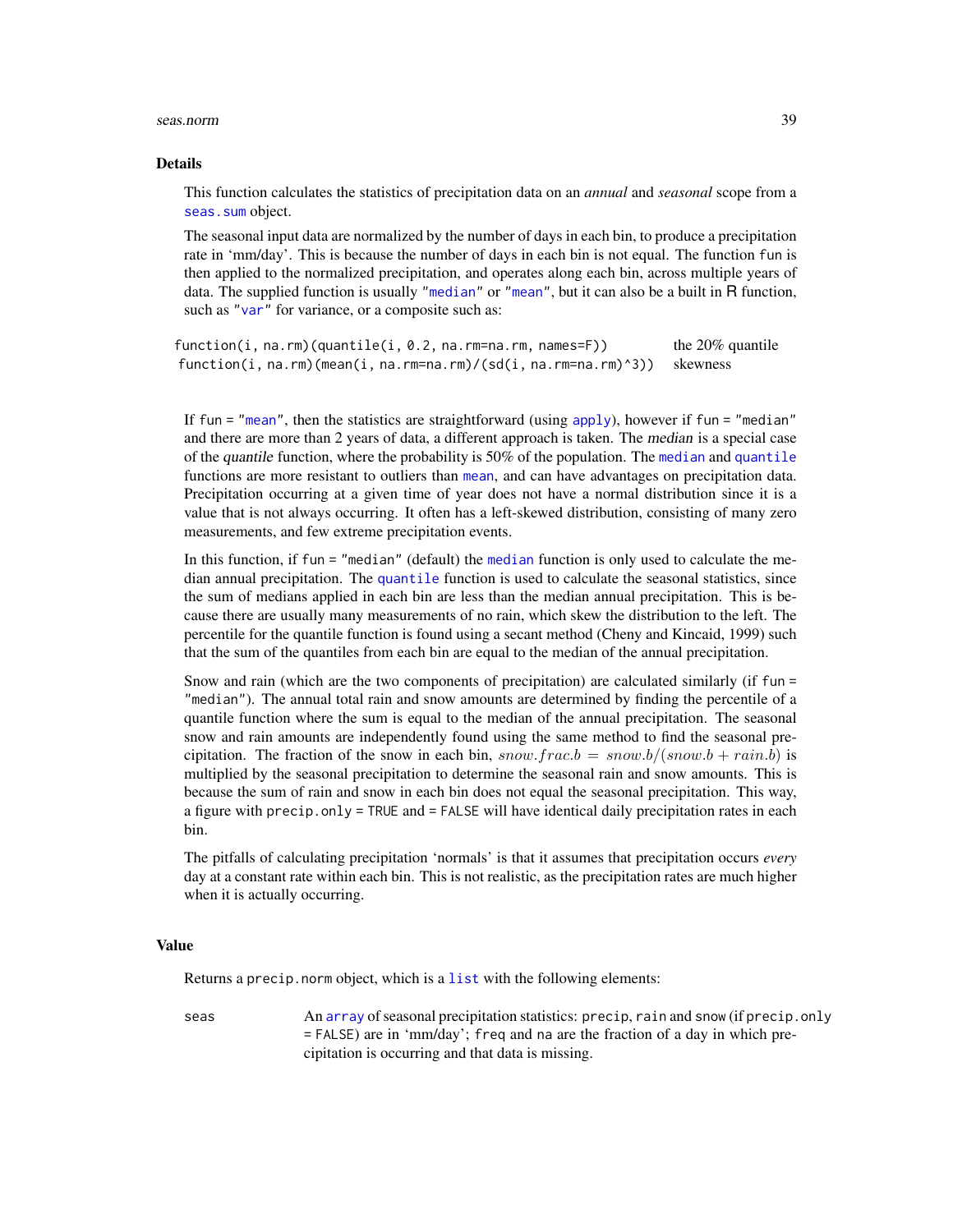<span id="page-39-0"></span>

| ann         | Annual precipitation statistics. precip, rain and snow (if precip. only = FALSE)<br>are in 'mm/year'; active and na are the number of days per year which are ac-<br>tive (for example, days with precipitation) and that data are missing. |
|-------------|---------------------------------------------------------------------------------------------------------------------------------------------------------------------------------------------------------------------------------------------|
| width       | from x                                                                                                                                                                                                                                      |
| bins        | from x                                                                                                                                                                                                                                      |
| bin.lengths | maximum number of days in each bin                                                                                                                                                                                                          |
| year.range  | from x                                                                                                                                                                                                                                      |
| start.day   | from x                                                                                                                                                                                                                                      |
| var         | same as input parameter                                                                                                                                                                                                                     |
| units       | units for var, usnig attr                                                                                                                                                                                                                   |
| long.name   | long name for var, using attr                                                                                                                                                                                                               |
| ann.only    | ann.only same as input parameter                                                                                                                                                                                                            |
| precip.only | from same as input parameter                                                                                                                                                                                                                |
| a.cut       | from x                                                                                                                                                                                                                                      |
| fun         | function used in analysis                                                                                                                                                                                                                   |
| id          | from x                                                                                                                                                                                                                                      |
| name        | from x                                                                                                                                                                                                                                      |

#### Note

Seasonal data are explicitly normalized to a rate *per day* (i.e., mm/day), and not *per month* (i.e., mm/month). This is because a time-derivative *per month* has unequal intervals of time, ranging between 28 to 31 days. This directly creates up to 10% error in the analysis between months.

Units for annual normals, however, remain *per year*, since a year is a suitable time derivative.

# Author(s)

Mike Toews

# References

Cheny, E. W. and Kincaid, D. 1999, *Numerical Mathematics and Computing*, Pacific Grove: Brooks/Cole Pub., 671 p.

Guttman, N.B. 1989, 'Statistical descriptors of climate', *American Meteorological Society*, 70, 602– 607.

# See Also

[plot.seas.norm](#page-27-1), [seas.var.plot](#page-44-1), [precip.dep](#page-30-1)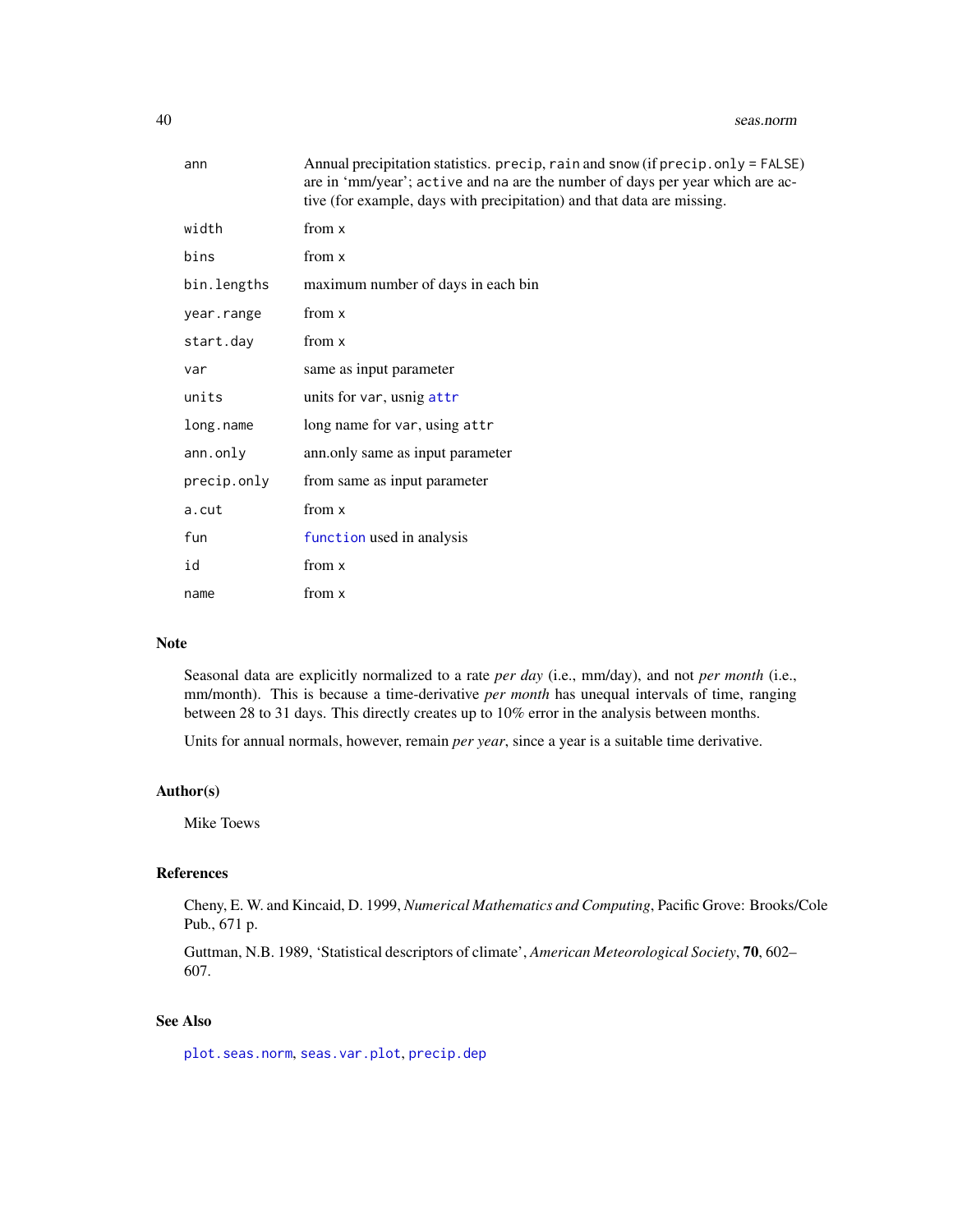#### <span id="page-40-0"></span>seas.sum 41

#### Examples

data(mscdata)

```
# calculate precipitation normal
dat <- mksub(mscdata, id=1108447)
dat.ss <- seas.sum(dat)
dat.nm <- precip.norm(dat.ss, fun="mean")
# plot precipitation normal
plot(dat.nm) # this is the same as plot.precip.norm(dat.nm)
# use precipitation normal
dat.dep <- precip.dep(dat, dat.nm)
plot(dep ~ date, dat.dep, type="l",
    main="CPD from mean normals")
```
<span id="page-40-1"></span>seas.sum *Seasonal sum data object*

# Description

Create a seasonal sum object used for analysis of precipitation data (among other things, such as recharge rates); this object has sums in each 'bin' of a season, as well as for each annum (or year).

# Usage

seas.sum(x, var, width = 11, start.day = 1, prime,  $a.cut = 0.3$ ,  $na.cut = 0.2$ )

# Arguments

| $\mathsf{x}$ | a data. Frame with daily variables to be summed, such as precipitation                                                                                                                                                          |
|--------------|---------------------------------------------------------------------------------------------------------------------------------------------------------------------------------------------------------------------------------|
| var          | the names of one or more variables in x, such as $c("rain", "snow", "precip")$                                                                                                                                                  |
| width        | a number specifying the width of the bin (factor) in days, or "mon" for months<br>(see mkseas for others)                                                                                                                       |
| start.day    | the first day of the season, specified as either a Date or as an integer day of<br>the year; annual sums start on this day, and end a day before start. day in the<br>following year                                            |
| prime        | a single variable from var which is the prime variable of interest, such as "precip";<br>this is the variable used for comparison with a cut and na. cut in the resulting<br>active and na dimensions                           |
| a.cut        | cut-off value for the day to be considered an <i>active</i> or 'wet day' (based on the<br>prime variable); a trace amount of 0.3 mm is suggested; if a . cut is NA or zero,<br>the active variable and analysis will be ignored |
| na.cut       | cut-off fraction of missing values; can be single value or a vector for c(annual, seasonal);<br>details given below                                                                                                             |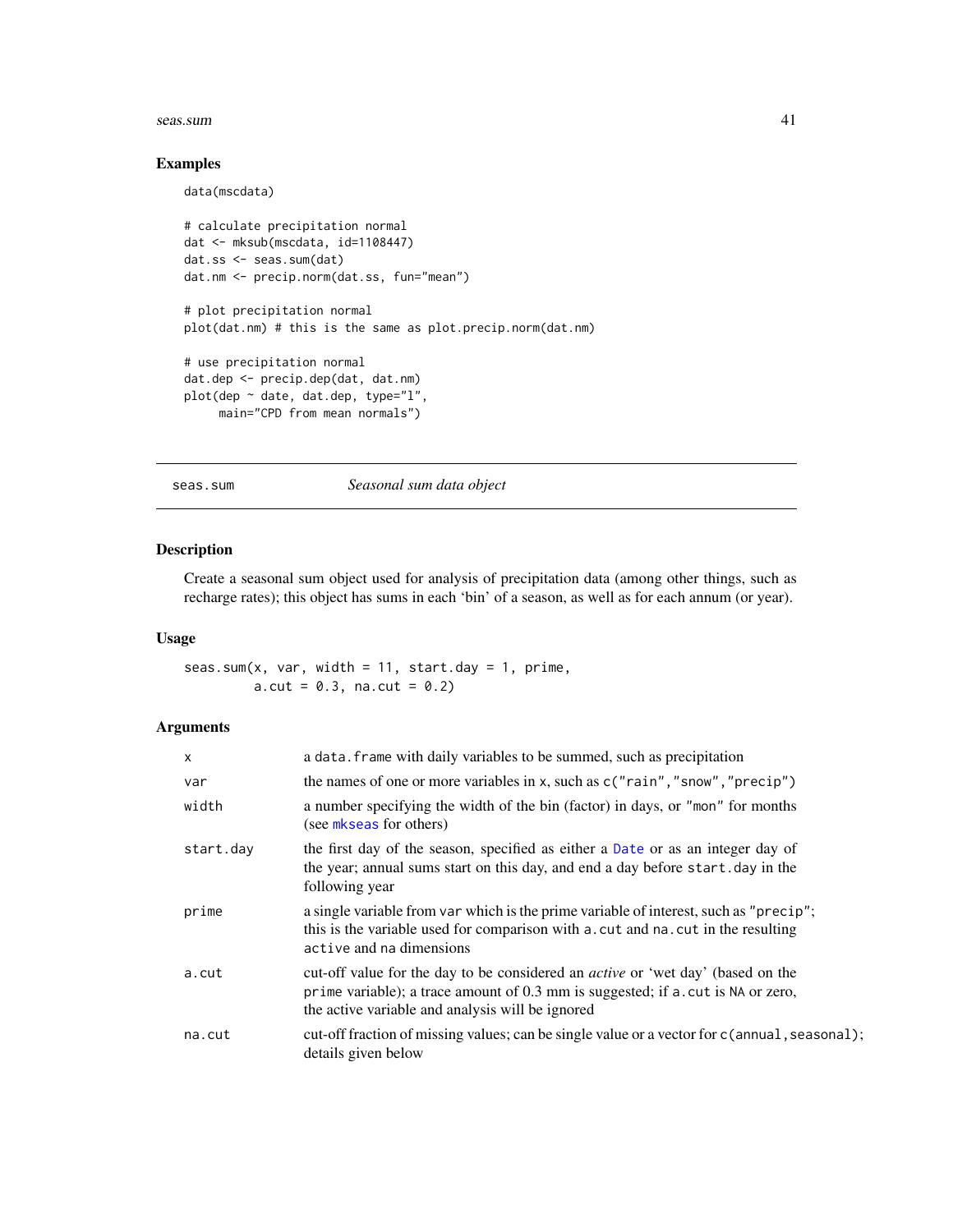#### <span id="page-41-0"></span>Details

This function is used to discretize and sum time-varying data in a [data.frame](#page-0-0) for analysis in *seasonal* and *annual* parts. This is particularly useful for calculating normals of rates, such as precipitation and recharge. This function simply sums up each variable in each bin for each annum (or year), and provides the results in several arrays.

Sums are *not* normalized, and represent a sum for the number of days in the bin (seasonal data) or annum (for annual data). Seasonal data can be normalized by the number of days (for a rate per day) or by the number of active days where prime  $> a$ . cut.

For annual sums, annums with *many* missing values are ignored (receiving a value of NA) since it has insufficient data for a complete sum. The amount of allowable NA values per annum is controlled by na.cut[1], which is a fraction of NA values for the whole annum (default is 0.2).

The seasonal sums are calculated independently from the annual sums. Individual bins from each year with *many* missing values are ignored, where the amount of allowable NA values is controlled by na.cut[2] (or na.cut[1], if the [length](#page-0-0) of na.cut is 1). The default fraction of NAs in each bin of each annum is 0.2.

# Value

Returns a seas. sum object, which is a [list](#page-0-0) with the following elements:

ann: A data.frame of annual data; the columns are:

- year: year, or annum
- active: the number of 'active' days in the year where the prime variable is above a.cut (if used)
- days: number of days in each year
- na: number of missing days in the year
- *var(s)*: annual sum of one or more variable; if the original units were mm/day, they are now mm/year
- seas: An array: of seasonal data; the dimensions are:
	- [[1]]: year, or annum
	- [[2]]: bins, or seasonal factors generated by mkseas
	- [[3]]: sums of variables for each bin of each year; if the original unit was mm/day, it is now mm per number of days, which is held in the days item
- active: the number of 'active' days in the bin where the prime variable is above a.cut (if used)
- days: an array of the number of days in each bin; this array is useful for normalizing the numbers in seas to comparable units of mm/day
- na: number of missing days in each bin
- start.day: same as input
- years: years (same as ann[[1]] and seas[[1]]); if start.day is not 1, this represents the starting and ending years (i.e., 1991\_1992) of each annum; see [mkann](#page-16-1)
- var: variable(s) which the sums represent (part of  $ann[[2]]$  and  $seas[[3]]$ )
- units: a [list](#page-0-0) of units for each var, such as "mm/day"; these are obtained from the units attribute (using [attr](#page-0-0)) found in x\$var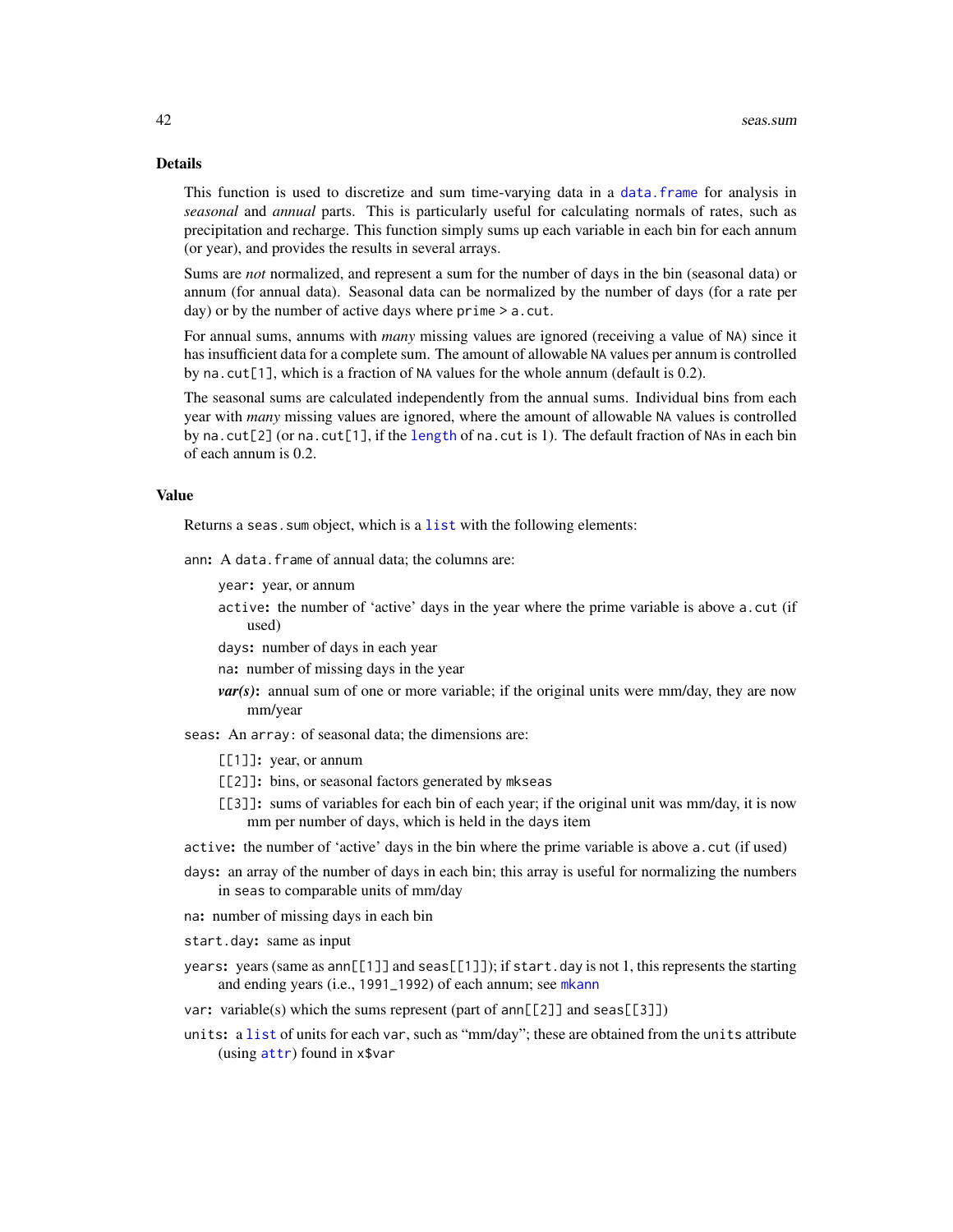#### <span id="page-42-0"></span>seas.sum 43

long.name: a list of long names for each var; these are obtained from long.name in x\$var; set to be var if NULL

prime: a prime variable, such as "precip"

width: width argument passed to mkseas

bins: names of bins returned by mkseas (same as seas[[2]])

bin.lengths: the maximum length in days for each bin

year.range: range of years from x

precip.only: value used in argument (modified if insufficient data found in x)

na.cut: value used in argument

a.cut: value used in argument; if it is zero or NA, this will be FALSE

id: from attr(x,"id") (NULL if not set)

name: from attr(x,"name") (NULL if not set)

#### Author(s)

Mike Toews

# See Also

To view the result try [image.seas.sum](#page-10-1), or alternatively, [plot.seas.sum](#page-28-1)

To calculate and view a "normal", use [seas.norm](#page-37-1) and [plot.seas.norm](#page-27-1), or for precipitation use [precip.norm](#page-37-2) and [plot.precip.norm](#page-27-2)

# Examples

```
data(mscdata)
dat <- mksub(mscdata, id=1108447)
dat.ss <- seas.sum(dat, width="mon")
# Structure in R
str(dat.ss)
# Annual data
dat.ss$ann
# Demonstrate how to slice through a cubic array
dat.ss$seas["1990",,]
dat.ss$seas[,2,] # or "Feb", if using English locale
dat.ss$seas[,,"precip"]
# Simple calculation on an array
(monthly.mean <- apply(dat.ss$seas[,,"precip"], 2, mean,na.rm=TRUE))
barplot(monthly.mean, ylab="Mean monthly total (mm/month)",
main="Un-normalized mean precipitation in Vancouver, BC")
text(6.5, 150, paste("Un-normalized rates given 'per month' should be",
"avoided since ~3-9% error is introduced",
"to the analysis between months", sep="\n"))
```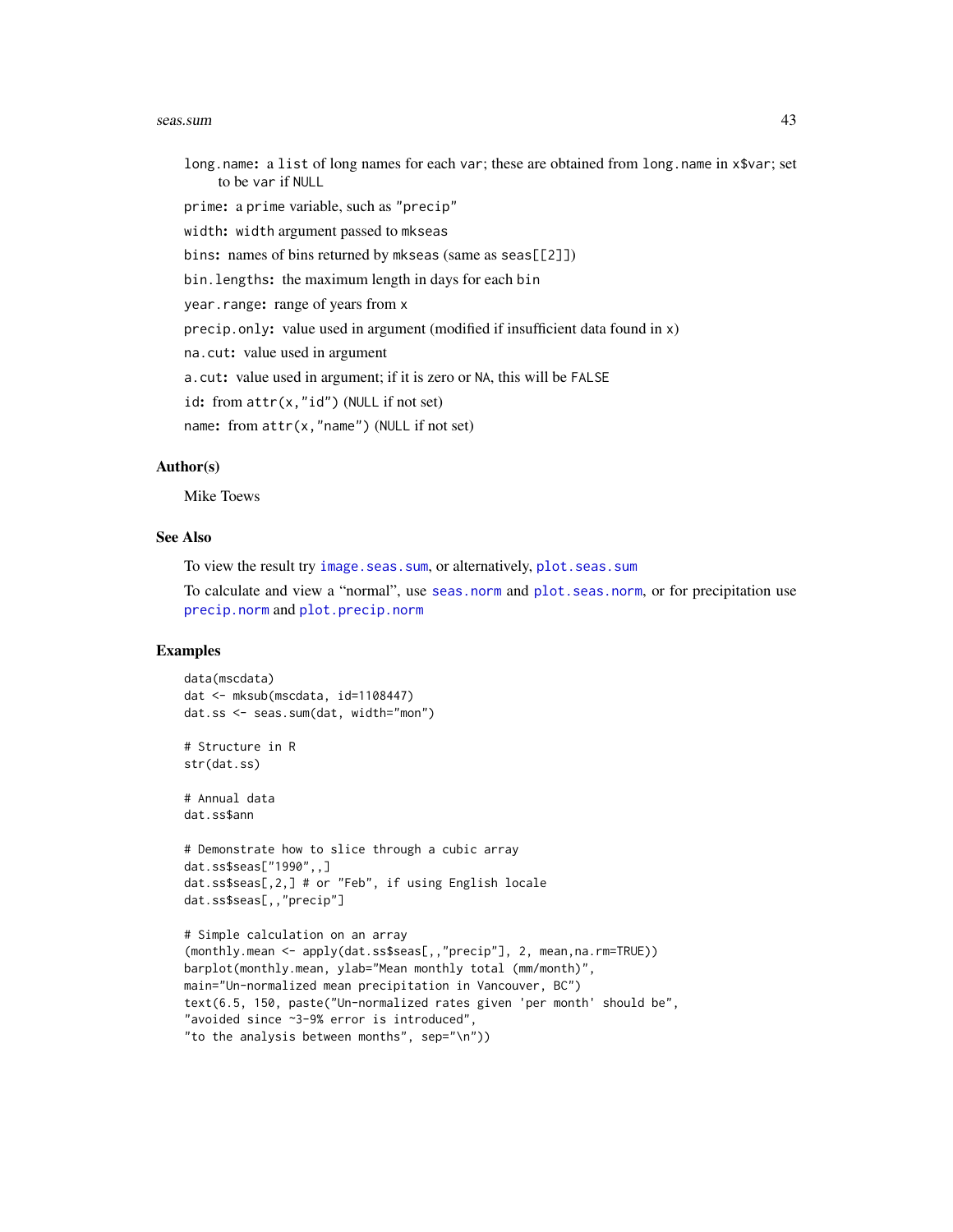```
# Normalized precip
norm.monthly <- dat.ss$seas[,,"precip"] / dat.ss$days
norm.monthly.mean <- apply(norm.monthly, 2, mean,na.rm=TRUE)
print(round(norm.monthly, 2))
print(round(norm.monthly.mean, 2))
barplot(norm.monthly.mean,
    ylab="Normalized mean monthly total (mm/day)",
main="Normalized mean precipitation in Vancouver, BC")
# Better graphics of data
dat.ss <- seas.sum(dat, width=11)
```
image(dat.ss)

<span id="page-43-1"></span>seas.temp.plot *Plot seasonal temperature normals*

# Description

Plot seasonal temperature normals using boxplots, and also plot seasonal diurnal variability between minimum and maximum temperature.

# Usage

```
seas.temp.plot(x, width = 11, start = 1, rep = 0, start.day = 1,
          var = c("t_min", "t_max", "t_mean"),add.alt = FALSE, ylim, main, ylab, ...)
```
# Arguments

| $\times$  | a data. frame with Date, t_min, t_max, and (optionally) t_mean columns; x<br>can also have id or name attributes to help give a title for the plot                                                                                                                        |
|-----------|---------------------------------------------------------------------------------------------------------------------------------------------------------------------------------------------------------------------------------------------------------------------------|
| width     | size of bin; see mkseas                                                                                                                                                                                                                                                   |
| start     | starting bin number; e.g., if width="mon" and start=5, the plot will start on<br>"May" at the left-hand side                                                                                                                                                              |
| rep       | repetition of the bins in the boxplots                                                                                                                                                                                                                                    |
| start.day | if width is numeric, this is the day of year which is considered to be the start of<br>the first bin                                                                                                                                                                      |
| var       | array specifying the names of the columns in $x$ which relate to the <i>minimum</i> ,<br><i>maximum</i> and <i>mean</i> temperatures; the units attribute for the y-axis label are<br>taken from the minimum, if available, otherwise it is assumed it is in $\mathrm{C}$ |
| add.alt   | logical; add an alternative scale: if the units are in $\mathrm{C}$ , the alternative is $\mathrm{F}$ ; if<br>units are $\mathrm{P}F$ , the alternative is $\mathrm{P}C$ ; and if units are K, the alternative is $\mathrm{P}C$                                           |
| ylim      | $c$ (min, max) range for temperature, or y-axis                                                                                                                                                                                                                           |
| main      | title for plot; if it is missing, then it will automatically be generated                                                                                                                                                                                                 |
| ylab      | y-axis label; if it is missing, then it will automatically be generated                                                                                                                                                                                                   |
| $\cdots$  | ignored                                                                                                                                                                                                                                                                   |

<span id="page-43-0"></span>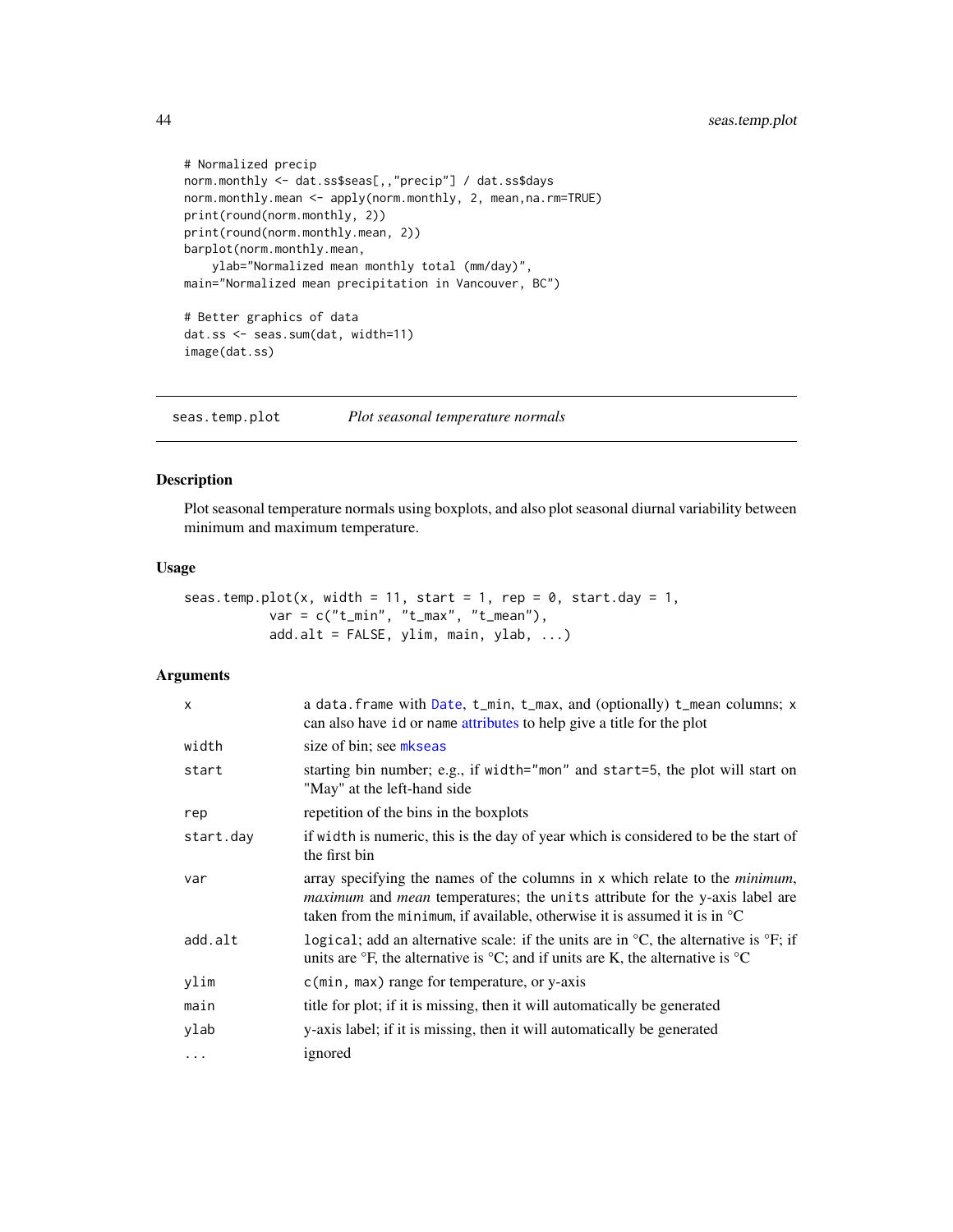# <span id="page-44-0"></span>seas.var.plot 45

# Details

Plots boxplots for seasonal temperature normals from mean daily temperature, and diurnal variability with the mean difference of daily minimum and maximum temperatures (red vertical lines). If the mean is not supplied, it is calculated from the mean of daily maximum and minimum temperatures.

#### Value

Returns values from [boxplot](#page-0-0) statistics on mean temperature.

# Note

This function was formerly named plot.seas.temp, but required renaming as it is not an S3 method.

#### Author(s)

Mike Toews

# See Also

[seas.var.plot](#page-44-1), [plot.seas.norm](#page-27-1), [year.plot](#page-52-1)

Use mksub to make a subset of x.

# Examples

data(mscdata)

```
dat <- mksub(mscdata, id=1108447)
seas.temp.plot(dat)
seas.temp.plot(dat, width="mon", add.alt=TRUE)
```

```
# starting and ending elsewhere
seas.temp.plot(dat, start=18, rep=3)
```
<span id="page-44-1"></span>seas.var.plot *Plot seasonal normals of a given variable*

#### Description

Plot seasonal normals of a variable using boxplots.

#### Usage

```
seas.var.plot(x, var, width = 11, start = 1, rep = 0, start.day = 1,
             col, ylim, add.alt, alt.ylab, main, ylab, ylog, ...)
```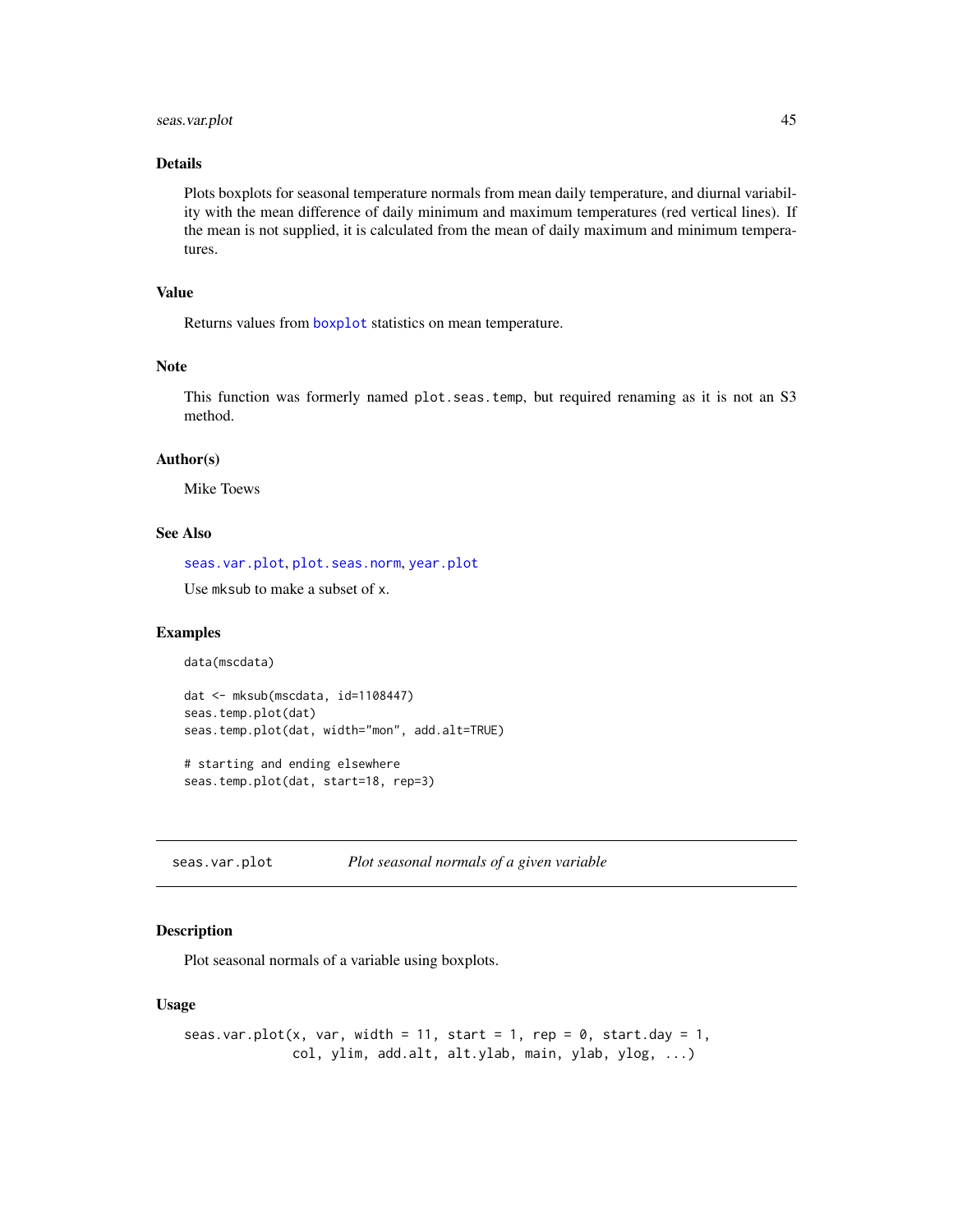# <span id="page-45-0"></span>Arguments

| X         | a data. frame with Date and var columns of data; x can also have id or name<br>attributes to help give a title for the plot                                                                                                                                                                                                                       |
|-----------|---------------------------------------------------------------------------------------------------------------------------------------------------------------------------------------------------------------------------------------------------------------------------------------------------------------------------------------------------|
| var       | a variable; a column name in x; this can also have attributes of units and<br>long name to help give a title for the y-axis                                                                                                                                                                                                                       |
| width     | size of bin; see mkseas                                                                                                                                                                                                                                                                                                                           |
| start     | starting bin number; e.g., if width="mon" and start=5, the plot will start on<br>"May" at the left-hand side                                                                                                                                                                                                                                      |
| rep       | repetition of the bins in the boxplot                                                                                                                                                                                                                                                                                                             |
| start.day | when width is numeric, this is the starting day of the year for the fist bin, or it<br>can be a Date to specify a month and day (year is ignored)                                                                                                                                                                                                 |
| col       | colour for the boxplots; the default is "lightgrey"                                                                                                                                                                                                                                                                                               |
| ylim      | c(min, max) range for y-axis                                                                                                                                                                                                                                                                                                                      |
| add.alt   | this adds an alternative axis, and is specified by c(slope, inter); for example,<br>if the primary measure is in $\mathrm{C}$ , a secondary scale in K would be $c(1, 273.15)$ ,<br>or in $\degree$ F would be c(5/9,32); if ylog=TRUE, then this can also be TRUE to display<br>the $log_{10}$ transformed values of var on the alternative axis |
| alt.ylab  | label for the alternate y-axis (the primary y-axis label is set through attributes<br>for var in $x)$                                                                                                                                                                                                                                             |
| main      | title for plot; if it is missing, then it will automatically be generated                                                                                                                                                                                                                                                                         |
| ylab      | y-axis label; if it is missing, then it will automatically be generated                                                                                                                                                                                                                                                                           |
| ylog      | used to $log_{10}$ transform values of var for the boxplots; this has a similar but<br>different affect than specifying par (ylog=TRUE) before this function                                                                                                                                                                                      |
| $\cdots$  | ignored                                                                                                                                                                                                                                                                                                                                           |
|           |                                                                                                                                                                                                                                                                                                                                                   |

# Details

Shows normals of a seasonal variable using boxplots.

# Value

Returns values from [boxplot](#page-0-0) statistics on the variable.

# Note

This function was formerly named plot.seas.var, but required renaming as it is not an S3 method.

# Author(s)

Mike Toews

# See Also

[seas.var.plot](#page-44-1), [plot.seas.norm](#page-27-1), [year.plot](#page-52-1). Use [mksub](#page-21-1) to make a subset of x.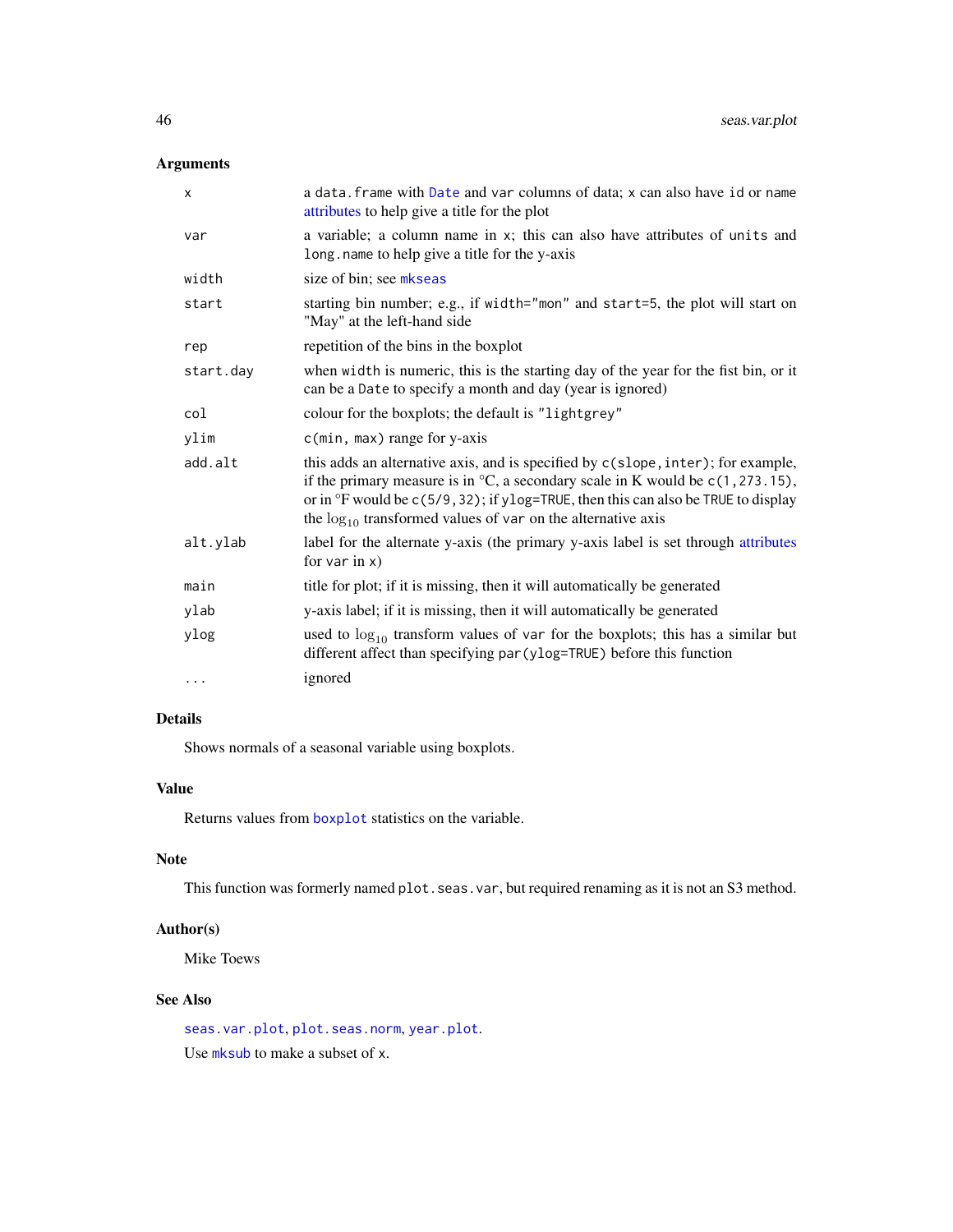#### <span id="page-46-0"></span>SeasOpts 47

# Examples

```
opar <- par(no.readonly=FALSE)
on.exit(par(opar))
data(mscdata)
dat <- mksub(mscdata, id=1108447)
seas.var.plot(dat, var="t_max", col="tomato",
  add.alt=c(5/9, 32), alt.ylab="F")
abline(h=0)
par(opar) # reset graphics parameters
seas.var.plot(dat, var="t_min",
  start=18, rep=16)
pdat <- dat[dat$precip > 0,]
attr(pdat$precip, "long.name") <- "precipitation intensity"
attr(pdat$precip, "units") <- "mm/day"
par(ylog=TRUE)
seas.var.plot(pdat, var="precip", col="azure")
title(sub="These boxplots are simply plotted on a log-y scale")
par(opar)
seas.var.plot(pdat, var="precip", col="azure", ylog=TRUE)
title(sub="These boxplots are based on log-transformed values")
seas.var.plot(pdat, var="precip", col="azure", ylog=TRUE, add.alt=TRUE)
title(sub="The actual axis for graph is on the right-side")
```
<span id="page-46-1"></span>

SeasOpts *Options for seas*

#### Description

Set default options for seas.

#### Usage

setSeasOpts()

#### Details

setSeasOpts sets all the default values for options in seas, and at some point it may support arguments for styles, such as 'black and white'. However, after the initial setting of options, users may change the options to modify the look of graphics produced in seas.

Other details of the graphics can be modified using [par](#page-0-0). This includes the font sizes, back-ground colour, font family, and many others. For example, setting par(cex=0.75) will reduce the font size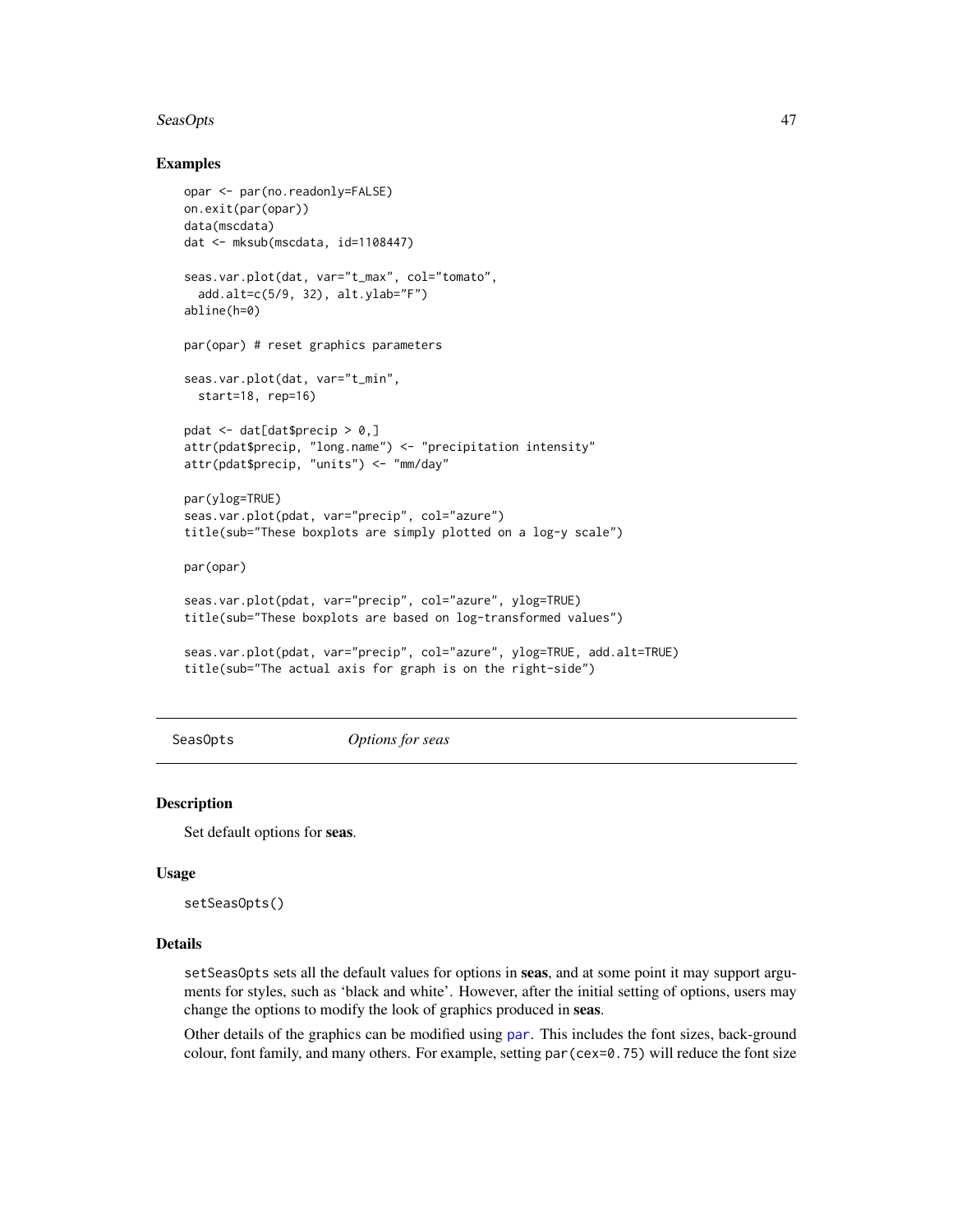<span id="page-47-0"></span>in the active device by 75% of the original size; while par(font.main=2) will change only the font for the main titles.

# Value

setSeasOpts() only sets the options in the current environment, and returns nothing.

This is automatically done when seas is loaded (using [.onLoad](#page-0-0)).

#### Options used in seas

Here are all the supported options for **seas**, with the default values shown for each option. Options are stored in [list](#page-0-0)s, which make them easy to 'get', but difficult to 'set', and is shown in the *Examples* section at the bottom.

seas.main: formating style for main title:

fmt: format for name and id (if available) as the first "%s", followed by a range of years as the second "%s"; these are formated by [sprintf](#page-0-0); "%s\n%s"

rngsep: separation between ranges of years; "-", other alternatives could be " to "

show.id: show id (if available) in main title; TRUE

show.fun: show function (where applicable) in main title; TRUE

seas.label: label formating for variables:

fmt: label for name and units (if available); "%s (%s)", other alternatives could be "%s, %s"

- monthday: format for month and day (see [strftime](#page-0-0) for format codes); this can be either "%b %-d" (for most Unix-like systems), "%b %#d" (for Windows systems), or "%b %d" (for other systems); this should produce a string, such as 'Aug 1' for *August 1st*
- month similar as previous, but when starting exactly on month-breaks; "%B"

ann a label for [image.seas.sum](#page-10-1); default is 'annual'

seas.month.grid: setting for the display of the month grid (see . seasmonthgrid), which is common to many plots that use a [numeric](#page-0-0) width in [mkseas](#page-17-1):

abb: abbreviate month names for grid; TRUE

- len: trim month name lengths to a number, for instance to get J|F|M|A|M|J|J|A|S|O|N|D, use 1; NULL
- force: force the display of each month label using [mtext](#page-0-0), otherwise labels can be automatically placed and adjusted for device using [axis](#page-0-0); TRUE

label: show a month label on the grid; TRUE

- col: colour for month grid; "lightgrey"
- lwd: width for month grid lines, multiplied by par("lwd"); 1

lty: style for month grid lines; 1

seas.bxp: attributes which affect the display of boxplots, used by various functions:

boxcol: default box-fill colour; "lightgrey"

outcex: outlier symbol size, multiplied by par("cex"); 1

seas.temp: attributes which affect the display of [seas.temp.plot](#page-43-1) (among other functions):

col: colours for boxplot fill and diurnal variability lines; c("lightgrey","red")

lwd: width of diurnal variability lines in seas.temp.plot, multiplied by par("lwd"); 3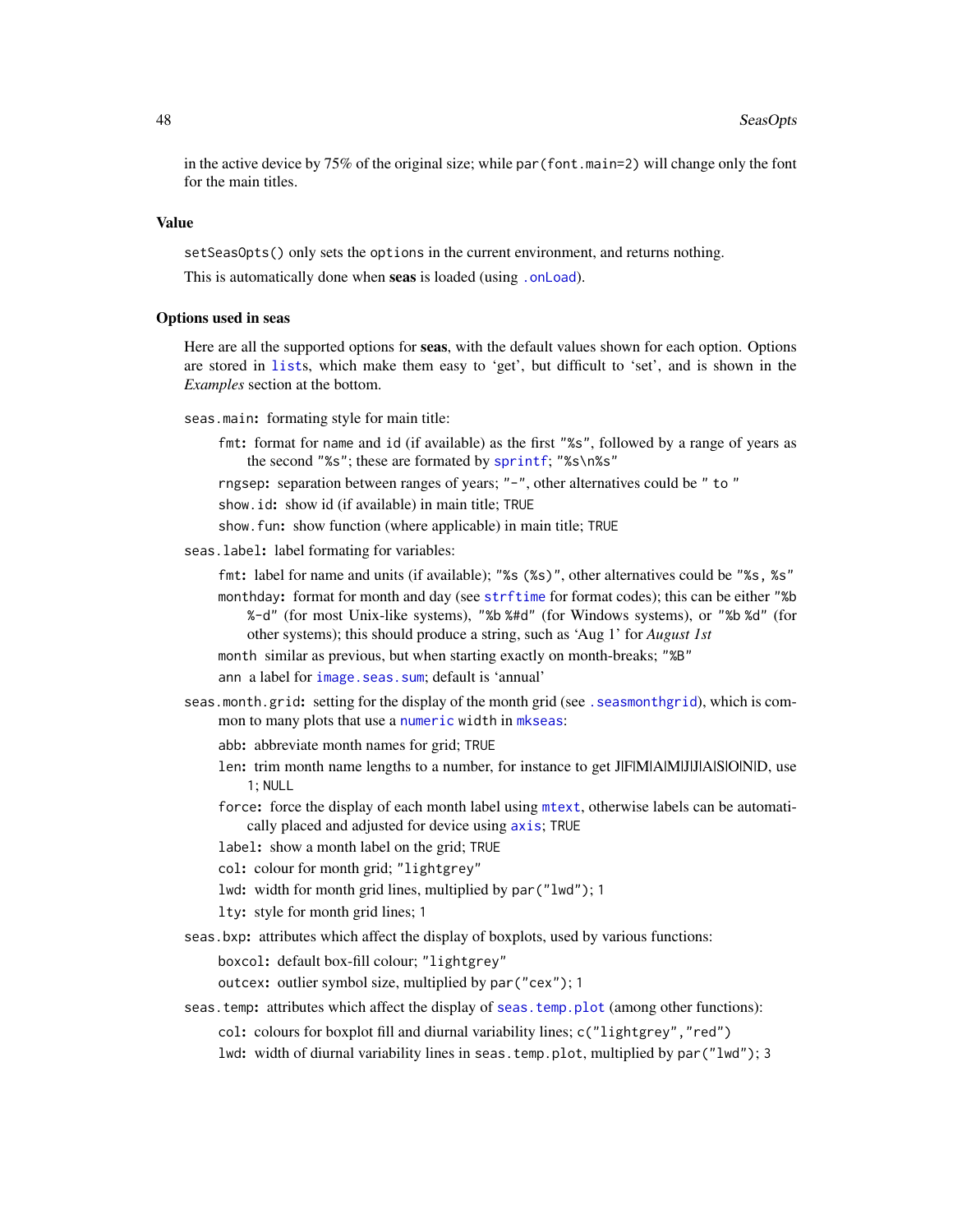#### <span id="page-48-0"></span>SeasOpts 49

seas.precip: attributes which affect the display of precipitation:

col: colour; "grey"

density: pattern density; NULL

angle: pattern angel; 45

lwd: thickness of box line, multiplied by par("lwd"); 1

seas.rain: attributes which affect the display of rain:

col: colour; "lightblue" density: pattern density; NULL angle: pattern angel; 45 lwd: thickness of box line, multiplied by par("lwd"); 1

seas.snow: attributes which affect the display of snow:

col: colour; "lightgrey" density: pattern density; NULL angle: pattern angel; -45

lwd: thickness of box line, multiplied by par("lwd"); 1

seas.interarrival: attributes which affect the display of wet- and dry-spells in [plot.interarrival](#page-26-1); organized as c(wet,dry):

col: colour; c("lightblue","orange")

seas.[median](#page-0-0): attributes which affect the display of the median lines in [image.seas.sum](#page-10-1):

col: colour; "red"

lwd: width of line, multiplied by par("lwd"); 1

lty: style of line; 1

seas.[mean](#page-0-0): attributes which affect the display of the mean lines in [image.seas.sum](#page-10-1):

col: colour; "red"

lwd: width of line, multiplied by par("lwd"); 1

lty: style of line; 1

seas.na: attributes which affect the display of NA or missing values in various plots:

```
col: colour; "red"
```
pch: character symbol; "x"

#### Author(s)

Mike Toews

# See Also

[hidden](#page-9-2)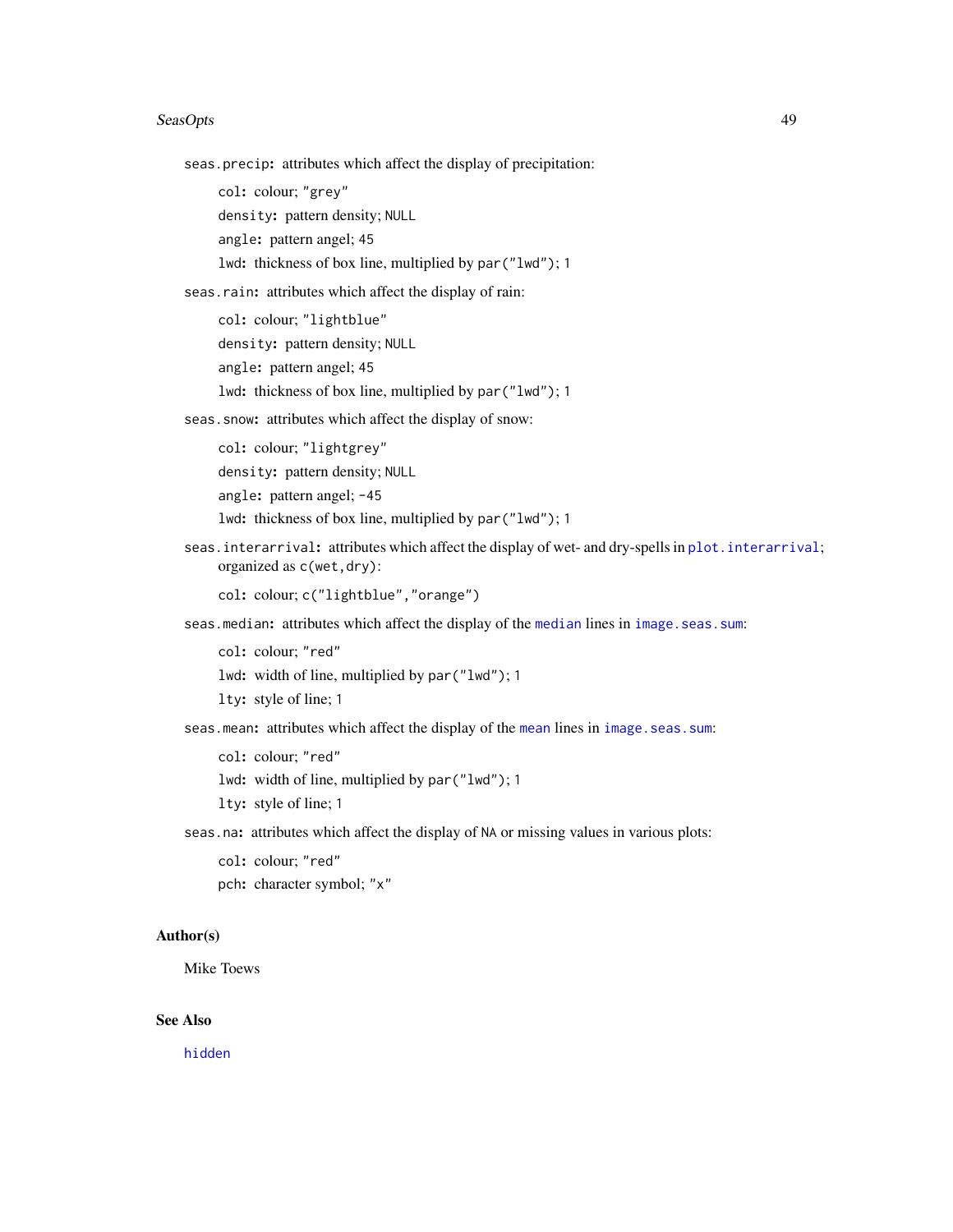#### <span id="page-49-0"></span>50 summerland

# Examples

```
if(is.null(getOption("seas.main")))
 setSeasOpts()
# Modify an option
getOption("seas.main")$show.id
cp <- orig <- getOption("seas.main")
cp$show.id <- FALSE
options(seas.main=cp)
getOption("seas.main")$show.id
```
options(seas.main=orig)

<span id="page-49-1"></span>summerland *Example LARS-WG data file of synthetic data from Summerland, BC*

# Description

Example LARS-WG data file of synthetic data from Summerland, BC.

#### Format

Both files are ASCII-based, and can be viewed in any text editor

- 'summerland.sr' is the 'site file', which contains the meta-data
- 'summerland.dat' is the data file

Details of these file formats can be found in the LARS-WG manual and help documentation.

# Details

The sample file name was generated in LARS-WG from calibration of data from Summerland (MSC ID: 1127800). Thirty-years were generated, each synthetic year has 365-days.

# Author(s)

Mike Toews

# See Also

[read.lars](#page-14-2), which contains an example using these files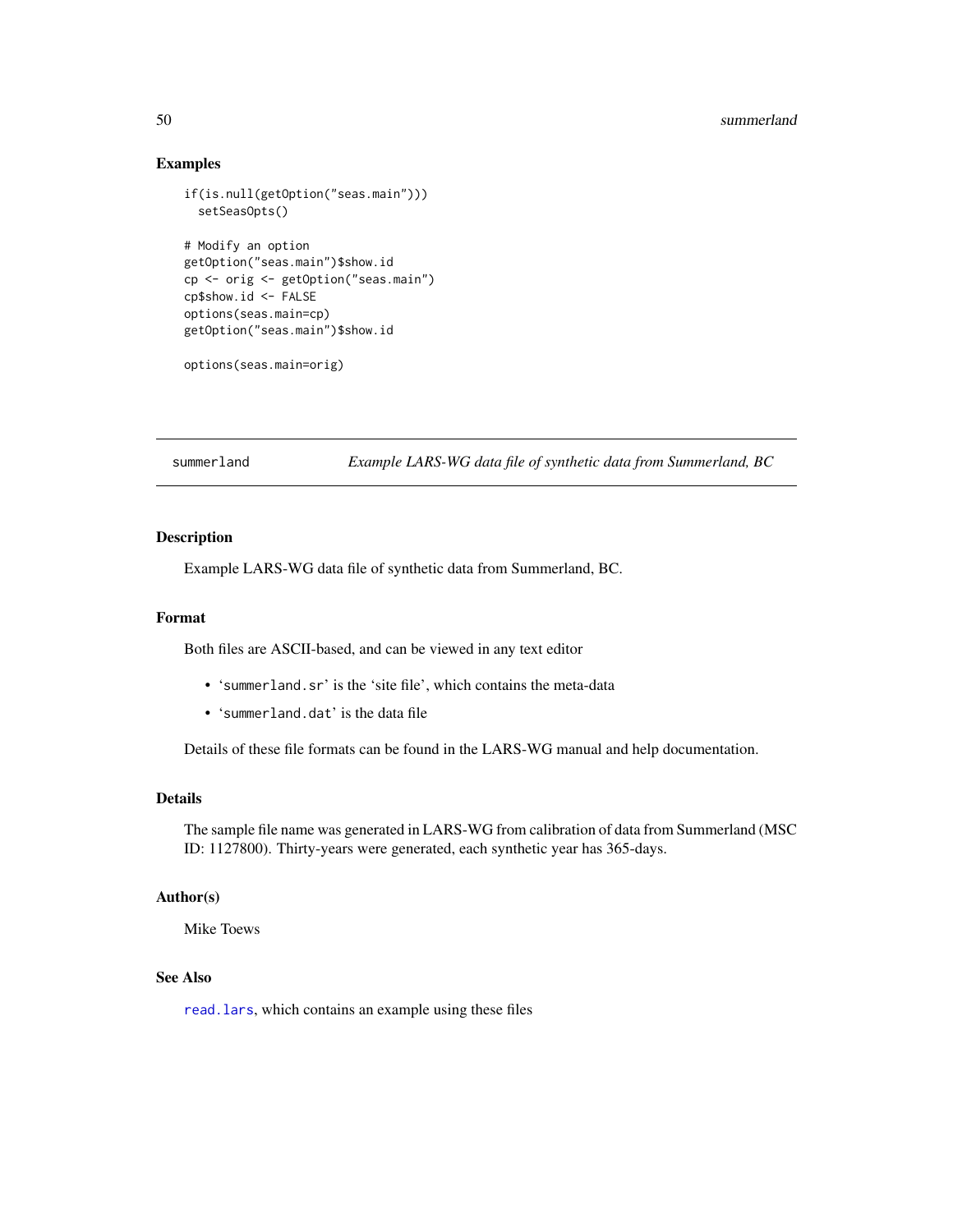<span id="page-50-1"></span><span id="page-50-0"></span>

# Description

Write climate data in the format used by the Hydrological Evaluation of Landfill Performance (HELP) model. This exports the data using two slightly different variants of HELP: the DOS versions (3.07 to 3.80D) and for Visual HELP.

# Usage

```
write.help(file, dat, var = ", name = ", region, lat,
          visual.help = FALSE, metric = TRUE)
```
#### Arguments

| file        | name of output file; [DOS] HELP uses extensions '*, D4', '*, D7', and '*, D13'<br>for daily precipitation, temperature and solar radiation, respectively; Visual HELP<br>uses the file names '_weather1.dat', '_weather2.dat' and '_weather3.dat'<br>for the same series of variables |
|-------------|---------------------------------------------------------------------------------------------------------------------------------------------------------------------------------------------------------------------------------------------------------------------------------------|
| dat         | data. frame of climate data                                                                                                                                                                                                                                                           |
| var         | variable to be exported; must be one of "precip", "t_mean" or "solar"                                                                                                                                                                                                                 |
| name        | character; location name                                                                                                                                                                                                                                                              |
| region      | character; region                                                                                                                                                                                                                                                                     |
| lat         | numeric; location latitude in decimal degrees                                                                                                                                                                                                                                         |
| visual.help | logical formats output for Visual HELP; else formated for the DOS HELP ver-<br>sions (default)                                                                                                                                                                                        |
| metric      | logical if using metric units (this only sets a flag, please ensure the data are in<br>either $\rm{^{\circ}C}$ , mm/day and MJ/(m <sup>2</sup> $\cdot$ day) or $\rm{^{\circ}F}$ , in./day and langleys/day)                                                                           |

#### Details

This utility function is experimental and has not been extensively tested; please report any errors to me.

HELP requires continuous data; no missing values are allowed.

Data imported from SDSM use a 365-day calendar, and can be approximated using [conv365toGregorian](#page-6-1).

#### Author(s)

Mike Toews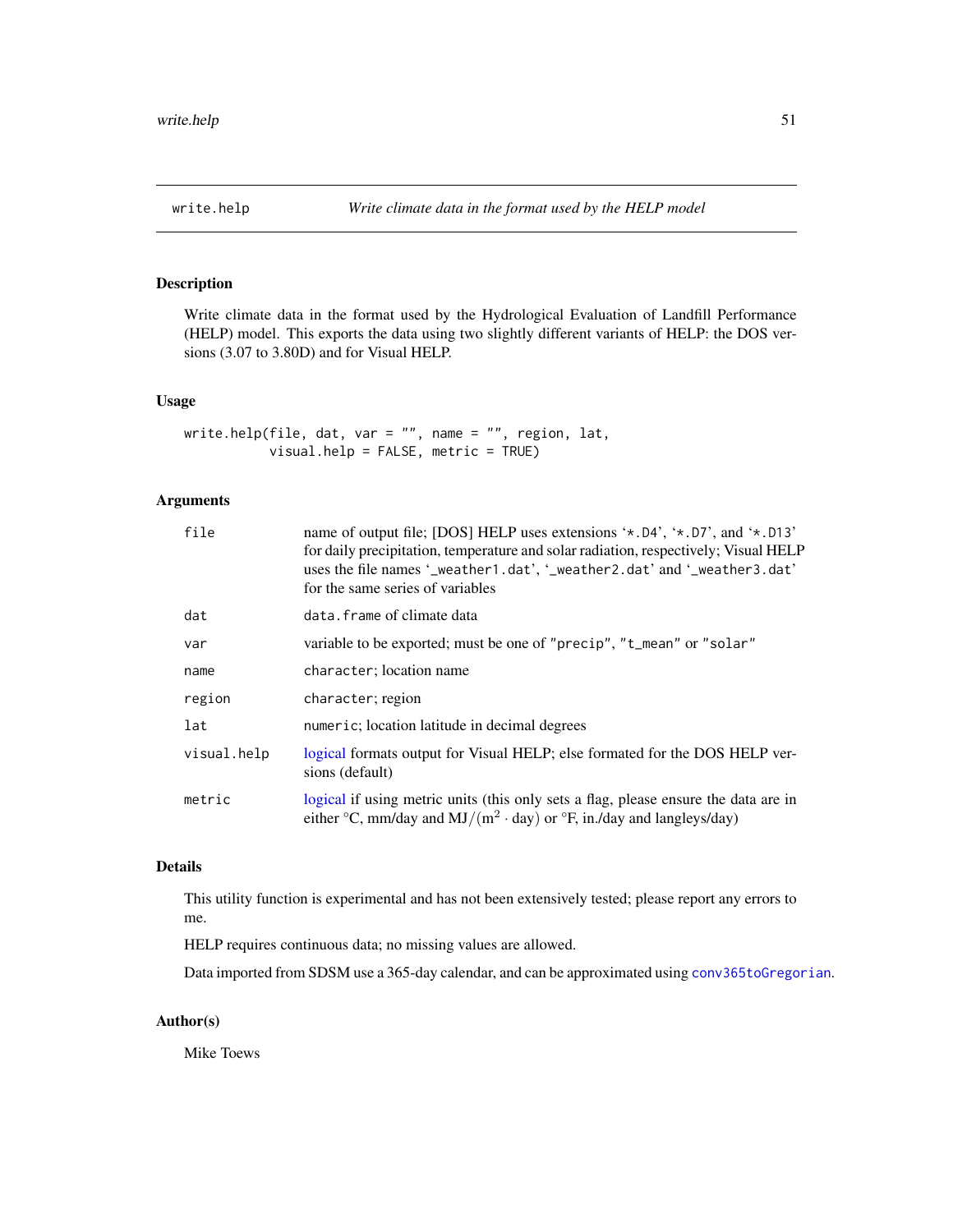# <span id="page-51-0"></span>References

HELP 3.07 - Original version for the US EPA; free download <https://www.epa.gov/land-research/hydrologic-evaluation-landfill-performance-help-model> HELP-D - Developed by Dr. Klaus Berger, University of Hamburg <https://www.geo.uni-hamburg.de/en/bodenkunde/service/help-model.html>

Visual HELP - Uses a similar underlying code as HELP 3.07, but features a Windows GUI https://www.waterloohydrogeologic.com/visual-help/ (dead link)

# See Also

[read.msc](#page-31-1), [read.sdsm](#page-34-1), [read.lars](#page-14-2), [conv365toGregorian](#page-6-1)

<span id="page-51-1"></span>year.length *Calculate the number of days in a year*

#### Description

Determines the number of days per year using a given calendar.

# Usage

```
year.length(x, calendar)
```
#### Arguments

| X        | year or a Date        |
|----------|-----------------------|
| calendar | calendar, see details |

# Details

The number of days per year depends on the choice of calendar. Calendar names used in the function are the same defined for the CF conventions, used for netCDF files. If a calendar is not specified (or NULL), then it is assumed to be a proleptic Gregorian calendar (which extends before 1582-10-15). Other accepted calendars are:

- "360": always 360-days per year
- "365\_day" or "noleap": always 365-days per year
- "366" or "all\_leap": always 366-days per year
- "julian": 366 days on years divisible by 4, otherwise 365 days

# Value

Returns a vector the same length as x with the numbers of days corresponding to each year.

#### Author(s)

Mike Toews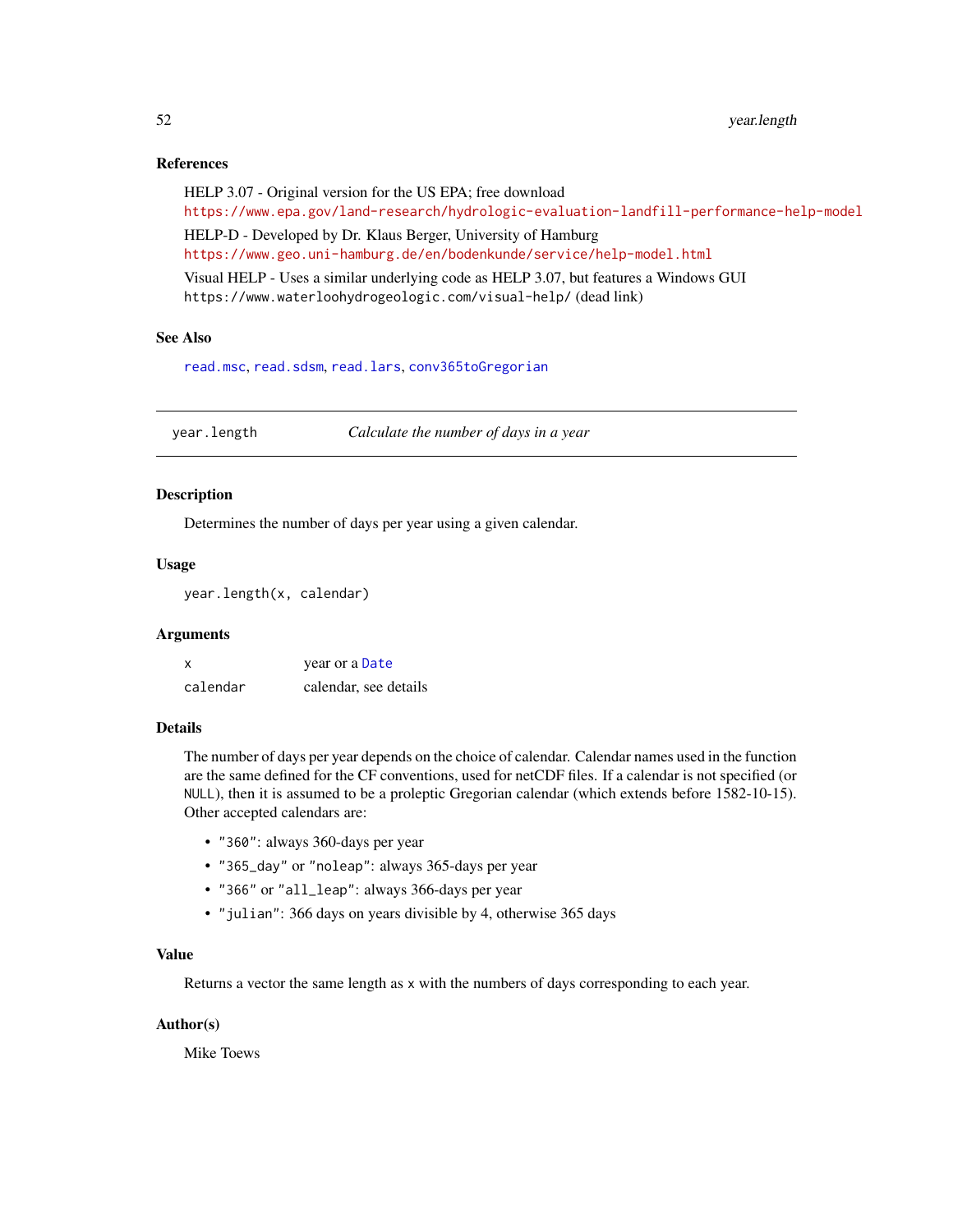#### <span id="page-52-0"></span>year.ploy 53

# References

```
http://cfconventions.org/Data/cf-conventions/cf-conventions-1.7/cf-conventions.
html#calendar
```
#### See Also

[mkseas](#page-17-1), [mkann](#page-16-1)

# Examples

```
cal <- data.frame(year=c(1899, 1900, 1904, 2000, 2080, 2100))
cal[["Gregorian"]] <- year.length(cal$year)
cal[["Julian"]] <- year.length(cal$year, "julian")
cal[["360_day"]] <- year.length(cal$year, "360_day")
cal[["365_day"]] <- year.length(cal$year, "365_day")
cal[["366_day"]] <- year.length(cal$year, "366_day")
```
cal

year.ploy *Plot annual temperature and precipitation statistics*

# <span id="page-52-1"></span>Description

Plots a continuous set of annual temperature and precipitation statistics for a single climate station.

# Usage

```
year.plot(x, start.day = 1, precip.only = FALSE, precip.ylim,
          temp.ylim, na.cut = 10, ...)
```
#### Arguments

| $\mathsf{x}$ | a data. frame of climate data                                                                                                                               |  |
|--------------|-------------------------------------------------------------------------------------------------------------------------------------------------------------|--|
| start.day    | starting day of annum; either a Date or an integer day of year; this influences<br>the statistics for each year or annum; such as annual precipitation sums |  |
| precip.only  | only precipitation data is used; rain and snow ignored                                                                                                      |  |
| precip.ylim  | range for precipitation graph                                                                                                                               |  |
| temp.ylim    | range for temperature graph                                                                                                                                 |  |
| na.cut       | minimum number of missing data points in a year to make it void; temperature<br>and precipitation are treated independently                                 |  |
|              | ignored                                                                                                                                                     |  |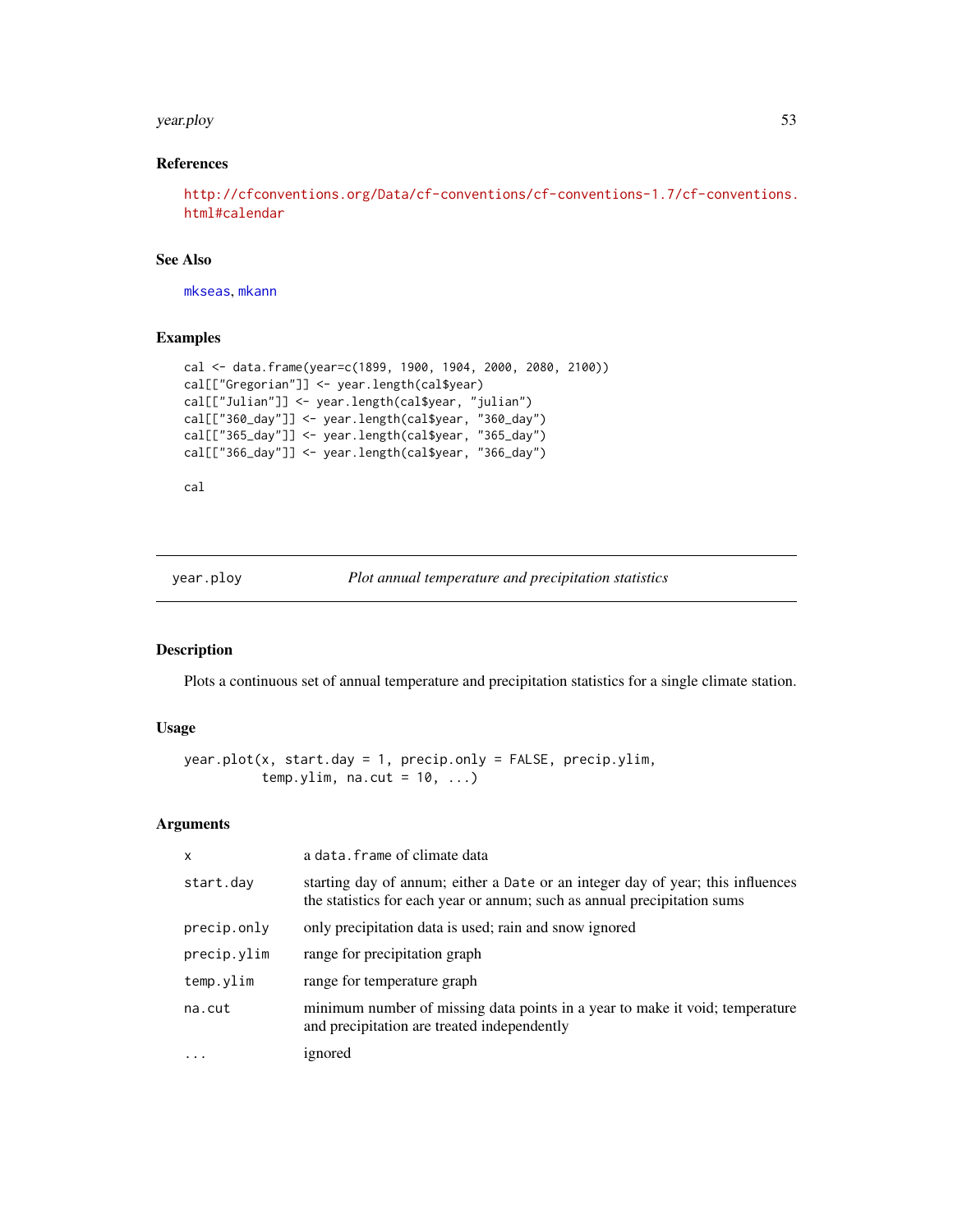# <span id="page-53-0"></span>Details

This simply shows temperature using ([boxplot](#page-0-0)s) and annual precipitation totals. The red bars are directly proportional to the fraction of missing (or NA) values for the year; statistics not shown if there are more than na.cut NA values in a given year.

#### Note

This function was formerly named plot.year, but required renaming as it is not an S3 method.

# Author(s)

Mike Toews

# See Also

[mscdata](#page-22-1), [seas.temp.plot](#page-43-1), [plot.seas.norm](#page-27-1) (can be used for precipitation normals), calculate statistics with [tapply](#page-0-0)

#### Examples

data(mscdata)

year.plot(mksub(mscdata, id=1108447))

```
year.plot(mksub(mscdata, id=1108447,
                start=as.Date("1975-08-01"),
                end=as.Date("2004-07-31")),
          start.day=as.Date("2000-08-01"))
```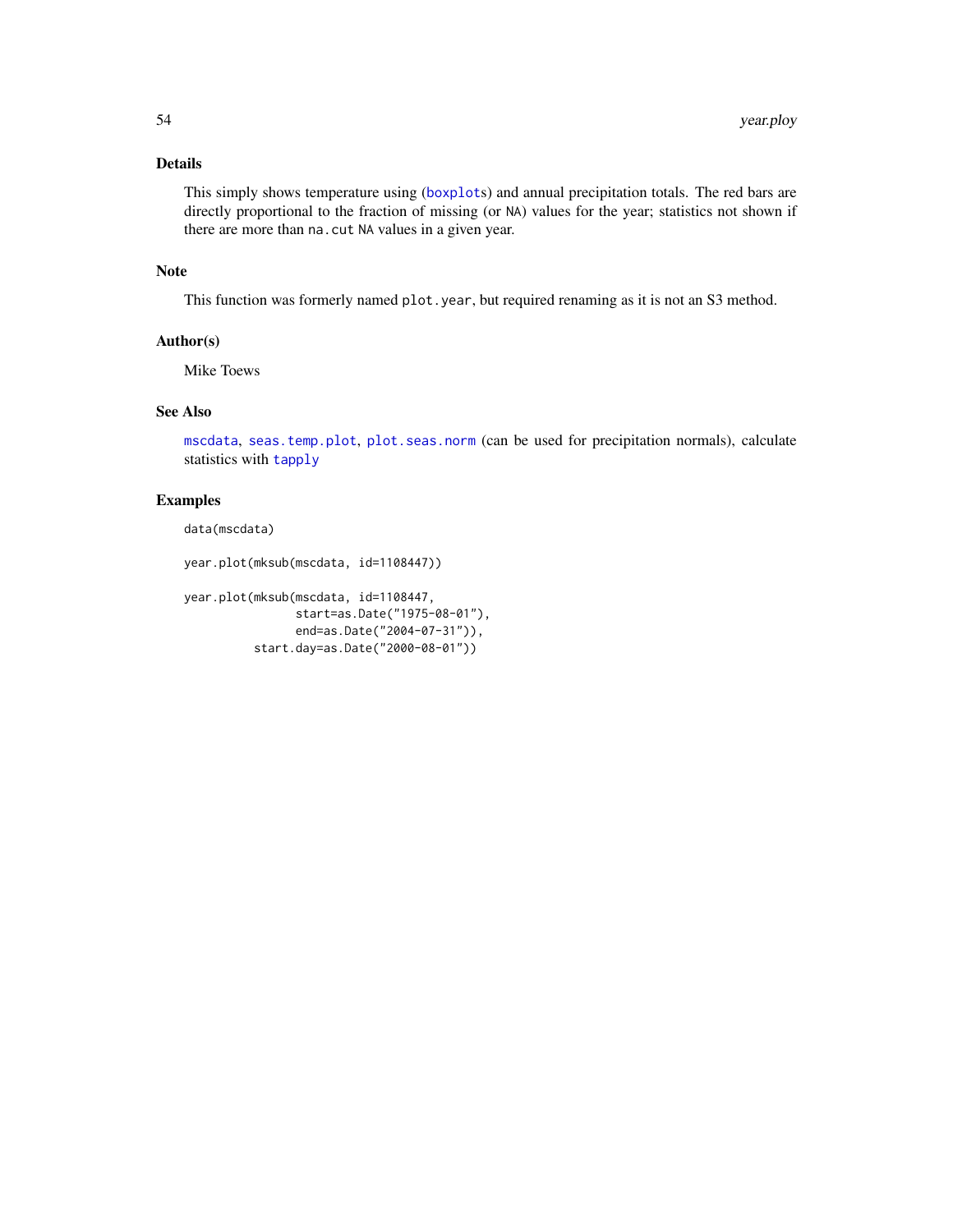# <span id="page-54-0"></span>Index

∗ connection lars, [15](#page-14-0) read.msc, [32](#page-31-0) sdsm, [35](#page-34-0) write.help, [51](#page-50-0) ∗ datagen change, [5](#page-4-0) conv365toGregorian, [7](#page-6-0) dathomog, [8](#page-7-0) interarrival, [13](#page-12-0) mkann, [17](#page-16-0) mkseas, [18](#page-17-0) mksub, [22](#page-21-0) precip.dep, [31](#page-30-0) seas.norm, [38](#page-37-0) seas.sum, [41](#page-40-0) year.length, [52](#page-51-0) ∗ datasets A1128551.DLY, [3](#page-2-0) mscdata, [23](#page-22-0) mscstn, [26](#page-25-0) summerland, [50](#page-49-0) ∗ file lars, [15](#page-14-0) read.msc, [32](#page-31-0) sdsm, [35](#page-34-0) write.help, [51](#page-50-0) ∗ hplot image.seas.sum, [11](#page-10-0) plot.interarrival, [27](#page-26-0) plot.seas.norm, [28](#page-27-0) plot.seas.sum, [29](#page-28-0) seas.temp.plot, [44](#page-43-0) seas.var.plot, [45](#page-44-0) year.ploy, [53](#page-52-0) ∗ manip precip.dep, [31](#page-30-0) ∗ package seas-package, [2](#page-1-0)

∗ ts interarrival, [13](#page-12-0) mkann, [17](#page-16-0) mkseas, [18](#page-17-0) year.length, [52](#page-51-0) ∗ utilities change, [5](#page-4-0) conv365toGregorian, [7](#page-6-0) dathomog, [8](#page-7-0) getstnname, [9](#page-8-0) hidden, [10](#page-9-0) lars, [15](#page-14-0) mkann, [17](#page-16-0) mkseas, [18](#page-17-0) mksub, [22](#page-21-0) read.msc, [32](#page-31-0) sdsm, [35](#page-34-0) seas.check, [36](#page-35-0) SeasOpts, [47](#page-46-0) write.help, [51](#page-50-0) year.length, [52](#page-51-0) .onLoad, *[48](#page-47-0)* .seasmonthgrid, *[48](#page-47-0)* .seasmonthgrid *(*hidden*)*, [10](#page-9-0) .seastitle, *[9](#page-8-0)*, *[37](#page-36-0)* .seastitle *(*hidden*)*, [10](#page-9-0) .seasxlab *(*hidden*)*, [10](#page-9-0) .seasylab *(*hidden*)*, [10](#page-9-0) ^, *[12](#page-11-0)* A1128551.DLY, [3,](#page-2-0) *[24](#page-23-0)*, *[33,](#page-32-0) [34](#page-33-0)* apply, *[39](#page-38-0)* array, *[37](#page-36-0)*, *[39](#page-38-0)* attr, *[20](#page-19-0)*, *[24](#page-23-0)*, *[33](#page-32-0)*, *[40](#page-39-0)*, *[42](#page-41-0)*

boxplot, *[45,](#page-44-0) [46](#page-45-0)*, *[54](#page-53-0)* bzfile, *[32](#page-31-0)*

axis, *[48](#page-47-0)*

attributes, *[14](#page-13-0)*, *[22](#page-21-0)*, *[33](#page-32-0)*, *[44](#page-43-0)*, *[46](#page-45-0)*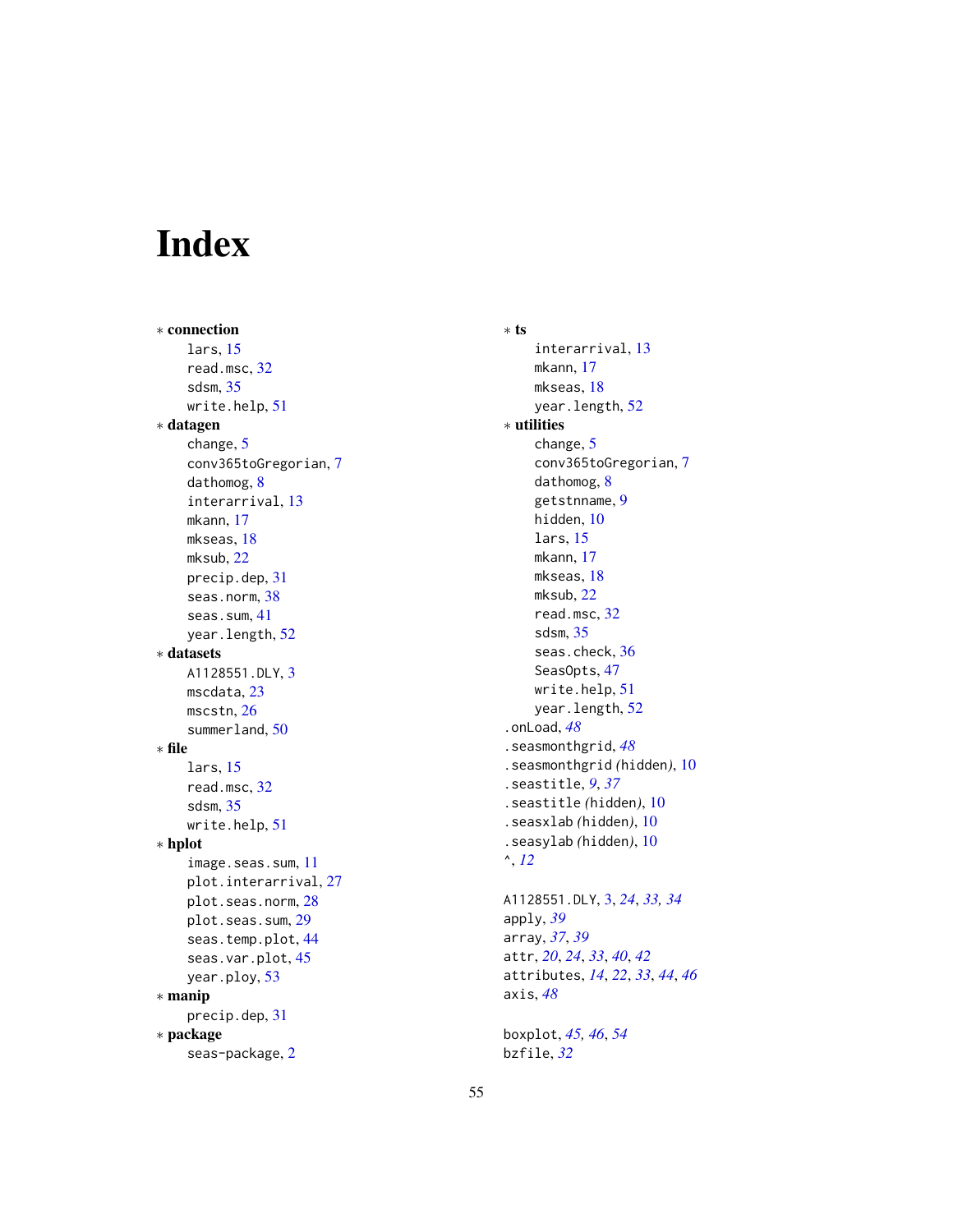change, [5,](#page-4-0) *[36](#page-35-0)* character, *[9](#page-8-0)*, *[19](#page-18-0)*, *[38](#page-37-0)* class, *[37](#page-36-0)* colorRampPalette, *[12](#page-11-0)* connection, *[32](#page-31-0)* conv365toGregorian, [7,](#page-6-0) *[16](#page-15-0)*, *[51,](#page-50-0) [52](#page-51-0)* data.frame, *[7](#page-6-0)*, *[23](#page-22-0)*, *[26](#page-25-0)*, *[32,](#page-31-0) [33](#page-32-0)*, *[36,](#page-35-0) [37](#page-36-0)*, *[42](#page-41-0)* Date, *[8](#page-7-0)*, *[10](#page-9-0)*, *[14,](#page-13-0) [15](#page-14-0)*, *[17](#page-16-0)*, *[19,](#page-18-0) [20](#page-19-0)*, *[22](#page-21-0)*, *[24](#page-23-0)*, *[33](#page-32-0)*, *[41](#page-40-0)*, *[44](#page-43-0)*, *[46](#page-45-0)*, *[52](#page-51-0)* dathomog, *[6](#page-5-0)*, [8](#page-7-0) factor, *[18](#page-17-0)[–20](#page-19-0)*, *[23](#page-22-0)*, *[33](#page-32-0)* FALSE, *[15](#page-14-0)* function, *[5](#page-4-0)*, *[38](#page-37-0)*, *[40](#page-39-0)* getstnname, [9,](#page-8-0) *[10,](#page-9-0) [11](#page-10-0)*, *[26](#page-25-0)* getwd, *[32](#page-31-0)* hidden, [10,](#page-9-0) *[38](#page-37-0)*, *[49](#page-48-0)* image, *[12](#page-11-0)* image.seas.sum, [11,](#page-10-0) *[30](#page-29-0)*, *[43](#page-42-0)*, *[48,](#page-47-0) [49](#page-48-0)* integer, *[10](#page-9-0)*, *[19](#page-18-0)*, *[22](#page-21-0)[–24](#page-23-0)*, *[33](#page-32-0)* interarrival, *[5,](#page-4-0) [6](#page-5-0)*, [13,](#page-12-0) *[27](#page-26-0)* invisible, *[37](#page-36-0)* lars, *[6](#page-5-0)*, [15](#page-14-0) lars2help *(*lars*)*, [15](#page-14-0) length, *[42](#page-41-0)* list, *[6](#page-5-0)*, *[11](#page-10-0)*, *[32](#page-31-0)*, *[37](#page-36-0)*, *[39](#page-38-0)*, *[42](#page-41-0)*, *[48](#page-47-0)* locator, *[28](#page-27-0)* logical, *[10](#page-9-0)*, *[32](#page-31-0)*, *[38](#page-37-0)*, *[51](#page-50-0)* mad, *[5](#page-4-0)* matrix, *[37](#page-36-0)* mean, *[5](#page-4-0)*, *[31](#page-30-0)*, *[39](#page-38-0)*, *[49](#page-48-0)* median, *[5](#page-4-0)*, *[31](#page-30-0)*, *[39](#page-38-0)*, *[49](#page-48-0)* missing, *[37](#page-36-0)* mkann, [17,](#page-16-0) *[21](#page-20-0)*, *[42](#page-41-0)*, *[53](#page-52-0)* mkseas, *[5](#page-4-0)*, *[10](#page-9-0)*, *[18](#page-17-0)*, [18,](#page-17-0) *[27](#page-26-0)*, *[34](#page-33-0)*, *[41](#page-40-0)*, *[44](#page-43-0)*, *[46](#page-45-0)*, *[48](#page-47-0)*, *[53](#page-52-0)* mksub, [22,](#page-21-0) *[24](#page-23-0)*, *[34](#page-33-0)*, *[46](#page-45-0)* mscdata, *[9](#page-8-0)*, *[23](#page-22-0)*, [23,](#page-22-0) *[26](#page-25-0)*, *[54](#page-53-0)* mscstn, *[9](#page-8-0)*, *[24](#page-23-0)*, [26,](#page-25-0) *[34](#page-33-0)* mtext, *[48](#page-47-0)* NA, *[15](#page-14-0)* names, *[8](#page-7-0)* numeric, *[9](#page-8-0)*, *[19](#page-18-0)*, *[33](#page-32-0)*, *[48](#page-47-0)* options, *[11](#page-10-0)*

par, *[47](#page-46-0)* plot.interarrival, *[14](#page-13-0)*, [27,](#page-26-0) *[49](#page-48-0)* plot.precip.norm, *[43](#page-42-0)* plot.precip.norm *(*plot.seas.norm*)*, [28](#page-27-0) plot.precip.sum *(*plot.seas.sum*)*, [29](#page-28-0) plot.seas.norm, [28,](#page-27-0) *[40](#page-39-0)*, *[43](#page-42-0)*, *[45,](#page-44-0) [46](#page-45-0)*, *[54](#page-53-0)* plot.seas.sum, [29,](#page-28-0) *[43](#page-42-0)* plot.seas.temp *(*seas.temp.plot*)*, [44](#page-43-0) plot.seas.var *(*seas.var.plot*)*, [45](#page-44-0) plot.year *(*year.ploy*)*, [53](#page-52-0) POSIXct, *[17](#page-16-0)*, *[19](#page-18-0)*, *[33](#page-32-0)* precip.dep, [31,](#page-30-0) *[40](#page-39-0)* precip.norm, *[12](#page-11-0)*, *[28,](#page-27-0) [29](#page-28-0)*, *[31](#page-30-0)*, *[43](#page-42-0)* precip.norm *(*seas.norm*)*, [38](#page-37-0)

quantile, *[39](#page-38-0)*

read.lars, *[50](#page-49-0)*, *[52](#page-51-0)* read.lars *(*lars*)*, [15](#page-14-0) read.msc, *[3](#page-2-0)*, *[5](#page-4-0)*, *[23,](#page-22-0) [24](#page-23-0)*, *[26](#page-25-0)*, [32,](#page-31-0) *[36](#page-35-0)*, *[52](#page-51-0)* read.sdsm, *[16](#page-15-0)*, *[52](#page-51-0)* read.sdsm *(*sdsm*)*, [35](#page-34-0)

```
sd, 5
sdsm, 35
seas (seas-package), 2
seas-package, 2
seas.check, 36
seas.df.check (seas.check), 36
seas.norm, 2, 12, 13, 28–30, 38, 43
seas.sum, 2, 12, 13, 18, 21, 29, 30, 36–39, 41
seas.sum.check (seas.check), 36
seas.temp.plot, 44, 48, 54
seas.var.plot, 27, 40, 45, 45, 46
SeasOpts, 11, 13, 47
setSeasOpts (SeasOpts), 47
sprintf, 48
sqrt, 12
strftime, 48
summerland, 16, 50
Summerland.dat (lars), 15
Summerland.st (lars), 15
Sys.setlocale, 20
tapply, 54
```
union, *[8](#page-7-0)*

var, *[39](#page-38-0)*